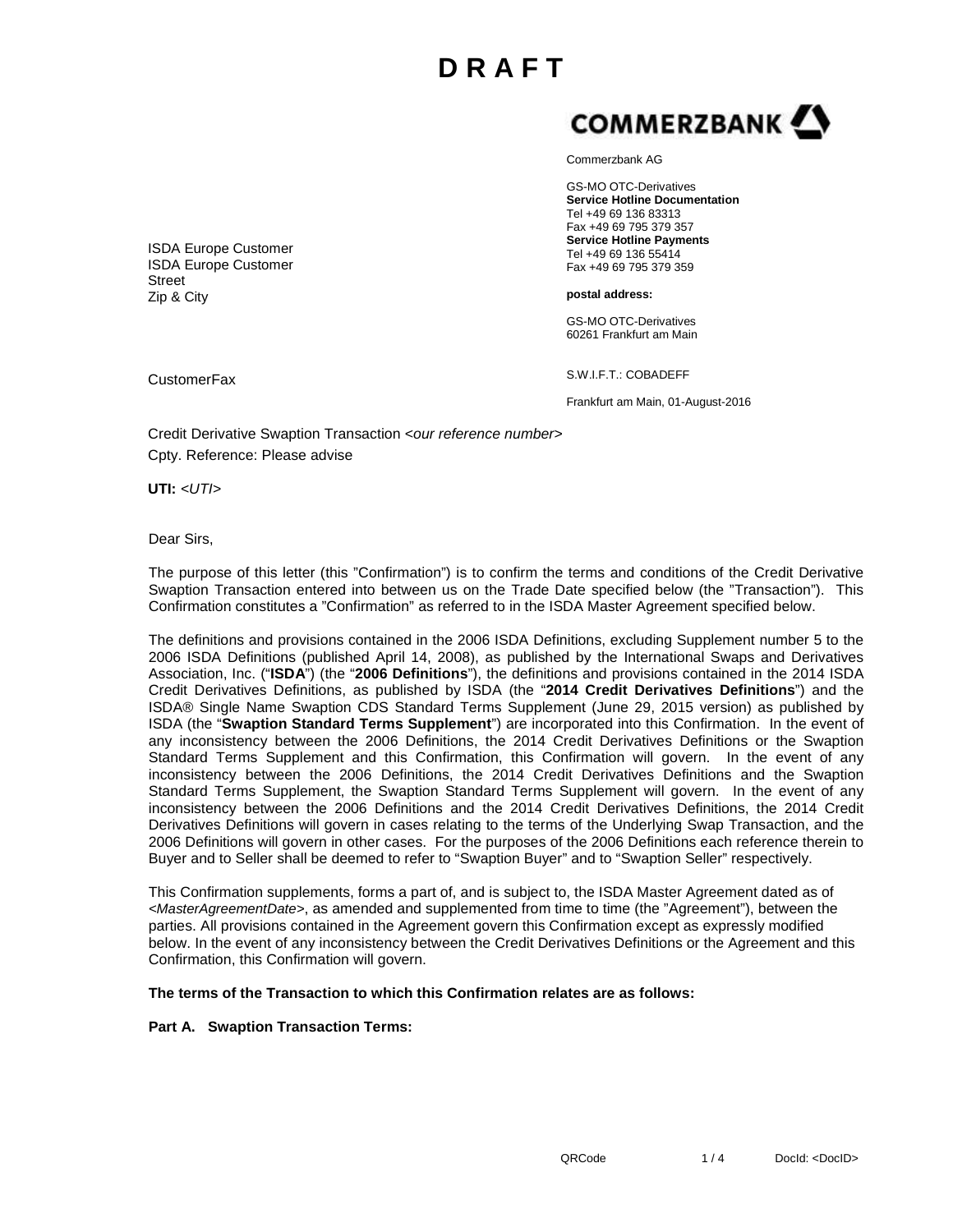| <b>Swaption Seller:</b>        | <commerzbank ag=""><isda customer="" europe=""></isda></commerzbank> |  |
|--------------------------------|----------------------------------------------------------------------|--|
| Swaption Buyer:                | <commerzbank ag=""><isda customer="" europe=""></isda></commerzbank> |  |
| Premium:                       | <ccy><premiumamount></premiumamount></ccy>                           |  |
| Premium Payment Date:          | <premiumpaymentdate></premiumpaymentdate>                            |  |
| Calculation Agent:             | Seller                                                               |  |
| <b>Procedure for Exercise:</b> |                                                                      |  |
|                                |                                                                      |  |

Expiration Date: <ExpirationDate>

Swaption Trade Date: <TradeDate>

#### **Part B. Underlying Swap Transaction Terms:**

#### **General Terms**

| Transaction Type:                                | Emerging European & Middle Eastern Sovereign                                                   |  |  |
|--------------------------------------------------|------------------------------------------------------------------------------------------------|--|--|
| <b>Effective Date:</b>                           | The calendar day immediately following the Exercise Date of the<br><b>Swaption Transaction</b> |  |  |
| <b>Scheduled Termination Date:</b>               | <terminationdate></terminationdate>                                                            |  |  |
| <b>Floating Rate Payer:</b>                      | <commerzbank ag=""><isda customer="" europe=""> (the "Seller")</isda></commerzbank>            |  |  |
| Fixed Rate Payer:                                | <commerzbank ag=""><isda customer="" europe=""> (the "Buyer")</isda></commerzbank>             |  |  |
| <b>Calculation Agent:</b>                        | Seller                                                                                         |  |  |
| <b>Calculation Agent City:</b>                   | London                                                                                         |  |  |
| Reference Entity:                                | <referenceentitiy></referenceentitiy>                                                          |  |  |
| Financial Reference Entity Terms: Not Applicable |                                                                                                |  |  |
| Subordinated European Insurance<br>Terms:        | Not Applicable                                                                                 |  |  |
| Reference Obligation:                            | None specified                                                                                 |  |  |
| <b>Fixed Payments:</b>                           |                                                                                                |  |  |

Fixed Rate Payer Payment Dates: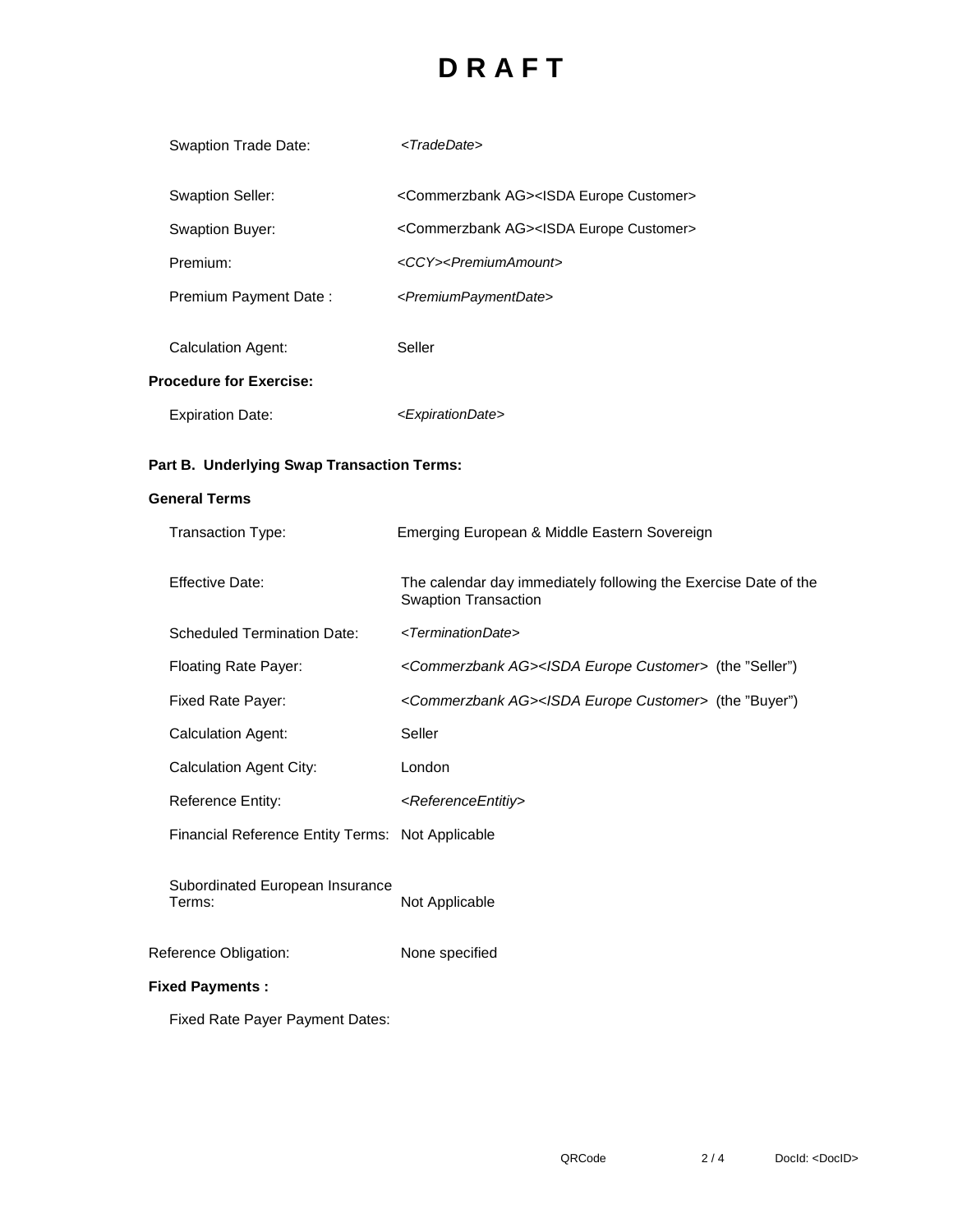20-December-2017 and each 20-December, 20-March, 20-June, 20- September in every year thereafter.

Fixed Rate:  $\leq$  Fixed Rate > % p.a.

#### **Floating Payments:**

Floating Rate Payer Calculation

Amount: <CCY><FloatingRatePayerCalculationAmount>

#### **Credit Event Notice and Account Details:**

Notice Details of Seller:

Please advise

Account Details of Seller for <CCY>:

Account Details of Buyer for <CCY>: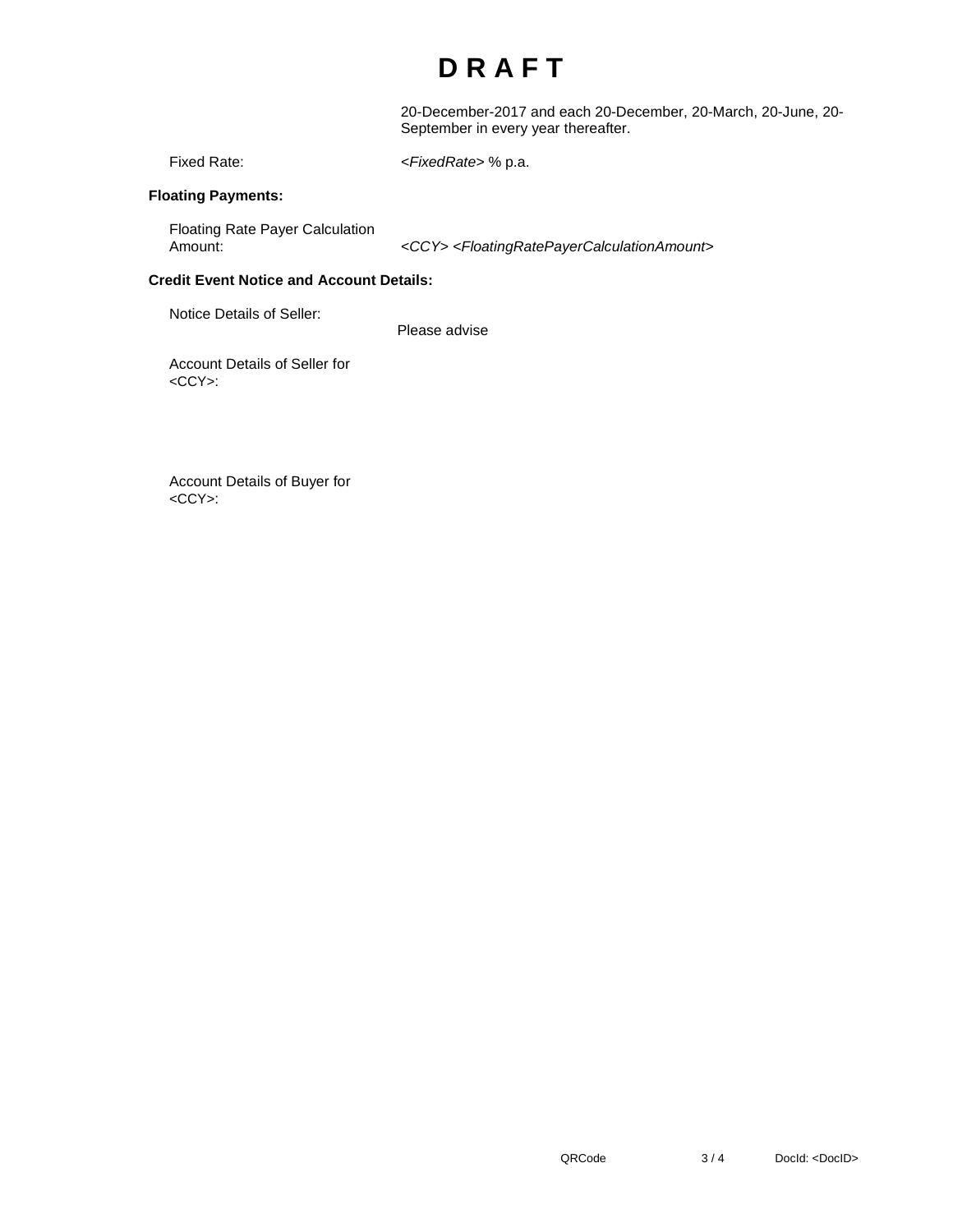Commerzbank Aktiengesellschaft, New York, NY (COBAUS3X) A/C 150940400500 Beneficiary: Commerzbank AG, Frankfurt am Main (COBADEFF)

#### **Offices:**

| Seller:                       | <city></city> |
|-------------------------------|---------------|
| Buyer:                        | <city></city> |
| <b>Broker/Arranger:</b>       | None          |
| <b>Additional Provisions:</b> | None          |
| <b>Additional Provisions:</b> | None          |

Please confirm that the foregoing correctly sets forth the terms of our agreement by executing this Confirmation for that purpose and returning it to us or by sending to us a fax substantially similar to this fax, which sets forth the material terms of the Transaction to which this Confirmation relates and indicates your agreement to those terms.

Yours sincerely, The Confirmed as of the date first above written: **Commerzbank AG <ISDA Europe Customer>** By: Sign2

Name Name: Name: Name: Name: Name: Name: Name: Name: Name: Name: Name: Name: Name: Name: Name: Name: Name: Name: Name: Name: Name: Name:  $N$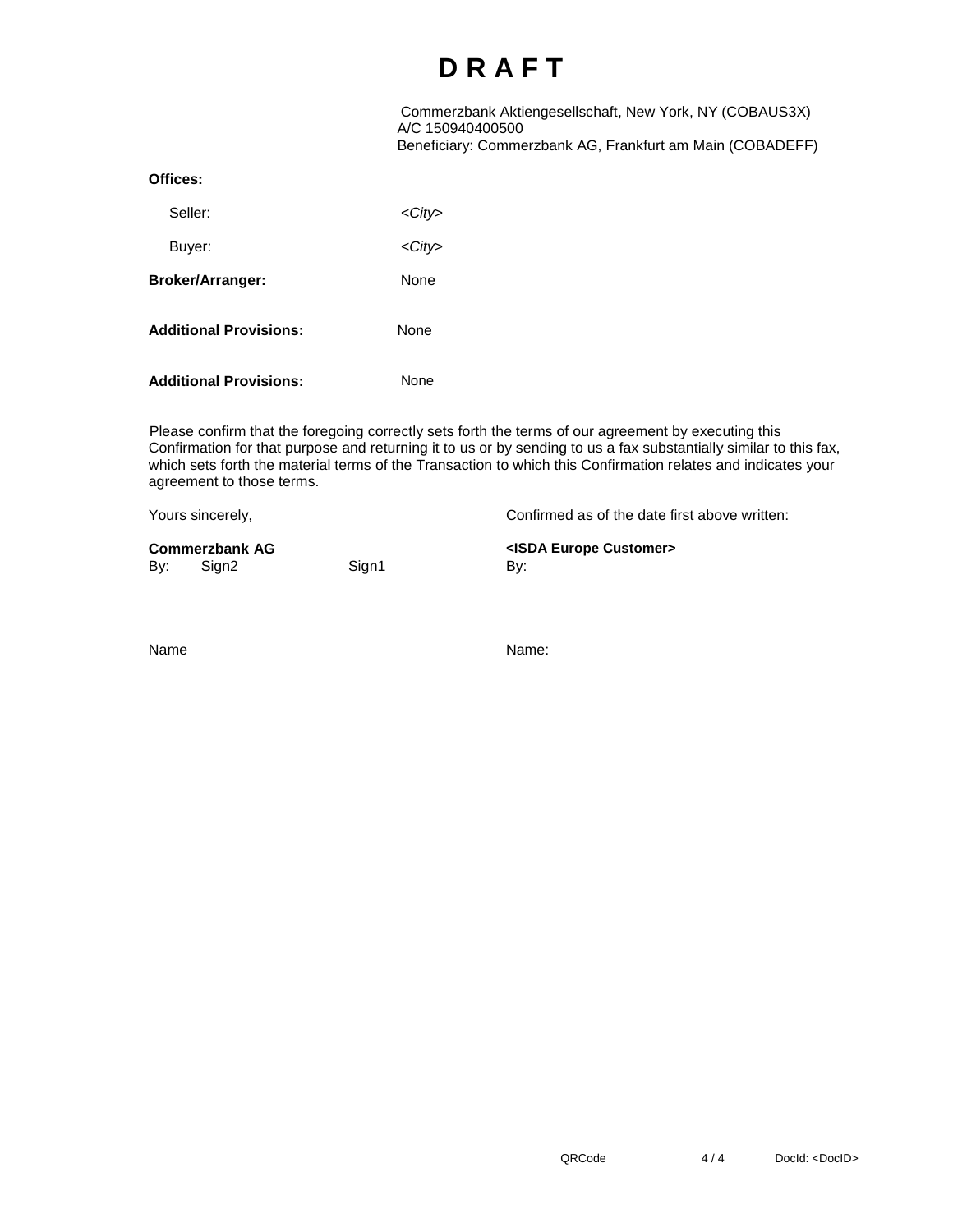

Commerzbank AG London Branch

GS-MO Derivatives Process Delivery **Service Hotline Documentation**  Tel +49 69 713-69338 Fax +49 69 713-22390 **Service Hotline Payments**  Tel +49 69 713-63664 Fax +49 69 713-22392

**postal address:** 

Commerzbank AG GS-MO Derivatives Process Delivery Theodor-Heuss-Allee 50, 60486 Frankfurt am Main

bank code 50080000 S.W.I.F.T.: DRESDEFFTSY

Frankfurt am Main, <todaydate>

ISDA Europe Customer ISDA Europe Customer Street Zip & City

First to Default Swap Transaction DRAFT10 Cpty. Reference: Please advise

Dear Sirs,

+496971326126

The purpose of this letter (this "Confirmation") is to confirm the terms and conditions of the First to Default Swap Transaction entered into between us on the Trade Date specified below (the "Transaction"). This Confirmation constitutes a "Confirmation" as referred to in the ISDA Master Agreement specified below.

The definitions and provisions contained in the 2003 ISDA Credit Derivatives Definitions, as supplemented by the May 2003 and the March 2009 Supplements to the 2003 ISDA Credit Derivatives Definitions (the "Credit Derivatives Definitions"), each as published by the International Swaps and Derivatives Association, Inc., are incorporated into this Confirmation. In the event of any inconsistency between the Credit Derivatives Definitions and this Confirmation, this Confirmation will govern.

This Confirmation supplements, forms a part of, and is subject to, the ISDA Master Agreement dated as of <MasterAgreementDate> <(originally executed with Dresdner Bank AG)>, as amended and supplemented from time to time (the "Agreement"), between the parties. All provisions contained in the Agreement govern this Confirmation except as expressly modified below. In the event of any inconsistency between the Credit Derivatives Definitions or the Agreement and this Confirmation, this Confirmation will govern.

The Settlement Terms shall apply solely to one Reference Entity, which shall be the first Reference Entity with respect to which an Event Determination Date occurs or, if an Event Determination Date occurs in respect of more than one Reference Entity on the same day, the Reference Entity in respect of which the Credit Event Notice and the Notice of Publicly Available Information was first delivered on such day (such entity, the "Affected Reference Entity"). This limitation shall apply to each New Credit Derivative Transaction separately if more than one New Credit Derivative Transaction arises.

The terms of the Transaction to which this Confirmation relates are as follows:

#### **General Terms:**

| Trade Date:                 | <tradedate></tradedate>             |
|-----------------------------|-------------------------------------|
| Effective Date:             | <effectivedate></effectivedate>     |
| Scheduled Termination Date: | <terminationdate></terminationdate> |
| Floating Rate Payer:        | Commerzbank AG (the "Seller")       |

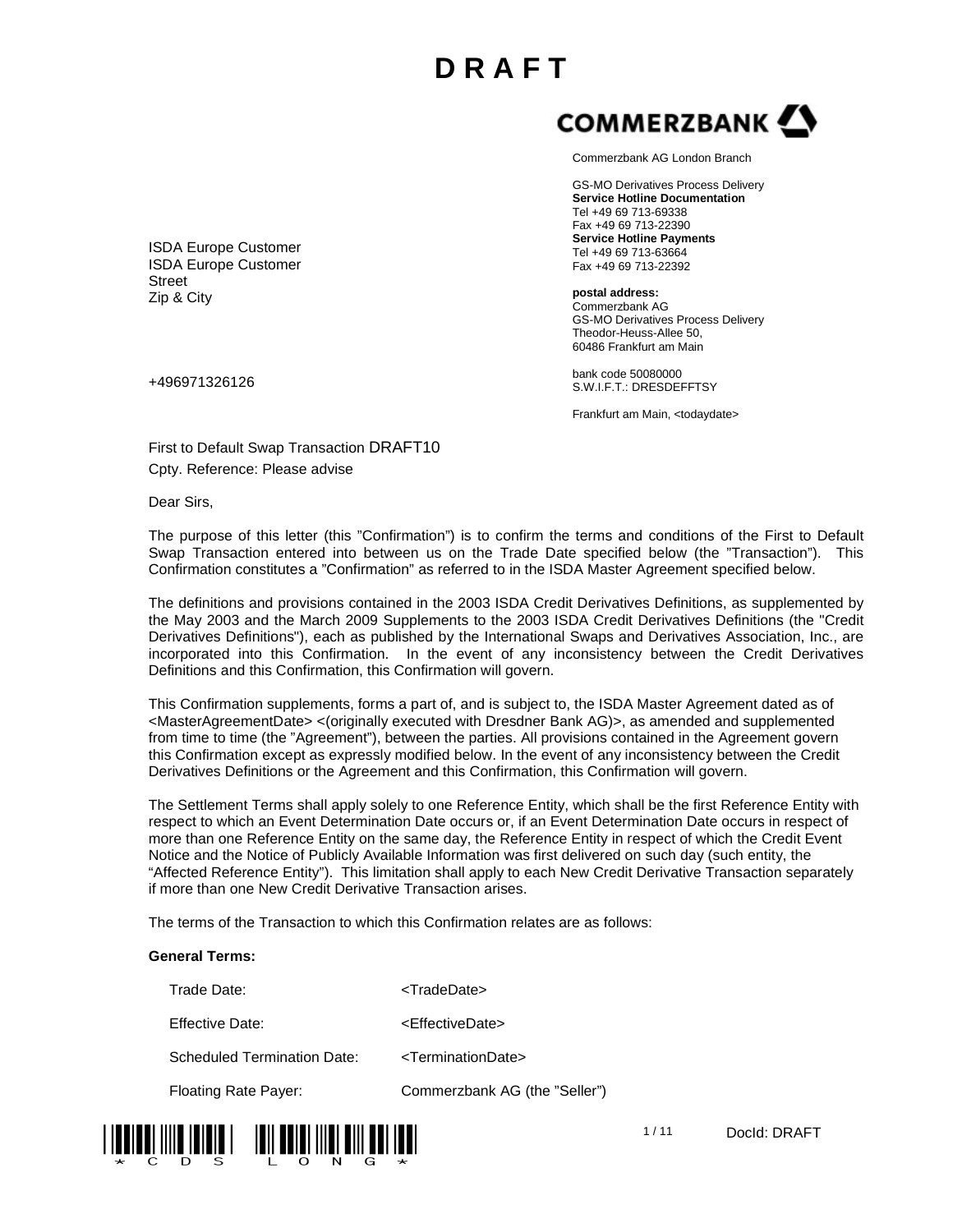| Fixed Rate Payer:                                                                                                                                  | <isda customer="" europe=""> (the "Buyer")</isda>                                                                                                                                                                                                                                                                                                                                                                                            |  |
|----------------------------------------------------------------------------------------------------------------------------------------------------|----------------------------------------------------------------------------------------------------------------------------------------------------------------------------------------------------------------------------------------------------------------------------------------------------------------------------------------------------------------------------------------------------------------------------------------------|--|
| <b>Calculation Agent:</b>                                                                                                                          | Seller                                                                                                                                                                                                                                                                                                                                                                                                                                       |  |
| <b>Calculation Agent City:</b>                                                                                                                     | Frankfurt am Main                                                                                                                                                                                                                                                                                                                                                                                                                            |  |
| Business Days for the purpose of<br>the calculation and payment of<br>Fixed Amounts only:                                                          | London, TARGET Settlement Day (each such day being a "Currency<br>Day").                                                                                                                                                                                                                                                                                                                                                                     |  |
| Business Days for all purposes<br>other than the calculation and<br>payment of Fixed Amounts and<br><b>Calculation Agent City Business</b><br>Day: | In respect of a Reference Entity, the Business Days specified in the<br>applicable Standard Terms (each such day being a "Transaction<br>Day"). In the event that due to the application of the relevant<br>Transaction Days, settlement would otherwise occur on a day that is<br>not a Currency Day, such settlement shall occur in accordance with<br>the terms of this Transaction on the first Currency Day to occur after<br>such day. |  |
| <b>Business Day Convention:</b>                                                                                                                    | Following (which, subject to Sections 1.4 and 1.6 of the Credit<br>Derivatives Definitions, shall apply to any date referred to in this<br>Confirmation that falls on a day that is not a Business Day).                                                                                                                                                                                                                                     |  |
| Reference Entity:                                                                                                                                  | Each entity identified as such in Schedule A and, in each case, any<br>Successor. Each Reference Entity has been designated as a particular<br>"Entity Type" in Schedule A. References in this Confirmation to<br>"Standard Terms" means in respect of a Reference Entity the<br>corresponding standard terms specified for its Entity Type in the<br>Annexes to Schedule B                                                                  |  |
| Reference Obligation(s):                                                                                                                           | The obligation(s) (if any) identified as such in respect of a Reference<br>Entity in Schedule A.                                                                                                                                                                                                                                                                                                                                             |  |
| Substitution:                                                                                                                                      | Applicable                                                                                                                                                                                                                                                                                                                                                                                                                                   |  |
| All Guarantees:                                                                                                                                    | In respect of a Reference Entity, "Applicable" or "Not Applicable" shall<br>apply as specified in the applicable Standard Terms.                                                                                                                                                                                                                                                                                                             |  |
| <b>Fixed Payments:</b>                                                                                                                             |                                                                                                                                                                                                                                                                                                                                                                                                                                              |  |
| <b>Calculation of Fixed Amounts:</b>                                                                                                               | For the purpose of calculating any Fixed Amount, the Fixed Rate Payer<br>Calculation Amount shall be equal to the aggregate of the Fixed Rate<br>Payer Calculation Amounts applicable to each day of the relevant<br>Fixed Rate Payer Calculation Period, divided by the number of days in<br>such Fixed Rate Payer Calculation Period.                                                                                                      |  |
| <b>Fixed Rate Payer Calculation</b><br>Amount:                                                                                                     | With respect to any day, means an amount equal to the Floating Rate<br>Payer Calculation Amount on that day.                                                                                                                                                                                                                                                                                                                                 |  |
| Fixed Rate Payer Payment Dates:                                                                                                                    | 20-September-2006 and each 20-September, 20-December, 20-March,<br>20-June in every year thereafter.                                                                                                                                                                                                                                                                                                                                         |  |



2 / 11 DocId: DRAFT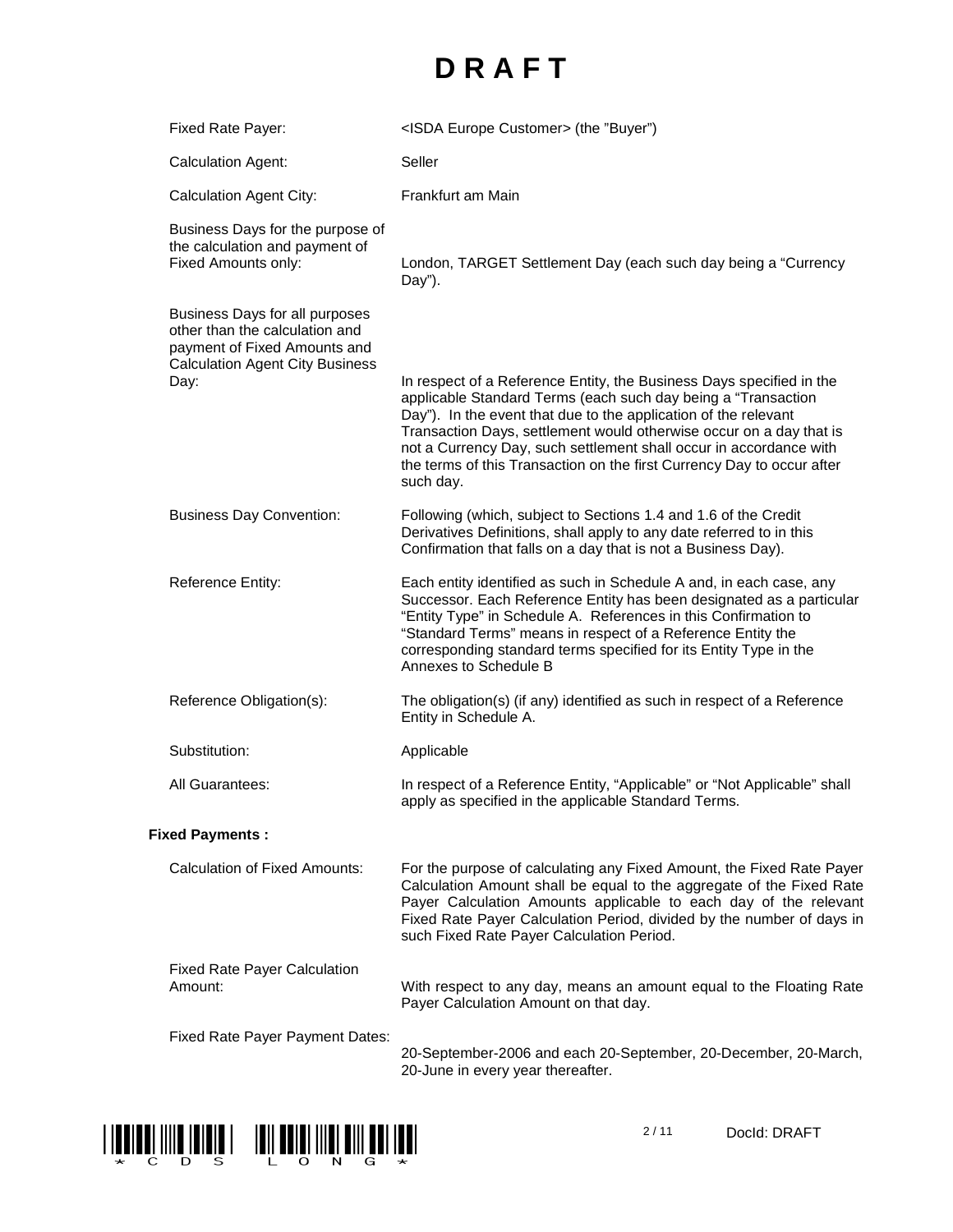| Fixed Rate:                                          | <fixedrate> % p.a.</fixedrate>                                                                                                                                                                                                                                                                                                                                                                                                                                                                                                                                                                                                                                                                             |  |
|------------------------------------------------------|------------------------------------------------------------------------------------------------------------------------------------------------------------------------------------------------------------------------------------------------------------------------------------------------------------------------------------------------------------------------------------------------------------------------------------------------------------------------------------------------------------------------------------------------------------------------------------------------------------------------------------------------------------------------------------------------------------|--|
| <b>Floating Payments:</b>                            |                                                                                                                                                                                                                                                                                                                                                                                                                                                                                                                                                                                                                                                                                                            |  |
| <b>Floating Rate Payer Calculation</b><br>Amount:    | With respect to any day, the Notional Amount minus the aggregate of<br>all Exercise Amounts as of 4:00 p.m. Calculation Agent City time on<br>such day.                                                                                                                                                                                                                                                                                                                                                                                                                                                                                                                                                    |  |
| <b>Notional Amount:</b>                              | <ccy> <notionalamount></notionalamount></ccy>                                                                                                                                                                                                                                                                                                                                                                                                                                                                                                                                                                                                                                                              |  |
| <b>Exercise Amount:</b>                              | Where an Event Determination Date occurs and Restructuring is the<br>only Credit Event specified in the Credit Event Notice, Exercise Amount<br>shall mean the amount specified by the Notifying Party in accordance<br>with Section 3.9 of the Credit Derivatives Definitions and the provisions<br>contained in this Confirmation. If the Notifying Party elects to specify<br>an Exercise Amount less than the then outstanding Floating Rate<br>Payer Calculation Amount pursuant to Section 3.9 of the Credit<br>Derivatives Definitions, then neither party has any rights or obligations<br>under this Transaction with respect to the other Reference Entities or<br>their respective Obligations. |  |
|                                                      | With respect to (a) any Credit Event other than Restructuring or (b) any<br>Credit Event in respect of any Reference Entity to which Section 3.9 of<br>the Credit Derivatives Definitions shall not apply as stated in the<br>applicable Standard Terms, the Exercise Amount shall be equal to the<br>Floating Rate Payer Calculation Amount (and not a portion thereof).                                                                                                                                                                                                                                                                                                                                  |  |
| <b>Conditions to Settlement:</b>                     | <b>Credit Event Notice</b><br><b>Buyer or Seller</b><br>Notifying Party:                                                                                                                                                                                                                                                                                                                                                                                                                                                                                                                                                                                                                                   |  |
| <b>Notice of Physical Settlement</b>                 |                                                                                                                                                                                                                                                                                                                                                                                                                                                                                                                                                                                                                                                                                                            |  |
| Notice of Publicly Available Information: Applicable |                                                                                                                                                                                                                                                                                                                                                                                                                                                                                                                                                                                                                                                                                                            |  |
|                                                      | The parties agree that the Settlement Terms shall apply in relation to<br>the first Reference Entity in respect of which an Event Determination<br>Date occurs (any such entity being the "Affected Reference Entity" as<br>defined in the Preamble).                                                                                                                                                                                                                                                                                                                                                                                                                                                      |  |
| <b>Credit Events:</b>                                | In respect of a Reference Entity, the Credit Events specified in the<br>applicable Standard Terms.                                                                                                                                                                                                                                                                                                                                                                                                                                                                                                                                                                                                         |  |
| Obligation(s):                                       | In respect of a Reference Entity, in accordance with Section 2.14 of the<br>Credit Derivatives Definitions on the basis of the Obligation Category<br>and the Obligation Characteristic(s) specified in the applicable<br>Standard Terms.                                                                                                                                                                                                                                                                                                                                                                                                                                                                  |  |
| <b>Excluded Obligations:</b>                         | None                                                                                                                                                                                                                                                                                                                                                                                                                                                                                                                                                                                                                                                                                                       |  |
| <b>Settlement Terms:</b>                             |                                                                                                                                                                                                                                                                                                                                                                                                                                                                                                                                                                                                                                                                                                            |  |
| Terms Relating to Physical Settlement:               |                                                                                                                                                                                                                                                                                                                                                                                                                                                                                                                                                                                                                                                                                                            |  |
| <b>Physical Settlement Amount:</b>                   | Exercise Amount multiplied by Reference Price.                                                                                                                                                                                                                                                                                                                                                                                                                                                                                                                                                                                                                                                             |  |
| <b>Physical Settlement Period:</b>                   | The Physical Settlement Period identified in the applicable Standard<br>Terms for the Affected Reference Entity.                                                                                                                                                                                                                                                                                                                                                                                                                                                                                                                                                                                           |  |

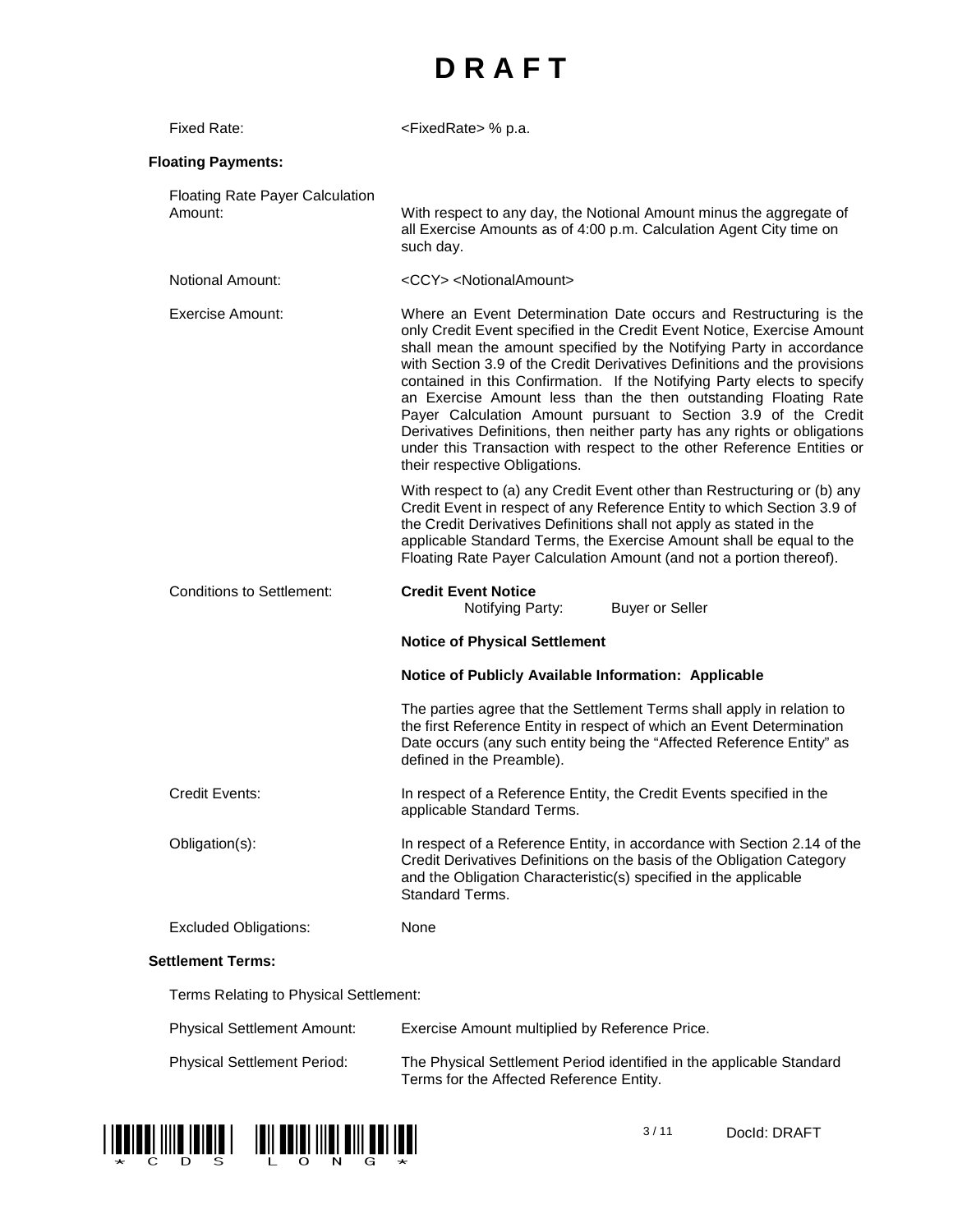| Deliverable Obligations:                 | "Exclude Accrued Interest" or "Include Accrued Interest" shall apply as<br>specified in the applicable Standard Terms for the Affected Reference<br>Entity.                                                                                                                                                                                                                                                                                                                                                                                                                                                                                                                                                                             |  |  |
|------------------------------------------|-----------------------------------------------------------------------------------------------------------------------------------------------------------------------------------------------------------------------------------------------------------------------------------------------------------------------------------------------------------------------------------------------------------------------------------------------------------------------------------------------------------------------------------------------------------------------------------------------------------------------------------------------------------------------------------------------------------------------------------------|--|--|
| Deliverable Obligation(s):               | In respect of an Affected Reference Entity, in accordance with Section<br>2.15 of the Credit Derivatives Definitions on the basis of the Deliverable<br>Obligation Category and Deliverable Obligation Characteristic(s)<br>specified in the applicable Standard Terms.                                                                                                                                                                                                                                                                                                                                                                                                                                                                 |  |  |
| <b>Excluded Deliverable Obligations:</b> | Any obligations of a Reference Entity other than the Affected<br><b>Reference Entity</b>                                                                                                                                                                                                                                                                                                                                                                                                                                                                                                                                                                                                                                                |  |  |
| <b>Excluded Deliverable Obligations:</b> | None                                                                                                                                                                                                                                                                                                                                                                                                                                                                                                                                                                                                                                                                                                                                    |  |  |
| Escrow:                                  | Applicable                                                                                                                                                                                                                                                                                                                                                                                                                                                                                                                                                                                                                                                                                                                              |  |  |
| Delivery Limitation:                     | The following provision shall apply to the Affected Reference Entity if<br>Delivery Limitation is specified as "Applicable" in the applicable<br><b>Standard Terms:</b><br>"Notwithstanding Section 1.7 or any provisions of Section 9.9 or<br>Section 9.10 to the contrary, but without prejudice to Section 9.3 and<br>(where applicable) Sections 9.4, 9.5 and 9.6 if the Termination Date<br>has not occurred on or prior to the date that is 60 Business Days<br>following the Physical Settlement Date, such 60 <sup>th</sup> Business Day shall<br>be deemed to be the Termination Date with respect to this Transaction<br>except in relation to any portion of the Transaction (an "Affected<br>Portion") in respect of which: |  |  |
|                                          | (1)<br>a valid notice of Buy-in Price has been delivered that is<br>effective fewer than three Business Days prior to such 60 <sup>th</sup><br>Business Day, in which case the Termination Date for that<br>Affected Portion shall be the third Business Day following the<br>date on which such notice is effective; or<br>(2)<br>but not Delivered Deliverable<br>Buver<br>has purchased<br>Obligations validly specified by Seller pursuant to Section<br>9.10(b), in which case the Termination Date for that Affected                                                                                                                                                                                                              |  |  |

Buyer."



Portion shall be the tenth Business Day following the date on which Seller validly specified such Deliverable Obligations to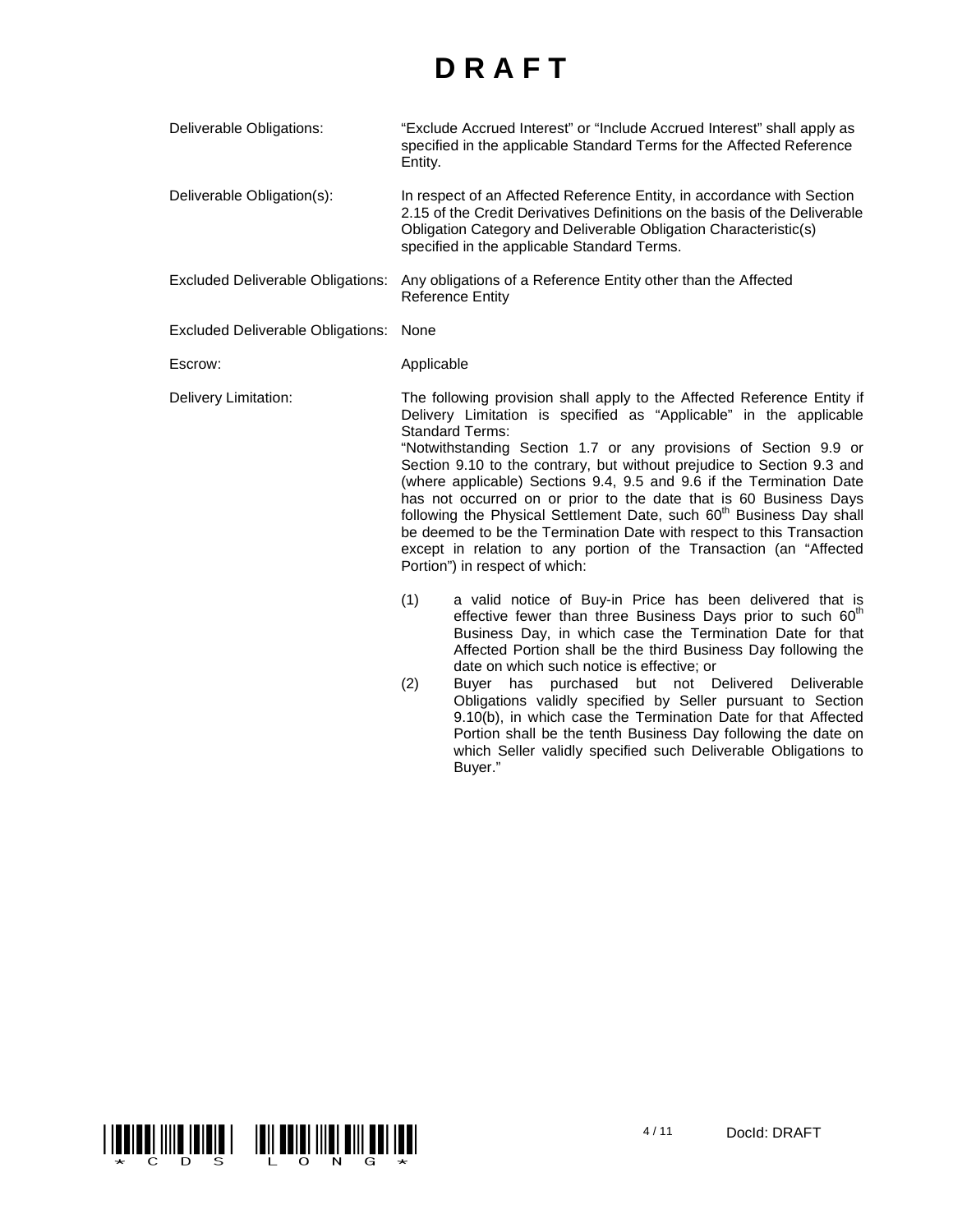#### **Successor Provisions:**

Amendments to Section 2.2 of the

Credit Derivatives Definitions: (1) Section 2.2(e)(i) of the Credit Derivatives Definitions is replaced in its entirety with the following:

> "each Successor will be a Reference Entity for the purposes of one of the New Credit Derivative Transactions and each of the Reference Entities that is not a subject of the applicable Succession Event shall be a Reference Entity for the purposes of each and every one of the New Credit Derivative Transactions;"

(2) Section 2.2(d) of the Credit Derivatives Definitions is replaced in its entirety with the following:

"(d) Where:

- (i) a Reference Obligation has been specified with respect to a Reference Entity;
- (ii) one or more Successors to the Reference Entity have been identified; and
- (iii) any one or more Successors have not assumed the Reference Obligation,

a Substitute Reference Obligation will be determined in accordance with the provisions of Section 2.30 with respect to each such Successor."

No duplication: Where the effect of the Successor Provisions would be to specify a Reference Entity more than once with respect to a single New Credit Derivative Transaction, that Reference Entity shall be deemed to be specified once only for the purposes of that Transaction.

#### **Additional Provisions where Substitution is Not Applicable:**

| Treatment of certain Succession<br>Events:<br>Seller Merger: | Where any Reference Entity (the "Surviving Reference Entity") (other<br>than the Reference Entity that is subject to the Succession Event)<br>would be a Successor to any other Reference Entity (the "Legacy<br>Reference Entity") pursuant to a Succession Event through the<br>application of Section 2.2(a) of the Credit Derivatives Definitions, and<br>Substitution is not applicable pursuant to this Paragraph 6, such<br>Surviving Reference Entity shall be deemed a Successor to the Legacy<br>Reference Entity. |
|--------------------------------------------------------------|------------------------------------------------------------------------------------------------------------------------------------------------------------------------------------------------------------------------------------------------------------------------------------------------------------------------------------------------------------------------------------------------------------------------------------------------------------------------------------------------------------------------------|
|                                                              | In the event that (i) Seller becomes a Successor to any Reference<br>Entity as a result of the application of Section 2.2(a) of the Credit                                                                                                                                                                                                                                                                                                                                                                                   |

Derivatives Definitions, (ii) Seller and any Reference Entity become Affiliates or (iii) Seller or a Reference Entity consolidates or amalgamates with, or merges into, or transfers all or substantially all its assets to, a Reference Entity or Seller, as applicable), and Substitution is not applicable under this Paragraph 6, Section 2.31 of the Credit Derivatives Definitions shall apply to this Transaction.

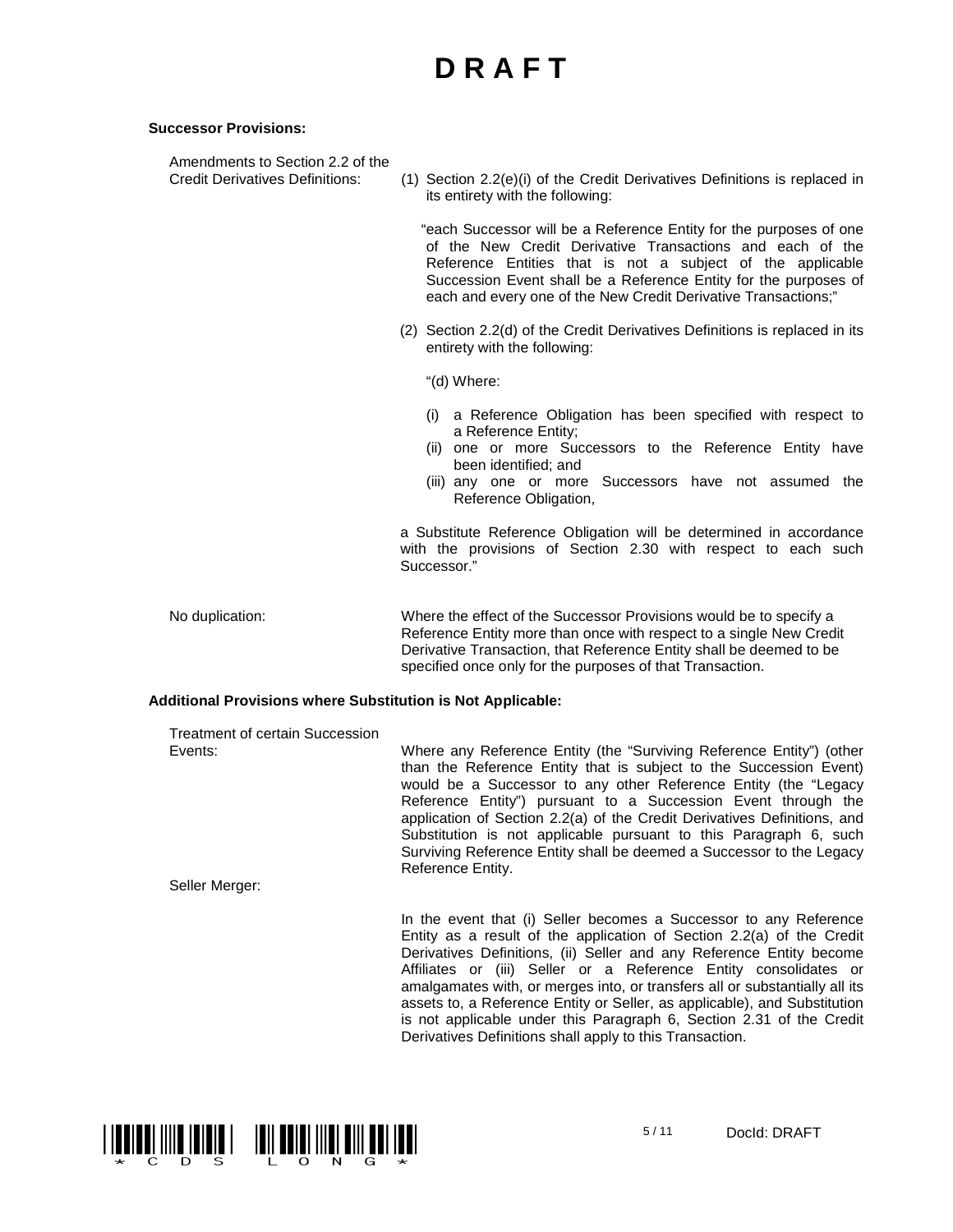#### **Additional Provisions where Substitution is Applicable:**

Treatment of certain Succession Events:

(1) Subject to clause (2), where any Surviving Reference Entity (other than the Reference Entity that is subject to the Succession Event) would be a Successor to any Legacy Reference Entity pursuant to a Succession Event through the application of Section 2.2(a) of the Credit Derivatives Definitions:

- (a) such Surviving Reference Entity shall be deemed not to be a Successor to the Legacy Reference Entity; and
- (b) the Replacement Reference Entity selected in accordance with the terms of "Selection of Replacement Reference Entity" shall be deemed to be a Successor to the Legacy Reference Entity pursuant to that Succession Event.

(2) In the event that the Successors to the Legacy Reference Entity would include two or more Surviving Reference Entities as a result of the application of Section 2.2(a) of the Credit Derivatives Definitions, the number of New Credit Derivative Transactions shall continue to be equal to the number of Successors and the terms of "Selection of Replacement Reference Entity" shall apply.

Selection of Replacement Reference In respect of each Replacement Reference Entity: Entity:

> (1) Not later than ten Business Days following the date on which the Calculation Agent notifies the parties of the occurrence of such Succession Event or Seller Merger Event, Buyer shall deliver a list to Seller (the "Reference Entity List") specifying at least three Eligible Reference Entities (each, a "Proposed Reference Entity").

> (2) Not later than five Business Days following receipt of the Reference Entity List (such period being the "Seller Selection Period"), Seller shall select one of the Proposed Reference Entities and notify its selection to the parties.

> (3) If Seller does not make a selection in accordance with the foregoing, Buyer shall select a Proposed Reference Entity and notify its selection to the parties within three Business Days of the end of the Seller Selection Period.

> The entity selected by Seller or Buyer in accordance with the foregoing shall be the Replacement Reference Entity. The Standard Terms applicable to any Replacement Reference Entity shall be the Standard Terms that applied to the relevant Surviving Reference Entity as at the Trade Date as determined by the Calculation Agent.

Delivery of Reference Entity List: All Reference Entity Lists shall be subject to the requirements of Section 1.10 of the Credit Derivatives Definitions as such section

Fallback Successor Process: If (a) Buyer fails to deliver a Reference Entity List specifying at least three Eligible Reference Entities within the required time period or (b) both parties fail to select a Replacement Reference Entity in accordance with "Selection of Replacement Reference Entity", then:

would apply to the Legacy Reference Entity.

(1) the Legacy Reference Entity shall cease to be a Reference Entity

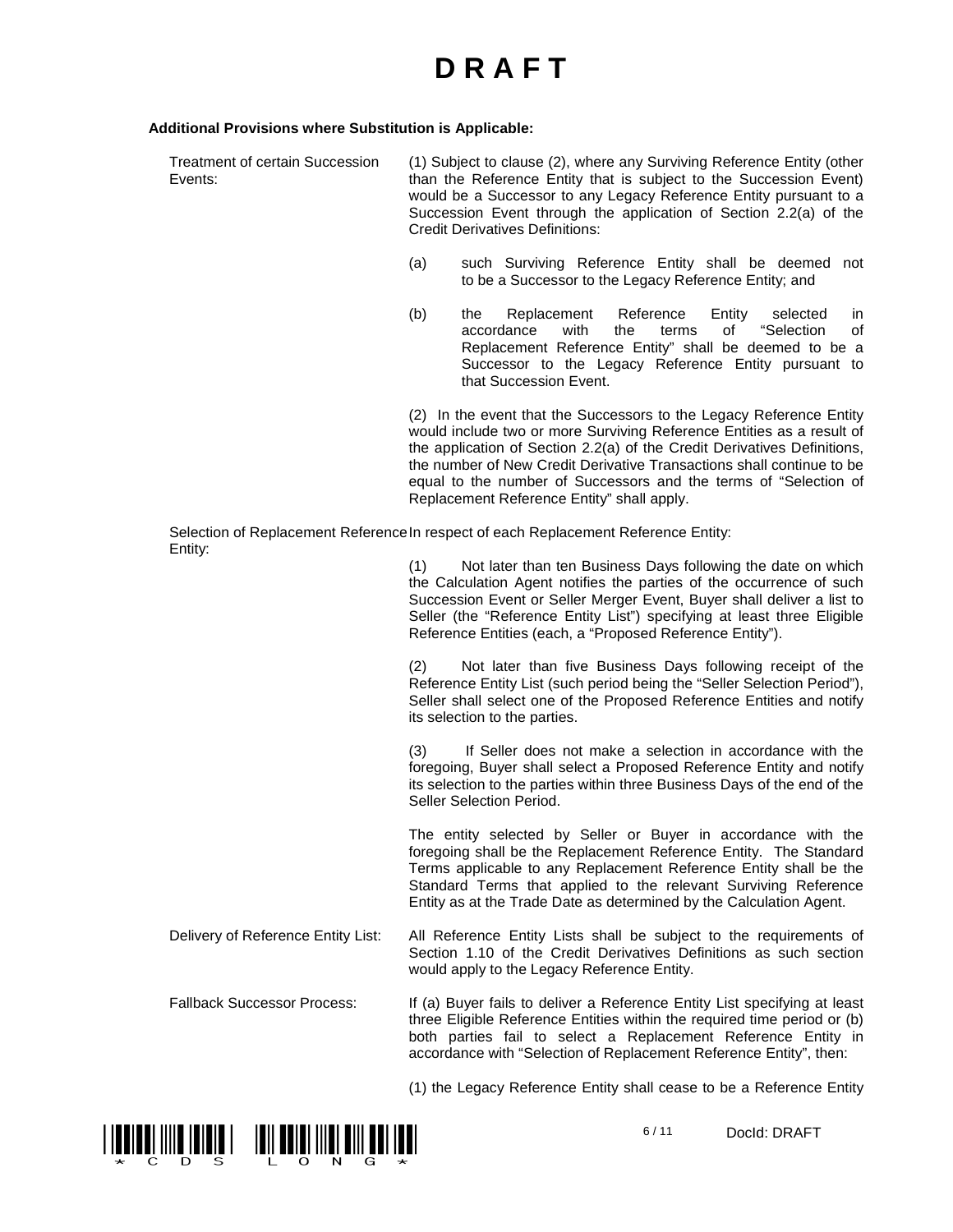for the purposes of this Transaction, unless it is itself a Successor; and

(2) each Surviving Reference Entity shall continue to be a Successor, together with any other Successors,

and all other terms of this Transaction (including, without limitation, the Fixed Rate) shall remain unaffected.

Eligible Reference Entity: An entity:

(1) that is in the same Moody's or S&P industry group (the "Industry Requirement") as the relevant Surviving Reference Entity, where:

"Moody's" means Moody's Investors Service, Inc.;

"S&P" means Standard and Poor's Ratings Services, a division of the McGraw-Hill Companies, Inc.;

(2) that has a bid-side credit spread (at the time the proposed Reference Entity List is provided to Seller) no greater than 110% of the bid-side credit spread of the relevant Surviving Reference Entity at that same time (the "Credit Spread Requirement"), in each case based on a credit default swap:

- (a) on market standard terms for the relevant entity as at the time of such determination;
- (b) in respect of a floating rate payer calculation amount equal to at least 50 per cent., but not more than 100 per cent., of the Floating Rate Payer Calculation Amount; and
- (c) with a term equal to the period from and including the date of the determination to and including the Scheduled Termination Date (the "Remaining Term"), provided that if Buyer, having used reasonable endeavours, cannot obtain Quotations from at least three Dealers in respect of the Remaining Term, the term for the purposes of this sub-clause (c) shall be five years.

The bid-side credit spreads for the purpose of the Credit Spread Requirement shall be the unweighted arithmetic mean of the spread quotations obtained by Buyer (on the basis of the terms set out above) from at least three Dealers, as determined by Buyer in good faith in a commercially reasonable manner and notified by Buyer to Seller on the date on which such Quotations are obtained;

(3) that is principally traded in the credit derivatives market in respect of the same Geographical Region as the relevant Surviving Reference Entity, as determined in good faith and a commercially reasonable manner by the Calculation Agent, where:

"Geographical Region" means, North America, Latin America, Western Europe, Eastern Europe, Australia/New Zealand, Singapore, Asia (excluding Japan), Japan or such region determined in good faith by the Calculation Agent to give best effect to then current market practice in respect of the relevant Surviving Reference Entity; and

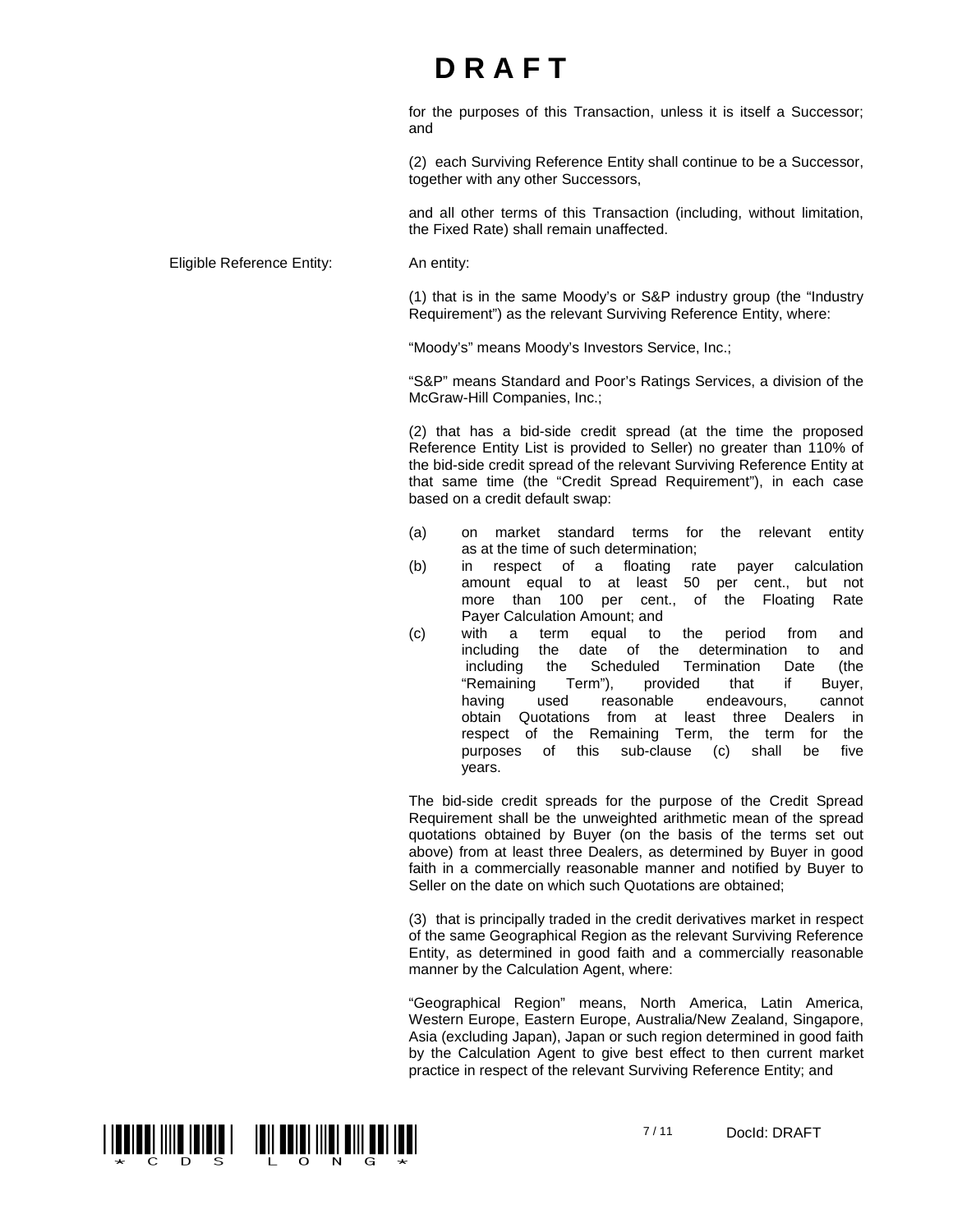(4 ) that is not an Affiliate of any Reference Entity hereunder, Seller or Buyer both immediately prior to and following the relevant Succession Event or Seller Merger Event, as applicable.

Effective date for substitution of Reference Entity following a Succession Event or Seller Merger Event: The substitution of a Reference Entity in accordance with the terms of this Confirmation shall be deemed to be effective on the legally effective date of the Succession Event or Seller Merger Event, as applicable. Seller Merger: In the event that (i) Seller becomes a Successor to any Reference Entity as a result of the application of Section 2.2(a) of the Credit Derivatives Definitions, (ii) Seller and any Reference Entity become Affiliates or (iii) Seller or a Reference Entity consolidates or amalgamates with, or merges into, or transfers all or substantially all its assets to, a Reference Entity or Seller, as applicable, ("Seller Merger Event"), Seller shall be deemed to be a Surviving Reference Entity and the terms of "Treatment of certain Succession Events" in this Paragraph 7 shall apply accordingly as if such Reference Entity were a Legacy Reference Entity and Seller were a Surviving Reference Entity.

If a Seller Merger Event occurs and Substitution is applicable under this Paragraph 7, Section 2.31 of the Credit Derivatives Definitions shall not apply to this Transaction.

Notwithstanding the foregoing, in the event that Buyer does not provide a Reference Entity List or both parties fail to select a Replacement Reference Entity in accordance with "Selection of Replacement Reference Entity" with respect to such Legacy Reference Entity in accordance with the terms hereof, Seller shall be deemed not to be a Successor to the Legacy Reference Entity.

#### **Representations:**

Each party will be deemed to represent to the other party on the date on which it enters into this Transaction that:

(i) Non-Reliance. It is acting for its own account, and it has made its own independent decisions to enter into this Transaction and as to whether this Transaction is appropriate or proper for it based upon its own judgement and upon advice from such advisers as it has deemed necessary. It is not relying on any communication (written or oral) of the other party as investment advice or as a recommendation to enter into this Transaction; it being understood that information and explanations related to the terms and conditions of this Transaction shall not be considered investment advice or a recommendation to enter into this Transaction. No communication (written or oral) received from the other party shall be deemed to be an assurance or guarantee as to the expected results of this Transaction.

(ii) Assessment and Understanding. It is capable of assessing the merits of and understanding (on its own behalf or through independent professional advice), and understands and accepts, the terms, conditions and risks of this Transaction. It is also capable of assuming, and assumes, the risks of this Transaction.

(iii) Status of Parties. The other party is not acting as a fiduciary for, or an adviser to it, in respect of this Transaction.

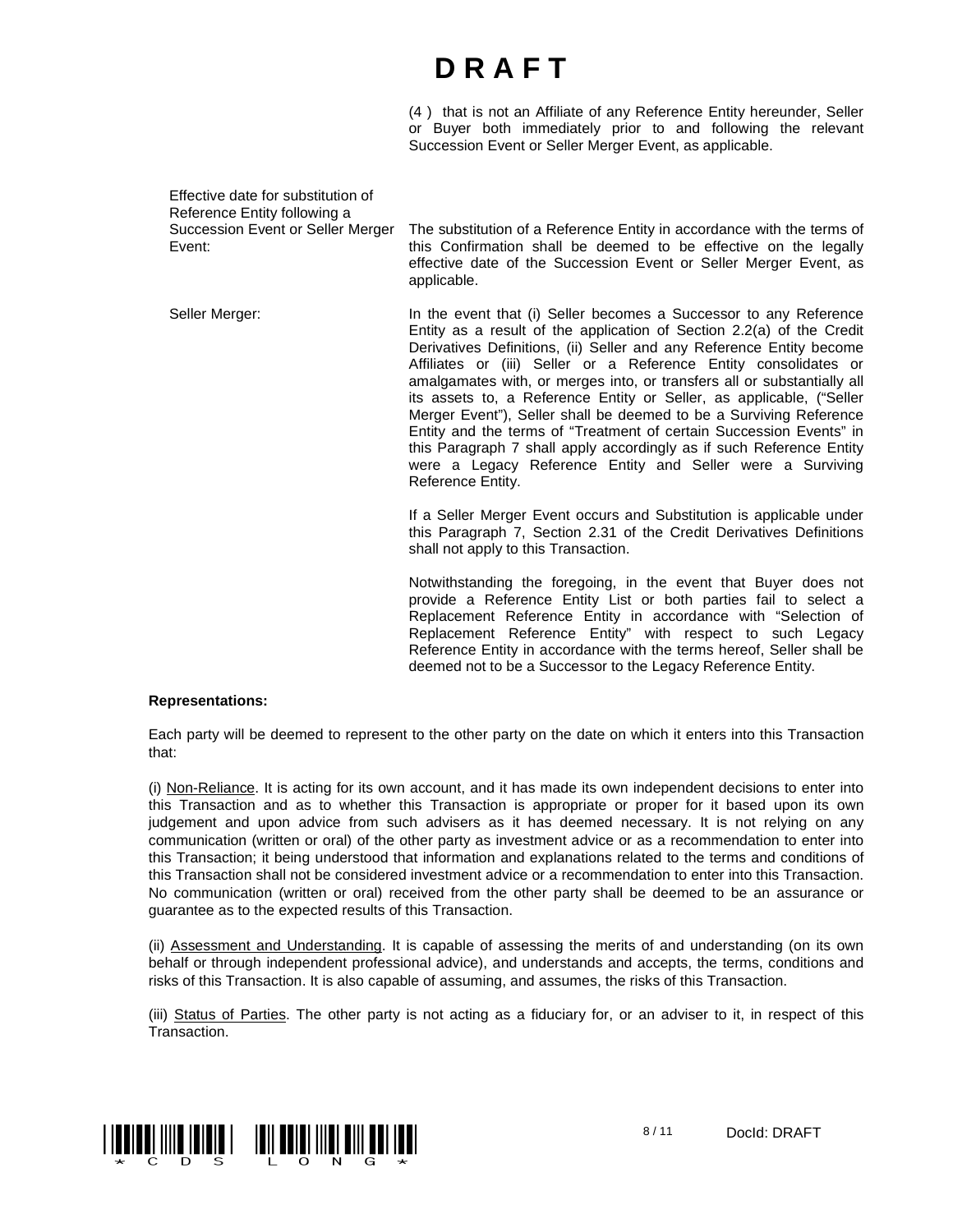#### **Credit Event Notice and Account Details:**

Notice Details of Seller:

 Commerzbank AG Theodor-Heuss-Allee 50 60301 Frankfurt am Main Derivatives Documentation Fax: +49 69 713 26980 Email: Credit.Events@commerzbank.com

Notice Details of Buyer:

 <ISDA Europe Customer> Attn. <> Fax: <>  $Tel: <$ 

Account Details of Buyer for  $<$ CCY $>$ :

Account Details of Seller for <CCY>:

#### **Offices:**

| <b>Additional Provisions:</b> | None              |
|-------------------------------|-------------------|
| Buver:                        | London            |
| Seller:                       | Frankfurt am Main |

Please confirm that the foregoing correctly sets forth the terms of our agreement by executing this Confirmation for that purpose and returning it to us or by sending to us a fax substantially similar to this fax, which sets forth the material terms of the Transaction to which this Confirmation relates and indicates your agreement to those terms.

Yours sincerely, The continue of the date first above written:

**Commerzbank AG <ISDA Europe Customer>** 

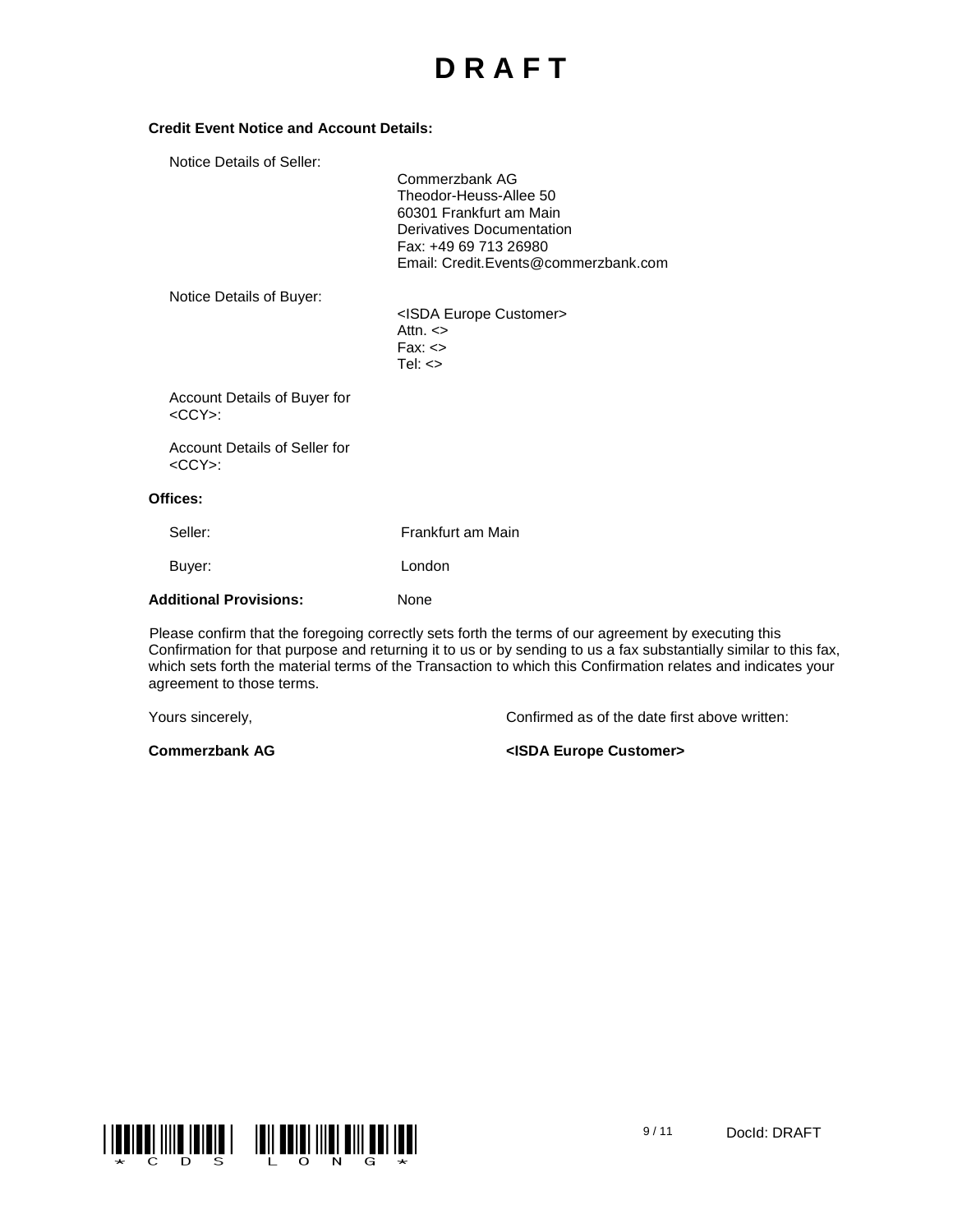#### **Schedule A**

| <b>Reference Entity</b><br><b>Reference Obligation</b> |                                             | <b>Entity Type</b>                                                                                                                  |                                                       |
|--------------------------------------------------------|---------------------------------------------|-------------------------------------------------------------------------------------------------------------------------------------|-------------------------------------------------------|
| <referenceentitya></referenceentitya>                  | Primary Obligor:                            | <primaryobligatora></primaryobligatora>                                                                                             | <entity ttypenamel<br>SDAA&gt;</entity ttypenamel<br> |
|                                                        | Guarantor:<br>Maturity:<br>Coupon:<br>ISIN: | <guarantora><br/><maturitydatea><br/><coupona>%<br/><math>&lt;</math>ISINA<math>&gt;</math></coupona></maturitydatea></guarantora>  |                                                       |
| <referenceentityb></referenceentityb>                  | Primary Obligor:                            | <primaryobligatorb></primaryobligatorb>                                                                                             | <entity ttypenamel<br>SDAB&gt;</entity ttypenamel<br> |
|                                                        | Guarantor:<br>Maturity:<br>Coupon:<br>ISIN: | <guarantorb><br/><maturitydateb><br/><couponb> %<br/><math>&lt;</math>ISINB<math>&gt;</math></couponb></maturitydateb></guarantorb> |                                                       |



10 / 11 DocId: DRAFT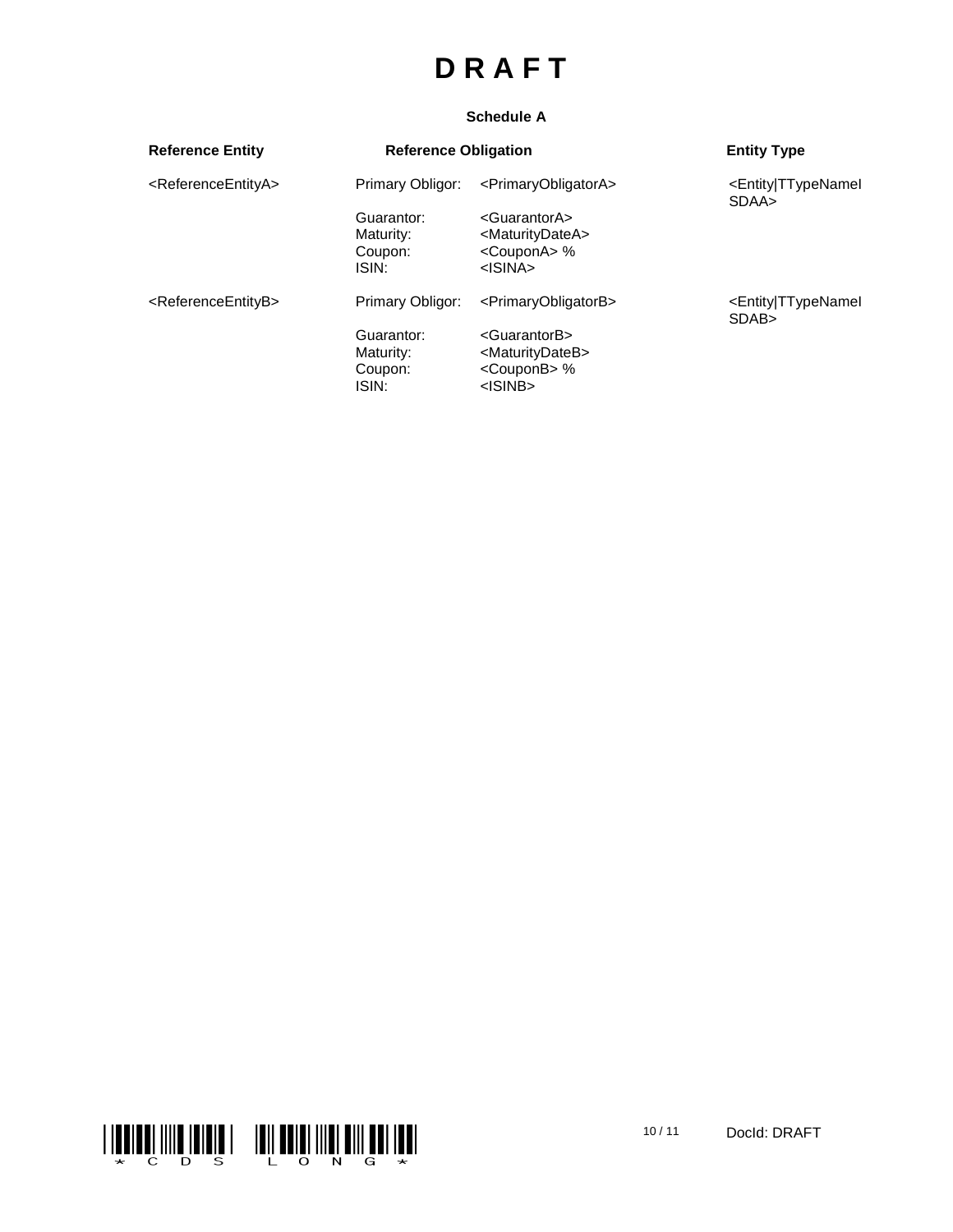#### **Schedule B**

#### **Standard Terms**

The standard terms relating to each Entity Type are set out in the Annexes to this Schedule B

|  |  |  | <b>Settlement Terms for <referenceentitya></referenceentitya></b> |
|--|--|--|-------------------------------------------------------------------|
|--|--|--|-------------------------------------------------------------------|

#### **<EntityTTypeNameISDAA>**

| <b>Business Days:</b>              | <entity physettleperiodfincenter></entity physettleperiodfincenter>                                                                                                                                                                                     |  |
|------------------------------------|---------------------------------------------------------------------------------------------------------------------------------------------------------------------------------------------------------------------------------------------------------|--|
| Il Guarantees:                     | Applicable                                                                                                                                                                                                                                              |  |
| <b>Credit Events:</b>              |                                                                                                                                                                                                                                                         |  |
| <b>Credit Events:</b>              | The following Credit Events shall apply to this Transaction:                                                                                                                                                                                            |  |
|                                    | Bankruptcy                                                                                                                                                                                                                                              |  |
|                                    | Failure to Pay                                                                                                                                                                                                                                          |  |
|                                    | Grace Period Extension Not Applicable                                                                                                                                                                                                                   |  |
|                                    | Restructuring                                                                                                                                                                                                                                           |  |
|                                    | Restructuring Maturity Limitation and Fully Transferable<br>Obligation: Not Applicable                                                                                                                                                                  |  |
|                                    | Modified Restructuring Maturity Limitation and Conditionally<br>Transferable Obligation: Applicable                                                                                                                                                     |  |
| Obligation(s):                     | <b>Obligation Category:</b>                                                                                                                                                                                                                             |  |
|                                    | <b>Borrowed Money</b>                                                                                                                                                                                                                                   |  |
|                                    | <b>Obligation Characteristics:</b><br>None Specified                                                                                                                                                                                                    |  |
| Deliverable Obligation(s):         | <b>Deliverable Obligation Category:</b>                                                                                                                                                                                                                 |  |
|                                    | Bond or Loan                                                                                                                                                                                                                                            |  |
|                                    | <b>Deliverable Obligation Characteristics:</b><br>Not Subordinated<br>Specified Currency: Standard Specified Currencies<br>Not Contingent<br>Assignable Loan<br><b>Consent Required Loan</b><br>Transferable<br>Maximum Maturity 30 Years<br>Not Bearer |  |
| <b>Exclude Accrued Interest</b>    |                                                                                                                                                                                                                                                         |  |
| <b>Physical Settlement Period:</b> | 30 Business Days                                                                                                                                                                                                                                        |  |
| Delivery Limitation:               | Applicable                                                                                                                                                                                                                                              |  |

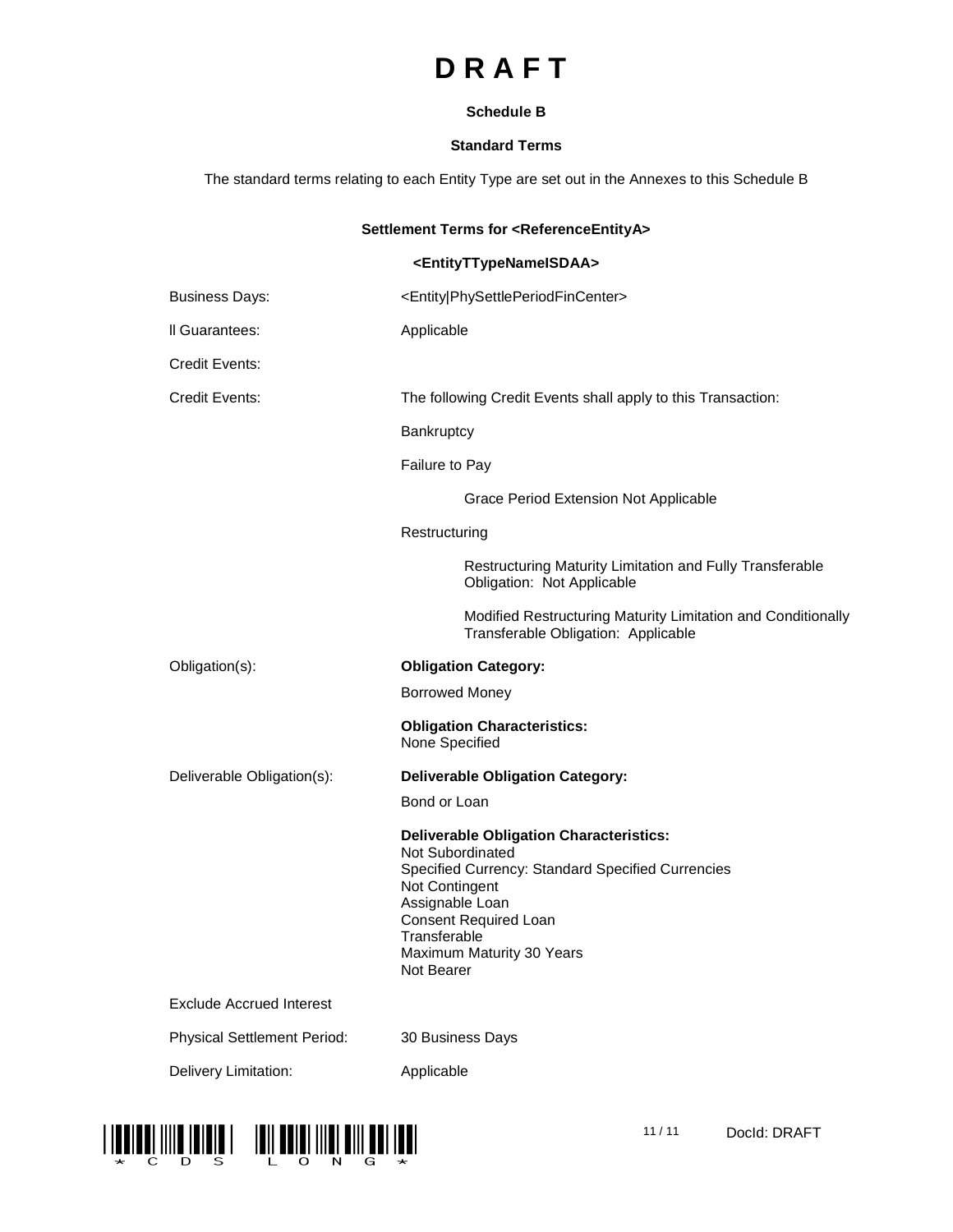

Commerzbank AG

GS-MO OTC-Derivatives **Service Hotline Documentation**  Tel +49 69 136 83313 Fax +49 69 795 379 357 **Service Hotline Payments**  Tel +49 69 136 55414 Fax +49 69 795 379 359

**postal address:** 

GS-MO OTC-Derivatives Theodor-Heuss-Allee 50, 60486 Frankfurt am Main

S.W.I.F.T.: COBADEFF

Frankfurt am Main, 26-September-2013

Credit Derivatives Transaction <our reference number> Cpty. Reference: Please advise

Dear Sirs,

+442086624300

ISDA Europe Customer ISDA Europe Customer

Street Zip & City

The purpose of this letter (this "Confirmation") is to confirm the terms and conditions of the Credit Derivatives Transaction entered into between us on the Trade Date specified below (the "Transaction"). This Confirmation constitutes a "Confirmation" as referred to in the ISDA Master Agreement specified below.

The definitions and provisions contained in the 2003 ISDA Credit Derivatives Definitions as supplemented by each of the May 2003 Supplement and the 2005 Matrix Supplement to the 2003 ISDA Credit Derivatives Definitions (as so supplemented, the "Credit Derivatives Definitions"), and the ISDA Nth To Default Standard Terms Supplement (September 22, 2011 version) (the "Nth To Default Standard Terms Supplement"), each as published by the International Swaps and Derivatives Association, Inc. ("ISDA"), are incorporated into this Confirmation. In the event of any inconsistency between the Credit Derivatives Definitions or the Nth To Default Standard Terms Supplement and this Confirmation, this Confirmation will govern. In the event of any inconsistency between the Credit Derivatives Definitions and the Nth To Default Standard Terms Supplement, the Nth To Default Standard Terms Supplement will govern.

This Confirmation supplements, forms a part of, and is subject to, the ISDA Master Agreement dated as of <MasterAgreementDate>, as amended and supplemented from time to time (the "Agreement"), between the parties. All provisions contained in the Agreement govern this Confirmation except as expressly modified below. In the event of any inconsistency between the Credit Derivatives Definitions or the Agreement and this Confirmation, this Confirmation will govern.

The terms of the Transaction to which this Confirmation relates are as follows:

#### **General Terms:**

Transaction Type: In respect of each Reference Entity, the Transaction Type set out opposite the relevant Reference Entity in Schedule A.

Trade Date:  $\langle TradeDate \rangle$ 

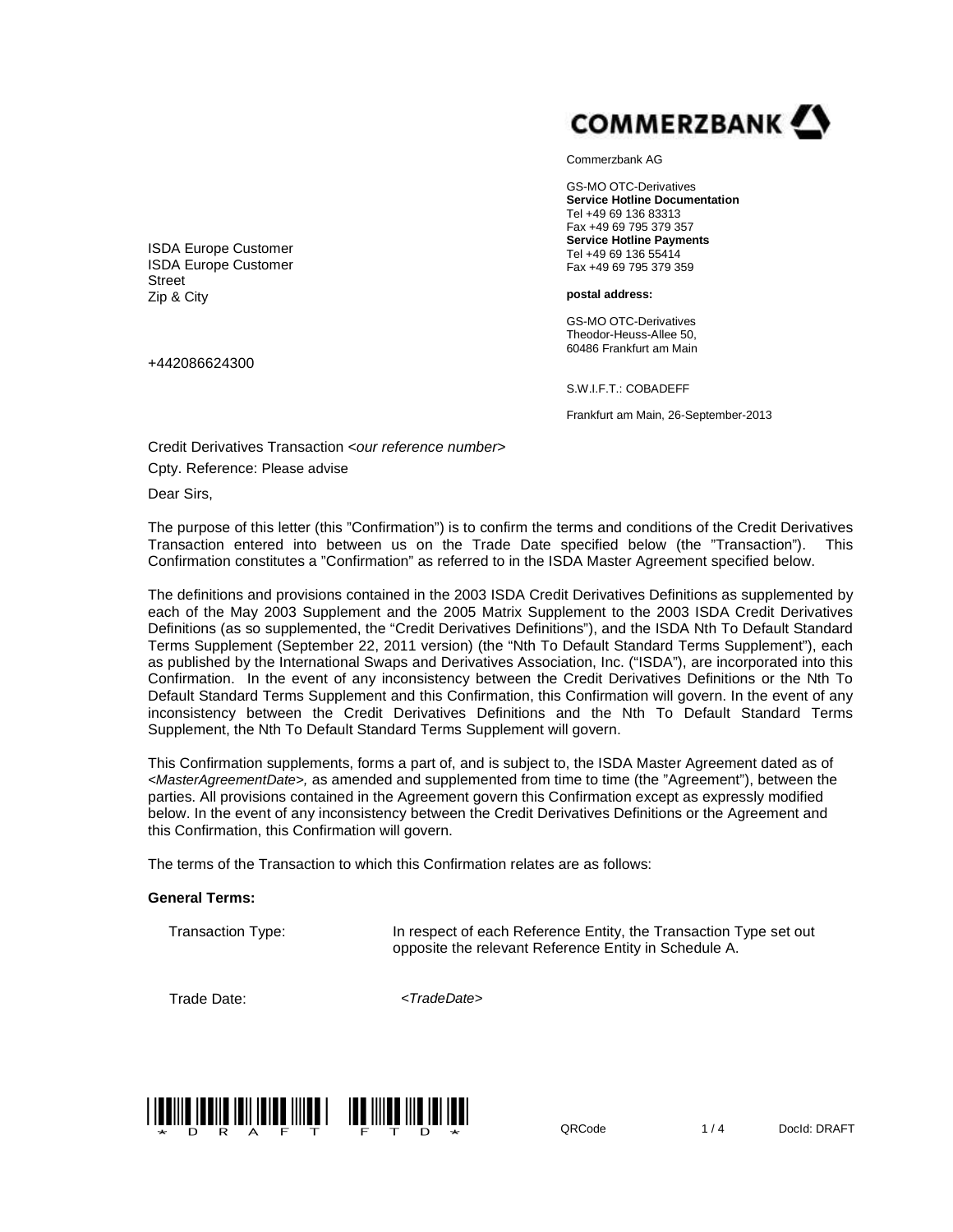| <b>Effective Date:</b>                                                                                                                | <effectivedate></effectivedate>                                                                                                                                                                                                                                                                                       |  |  |
|---------------------------------------------------------------------------------------------------------------------------------------|-----------------------------------------------------------------------------------------------------------------------------------------------------------------------------------------------------------------------------------------------------------------------------------------------------------------------|--|--|
| <b>Scheduled Termination Date:</b>                                                                                                    | <terminationdate></terminationdate>                                                                                                                                                                                                                                                                                   |  |  |
| <b>Floating Rate Payer:</b>                                                                                                           | <commerzbank ag=""><isda customer="" europe=""> (the "Seller")</isda></commerzbank>                                                                                                                                                                                                                                   |  |  |
| Fixed Rate Payer:                                                                                                                     | <commerzbank ag=""><isda customer="" europe=""> (the "Buyer")</isda></commerzbank>                                                                                                                                                                                                                                    |  |  |
| <b>Calculation Agent:</b>                                                                                                             | Seller                                                                                                                                                                                                                                                                                                                |  |  |
| <b>Reference Entity:</b>                                                                                                              | Each entity identified as such in Schedule A, subject to the provisions<br>of Sections 2.1 and 2.2 of the Credit Derivatives Definitions, as<br>modified by the Nth To Default Standard Terms Supplement.                                                                                                             |  |  |
| Reference Obligation(s):                                                                                                              | The obligation(s) (if any) set out opposite the relevant Reference Entity<br>in Schedule A.                                                                                                                                                                                                                           |  |  |
| <b>Fixed Payments:</b>                                                                                                                |                                                                                                                                                                                                                                                                                                                       |  |  |
| Fixed Rate Payer Payment Dates:                                                                                                       | 20-June-2012 and each 20-June, 20-September, 20-December, 20-<br>March in every year thereafter.                                                                                                                                                                                                                      |  |  |
| Fixed Rate:                                                                                                                           | <fixedrate> % p.a.</fixedrate>                                                                                                                                                                                                                                                                                        |  |  |
| Initial Payment Amount:                                                                                                               | <none><initial amount="" payment=""></initial></none>                                                                                                                                                                                                                                                                 |  |  |
| <b>Floating Payments:</b>                                                                                                             |                                                                                                                                                                                                                                                                                                                       |  |  |
| <b>Floating Rate Payer Calculation</b><br>Amount:                                                                                     | <ccy> <notionalamount></notionalamount></ccy>                                                                                                                                                                                                                                                                         |  |  |
| <b>Credit Events:</b>                                                                                                                 |                                                                                                                                                                                                                                                                                                                       |  |  |
| Restructuring:                                                                                                                        | In respect of each Reference Entity for which the Transaction Type<br>provides that Restructuring applies only if specified as applicable in the<br>relevant Confirmation, as specified in Schedule A.                                                                                                                |  |  |
| <b>Additional Provisions for Physically</b><br>Settled Default Swaps - Monoline<br>Insurer as Reference Entity<br>(January 21, 2005): | In respect of each Reference Entity for which the Transaction Type<br>provides that the Additional Provisions for Physically Settled Default<br>Swaps - Monoline Insurer as Reference Entity (January 21, 2005)<br>apply only if specified as applicable in the relevant Confirmation, as<br>specified in Schedule A. |  |  |

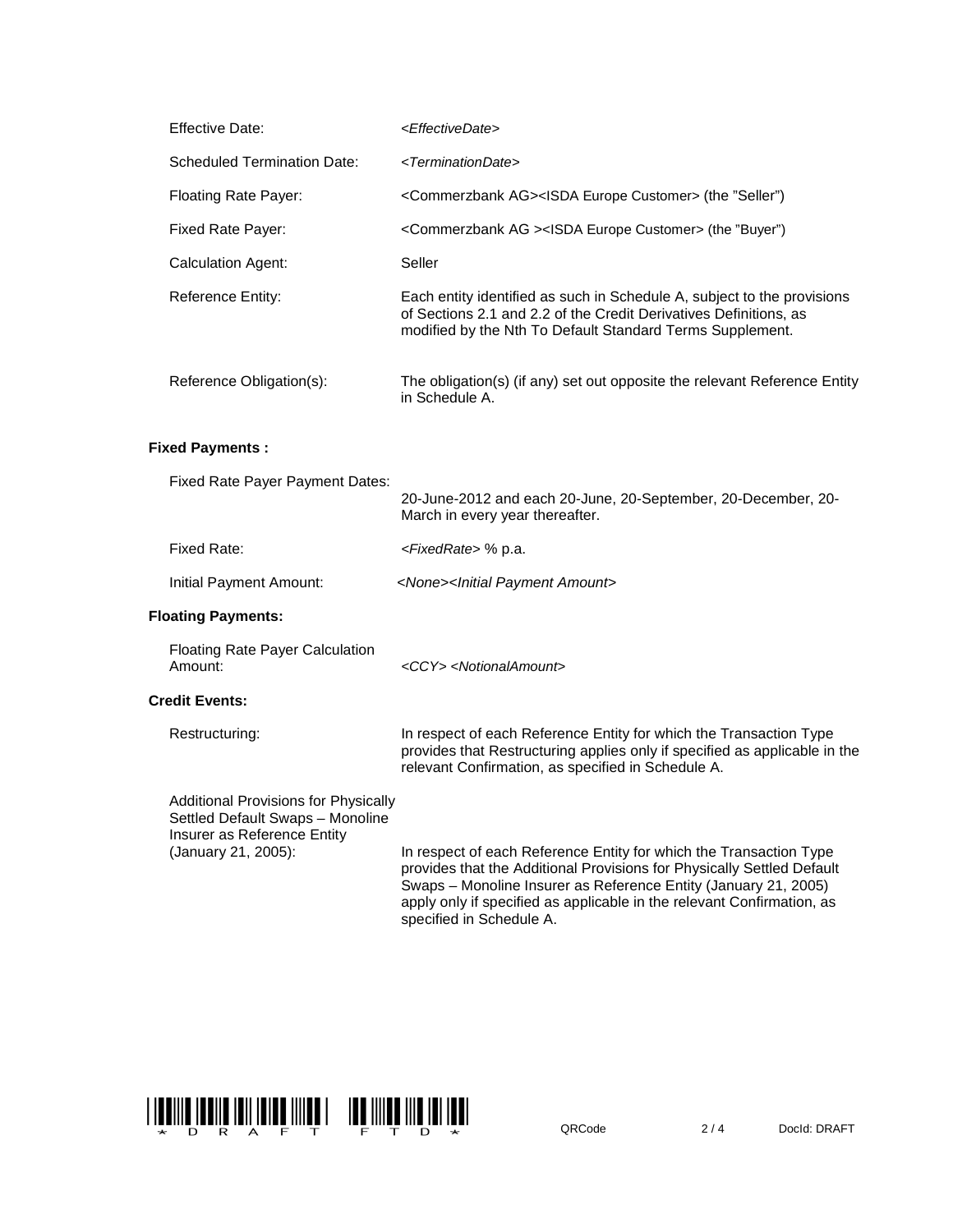| Additional Provisions for a Secured<br>Deliverable Obligation<br>Characteristic<br>(June 16, 2006):<br>Additional Provisions for Reference<br><b>Entities with Delivery Restrictions</b><br>(February 1, 2007): | In respect of each Reference Entity for which the Transaction Type<br>provides that the Additional Provisions for a Secured Deliverable<br>Obligation Characteristic (June 16, 2006) apply only if specified as<br>applicable in the relevant Confirmation, as specified in Schedule A.<br>In respect of each Reference Entity for which the Transaction Type<br>provides that the Additional Provisions for Reference Entities with<br>Delivery Restrictions (February 1, 2007) apply only if specified as |  |  |
|-----------------------------------------------------------------------------------------------------------------------------------------------------------------------------------------------------------------|-------------------------------------------------------------------------------------------------------------------------------------------------------------------------------------------------------------------------------------------------------------------------------------------------------------------------------------------------------------------------------------------------------------------------------------------------------------------------------------------------------------|--|--|
|                                                                                                                                                                                                                 | applicable in the relevant Confirmation, as specified in Schedule A.                                                                                                                                                                                                                                                                                                                                                                                                                                        |  |  |
| <b>Settlement Terms:</b>                                                                                                                                                                                        |                                                                                                                                                                                                                                                                                                                                                                                                                                                                                                             |  |  |
| N:                                                                                                                                                                                                              | 1                                                                                                                                                                                                                                                                                                                                                                                                                                                                                                           |  |  |
| <b>Credit Event Notice and Account Details:</b>                                                                                                                                                                 |                                                                                                                                                                                                                                                                                                                                                                                                                                                                                                             |  |  |
| Notice Details of Buyer:                                                                                                                                                                                        | <isda customer="" europe=""><br/>Attn. <math>\lt</math><br/><math>Fax: \leq</math><br/>Tel: &lt;</isda>                                                                                                                                                                                                                                                                                                                                                                                                     |  |  |
| Account Details of Buyer for USD:                                                                                                                                                                               | <customer ssi=""><our ssi=""></our></customer>                                                                                                                                                                                                                                                                                                                                                                                                                                                              |  |  |
| Account Details of Seller for USD: < Customer SSI> <our ssi=""></our>                                                                                                                                           |                                                                                                                                                                                                                                                                                                                                                                                                                                                                                                             |  |  |
| Offices:                                                                                                                                                                                                        |                                                                                                                                                                                                                                                                                                                                                                                                                                                                                                             |  |  |
| Seller:                                                                                                                                                                                                         | <frankfurt am="" main=""><isda customer="" europe="" location="" office=""></isda></frankfurt>                                                                                                                                                                                                                                                                                                                                                                                                              |  |  |
| Buyer:                                                                                                                                                                                                          | <frankfurt am="" main=""><isda customer="" europe="" location="" office=""></isda></frankfurt>                                                                                                                                                                                                                                                                                                                                                                                                              |  |  |
| <b>Broker/Arranger:</b>                                                                                                                                                                                         | <broker></broker>                                                                                                                                                                                                                                                                                                                                                                                                                                                                                           |  |  |
| <b>Additional Provisions:</b>                                                                                                                                                                                   | None                                                                                                                                                                                                                                                                                                                                                                                                                                                                                                        |  |  |

Please confirm that the foregoing correctly sets forth the terms of our agreement by executing this Confirmation for that purpose and returning it to us or by sending to us a fax substantially similar to this fax, which sets forth the material terms of the Transaction to which this Confirmation relates and indicates your agreement to those terms.

Confirmed as of the date first above written:

**Commerzbank AG <ISDA Europe Customer>**

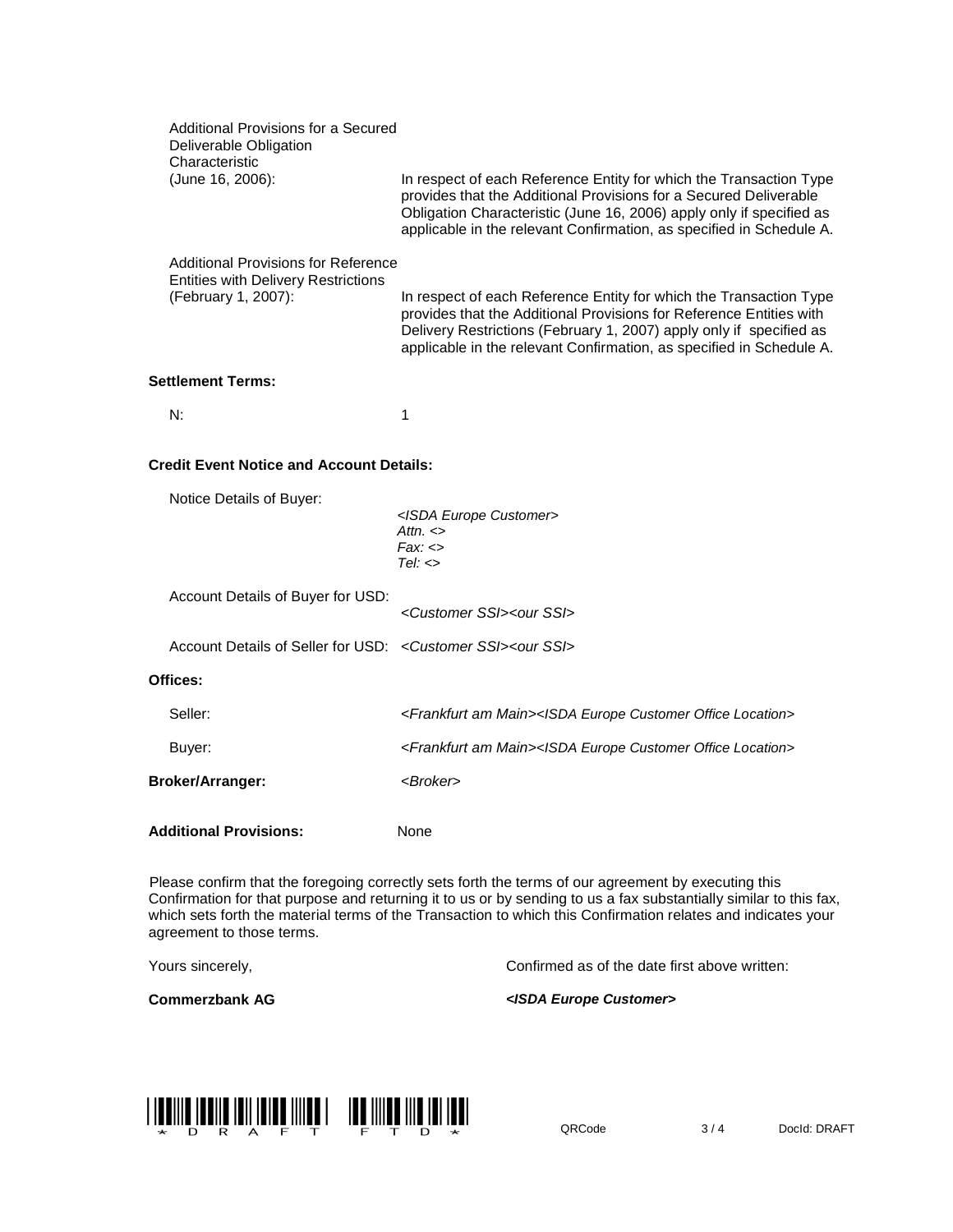#### **SCHEDULE A**

| <b>Reference Entity</b>               | <b>Transaction Type</b>     | <b>Reference Obligation</b>                                                                                                                                                       | <b>Restructuring</b> | <b>Additional Provisions</b> |
|---------------------------------------|-----------------------------|-----------------------------------------------------------------------------------------------------------------------------------------------------------------------------------|----------------------|------------------------------|
| <referenceentitya></referenceentitya> | Standard European Corporate | Primary Obligor:<br><primaryobligatora><br/>Maturity:<br/><maturitydatea><br/>Coupon: <coupona>%<br/>CUSIP/ISIN: <isin a=""></isin></coupona></maturitydatea></primaryobligatora> | Applicable           |                              |
| <referenceentityb></referenceentityb> | Standard European Corporate | Primary Obligor:<br><primaryobligatorb><br/>Maturity:<br/><maturitydateb><br/>Coupon: <couponb>%<br/> CUSIP/ISIN: </couponb></maturitydateb></primaryobligatorb>                  | Applicable           |                              |
| <referenceentityc></referenceentityc> | Standard European Corporate | Primary Obligor:<br><primaryobligatorc><br/>Maturity:<br/><maturitydatec><br/>Coupon<couponc>%<br/>CUSIP/ISIN: <l>SINC</l></couponc></maturitydatec></primaryobligatorc>          | Applicable           |                              |

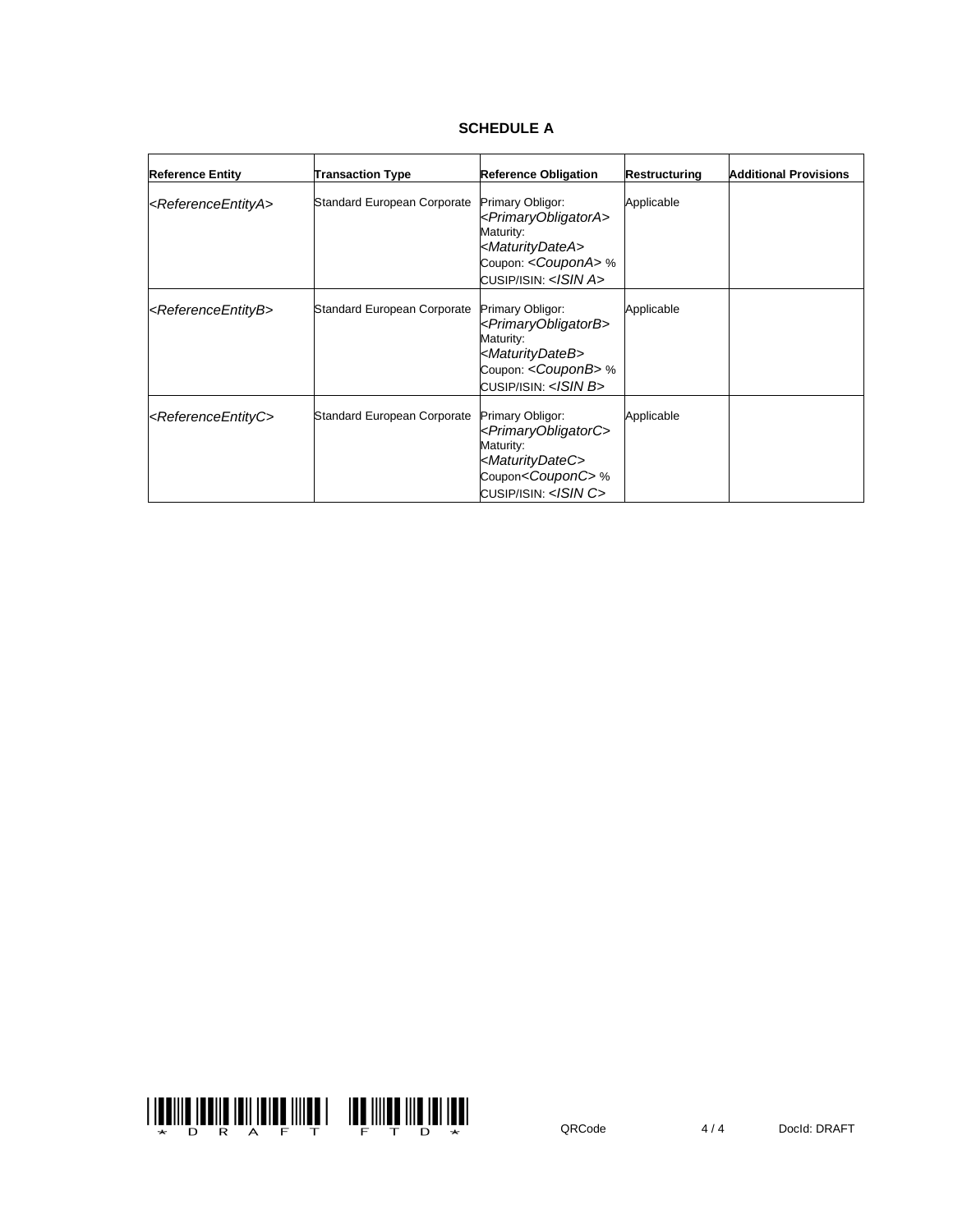

Commerzbank AG London Branch

GS-MO Derivatives Process Delivery **Service Hotline Documentation**  Tel +49 69 713-69338 Fax +49 69 713-22390 **Service Hotline Payments**  Tel +49 69 713-63664 Fax +49 69 713-22392

#### **postal address:**

Commerzbank AG GS-MO Derivatives Process Delivery Theodor-Heuss-Allee 50, 60486 Frankfurt am Main

bank code 50080000 S.W.I.F.T.: DRESDEFFTSY

Frankfurt am Main, <todaydate>

Zip & City

+496971326126

ISDA Europe Customer ISDA Europe Customer

Street

Credit Derivative Transaction <ourrefrence> Cpty. Reference: <your reference>

#### **TRANSACTION SUPPLEMENT**

This Transaction Supplement is entered into between the Buyer and Seller listed below on the Trade Date set forth below.

The purpose of this communication is to confirm the terms and conditions of the Credit Derivative Transaction entered into between us on the Trade Date specified below (the "Transaction"). This Transaction Supplement is entered into under the 2003 Master Credit Derivatives Confirmation Agreement dated as of <MasterAgreementDate> <(originally executed with Dresdner Bank AG)>, and, together with the 2003 Master Credit Derivatives Confirmation Agreement and the General Terms Confirmation attached thereto, constitutes a "Confirmation" as referred to in the Master Agreement between the parties, as amended and supplemented from time to time.

The terms of the Transaction to which this Transaction Supplement relates are as follows:

| Index:                                 | iTraxx Europe Series 4 Version 2                                                                                                                                     |  |  |
|----------------------------------------|----------------------------------------------------------------------------------------------------------------------------------------------------------------------|--|--|
| Trade Date:                            | <tradedate></tradedate>                                                                                                                                              |  |  |
| <b>Scheduled Termination Date:</b>     | <terminationdate></terminationdate>                                                                                                                                  |  |  |
| <b>Original Notional Amount:</b>       | <ccy> <notionalamount></notionalamount></ccy>                                                                                                                        |  |  |
| <b>Floating Rate Payer:</b>            | <isda customer="" europe=""> (the "Seller")</isda>                                                                                                                   |  |  |
| Fixed Rate Payer:                      | <commerzbank> (the "Buyer")</commerzbank>                                                                                                                            |  |  |
| Additional Amount:                     | On the third Business Day following the Trade Date the Additional<br>Amount Payer shall pay an amount equal to the Additional Amount (if<br>any) to the other party. |  |  |
| <b>Additional Amount:</b>              | None                                                                                                                                                                 |  |  |
| Excluded Deliverable Obligations: None |                                                                                                                                                                      |  |  |
| <b>Excluded Reference Entities:</b>    | None                                                                                                                                                                 |  |  |

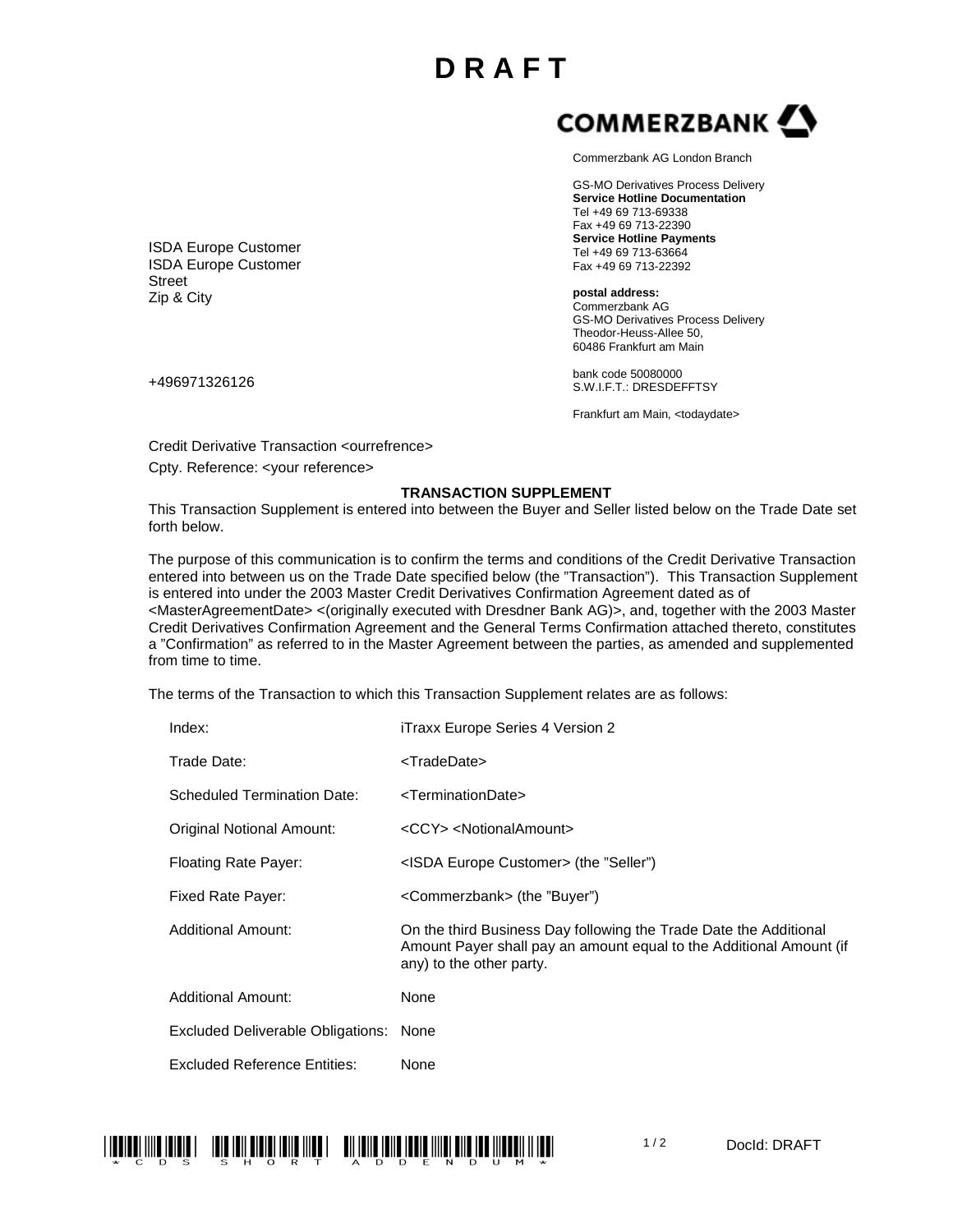Additional Terms: In the case of any Component Transaction where:

(i) STMicroelectronics NV is the Reference Entity; (ii) the Notice of Physical Settlement with respect to such Reference Entity specifies the <USD> 1,217,000,000 Zero Coupon Senior Convertible Bond due 2013 issued by STMicroelectronics NV as a Deliverable Obligation; and (iii) such Deliverable Obligation is not immediately due and payable as of the Delivery Date,

the outstanding principal balance of such Deliverable Obligation shall be deemed to be the amount payable on the scheduled maturity date of such Deliverable Obligation.

Please confirm your agreement to be bound by the terms of the foregoing by executing a copy of this Transaction Supplement and returning it to us at the contact information listed above.

Yours sincerely, Confirmed as of the date first above written:

**<Commerzbank> <ISDA Europe Customer>** 

iTraxx® is a registered trade mark of International Index Company Limited.

iTraxx® is a trade mark of International Index Company Limited and has been licensed for the use by Commerzbank AG London Branch, London Branch. International Index Company Limited does not approve, endorse or recommend Commerzbank AG London Branch, London Branch or iTraxx® derivatives products.

iTraxx® derivatives products are derived from a source considered reliable, but neither International Index Company Limited nor any of its employees, suppliers, subcontractors and agents (together **iTraxx Associates**) guarantees the veracity, completeness or accuracy of iTraxx® derivatives products or other information furnished in connection with iTraxx® derivatives products. No representation, warranty or condition, express or implied, statutory or otherwise, as to condition, satisfactory quality, performance, or fitness for purpose are given or assumed by International Index Company Limited or any of the iTraxx Associates in respect of iTraxx® derivatives products or any data included in such iTraxx® derivatives products or the use by any person or entity of iTraxx® derivatives products or that data and all those representations, warranties and conditions are excluded save to the extent that such exclusion is prohibited by law.

None of International Index Company Limited nor any of the iTraxx Associates shall have any liability or responsibility to any person or entity for any loss, damages, costs, charges, expenses or other liabilities whether caused by the negligence of International Index Company Limited or any of the iTraxx Associates or otherwise, arising in connection with the use of iTraxx® derivatives products or the iTraxx® indices.

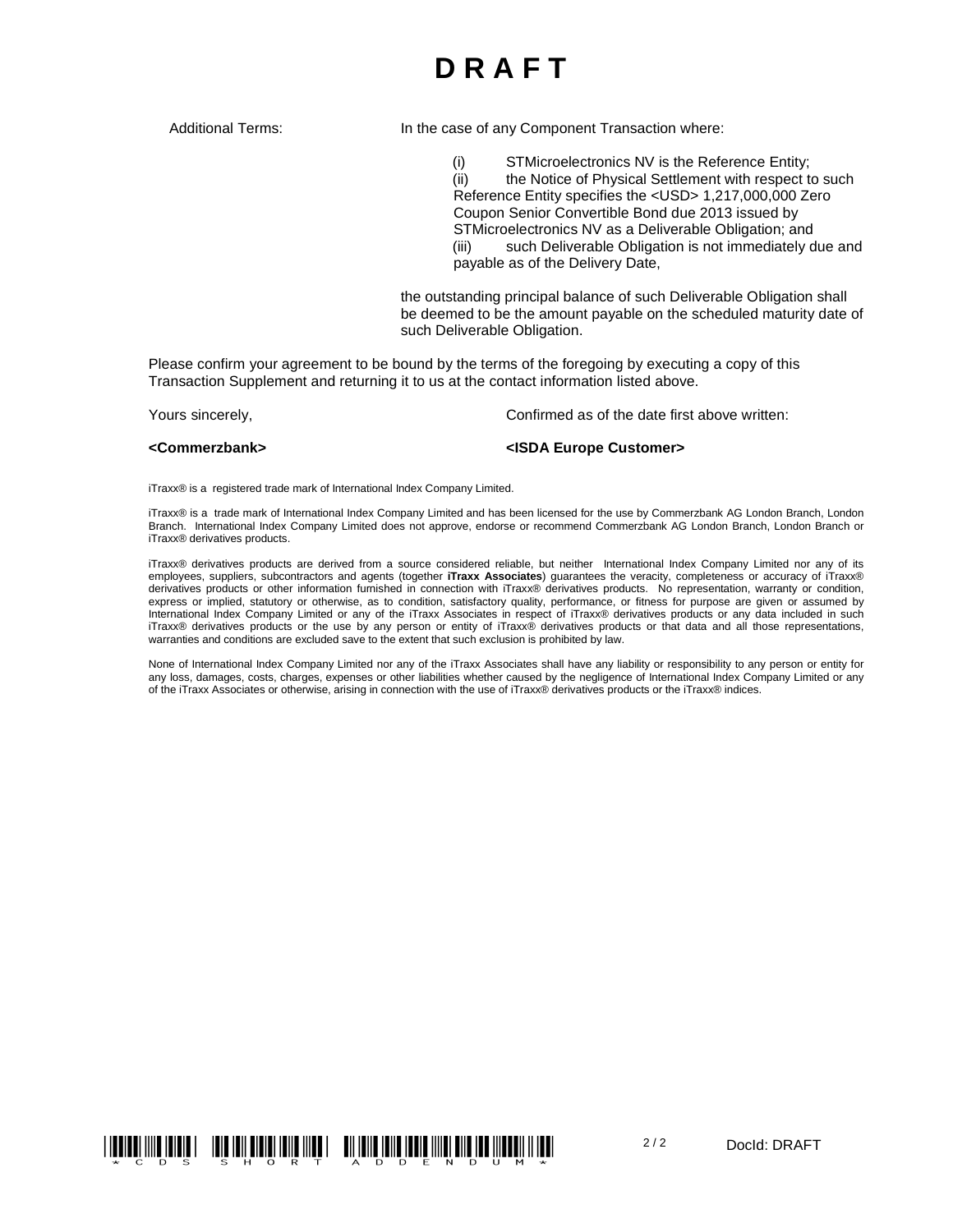

Commerzbank AG London Branch

GS-MO Derivatives Process Delivery **Service Hotline Documentation**  Tel +49 69 713-69338 Fax +49 69 713-22390 **Service Hotline Payments**  Tel +49 69 713-63664 Fax +49 69 713-22392

**postal address:** 

Commerzbank AG GS-MO Derivatives Process Delivery Theodor-Heuss-Allee 50, 60486 Frankfurt am Main

bank code 50080000 S.W.I.F.T.: DRESDEFFTSY

Frankfurt am Main, <todaydate>

ISDA Europe Customer Street Zip & City

+496971326126

ISDA Europe Customer

Credit Derivative Transaction <ourrefrence> Cpty. Reference: <your reference>

#### **TRANSACTION SUPPLEMENT**

This Transaction Supplement is entered into between the Buyer and Seller listed below on the Trade Date set forth below.

The purpose of this Transaction Supplement is to set forth the terms and conditions of the iTraxx® Master Transaction (as defined in the iTraxx® Master Confirmation Agreement defined below) entered into between Buyer and Seller on the Trade Date specified below. This Transaction Supplement is entered into under the iTraxx® Master Credit Derivatives Confirmation Agreement between Buyer and Seller dated as of <MasterAgreementDate> (the iTraxx® Master Confirmation Agreement) and, together with the iTraxx® Master Confirmation Agreement and the General Terms Confirmation (as defined in the iTraxx® Master Confirmation Agreement) as supplemented by the Applicable Convention Terms set out in Annex 3 to the iTraxx® Master Confirmation Agreement, constitutes a Confirmation as referred to in the Master Agreement (as defined in the iTraxx® Master Confirmation Agreement).

The terms of the iTraxx® Master Transaction (as defined in the iTraxx® Master Confirmation Agreement) to which this Transaction Supplement relates are as follows:

| Index:                                 | iTraxx Europe Series 4 Version 2                                                                                                                                     |  |  |
|----------------------------------------|----------------------------------------------------------------------------------------------------------------------------------------------------------------------|--|--|
| Trade Date:                            | <tradedate></tradedate>                                                                                                                                              |  |  |
| <b>Scheduled Termination Date:</b>     | <terminationdate></terminationdate>                                                                                                                                  |  |  |
| Original Notional Amount:              | <ccy> <notionalamount></notionalamount></ccy>                                                                                                                        |  |  |
| <b>Floating Rate Payer:</b>            | <isda customer="" europe=""> (the "Seller")</isda>                                                                                                                   |  |  |
| Fixed Rate Payer:                      | <commerzbank> (the "Buyer")</commerzbank>                                                                                                                            |  |  |
| Additional Amount:                     | On the third Business Day following the Trade Date the Additional<br>Amount Payer shall pay an amount equal to the Additional Amount (if<br>any) to the other party. |  |  |
| Additional Amount:                     | None                                                                                                                                                                 |  |  |
| Excluded Deliverable Obligations: None |                                                                                                                                                                      |  |  |



1/2 Docld: DRAFT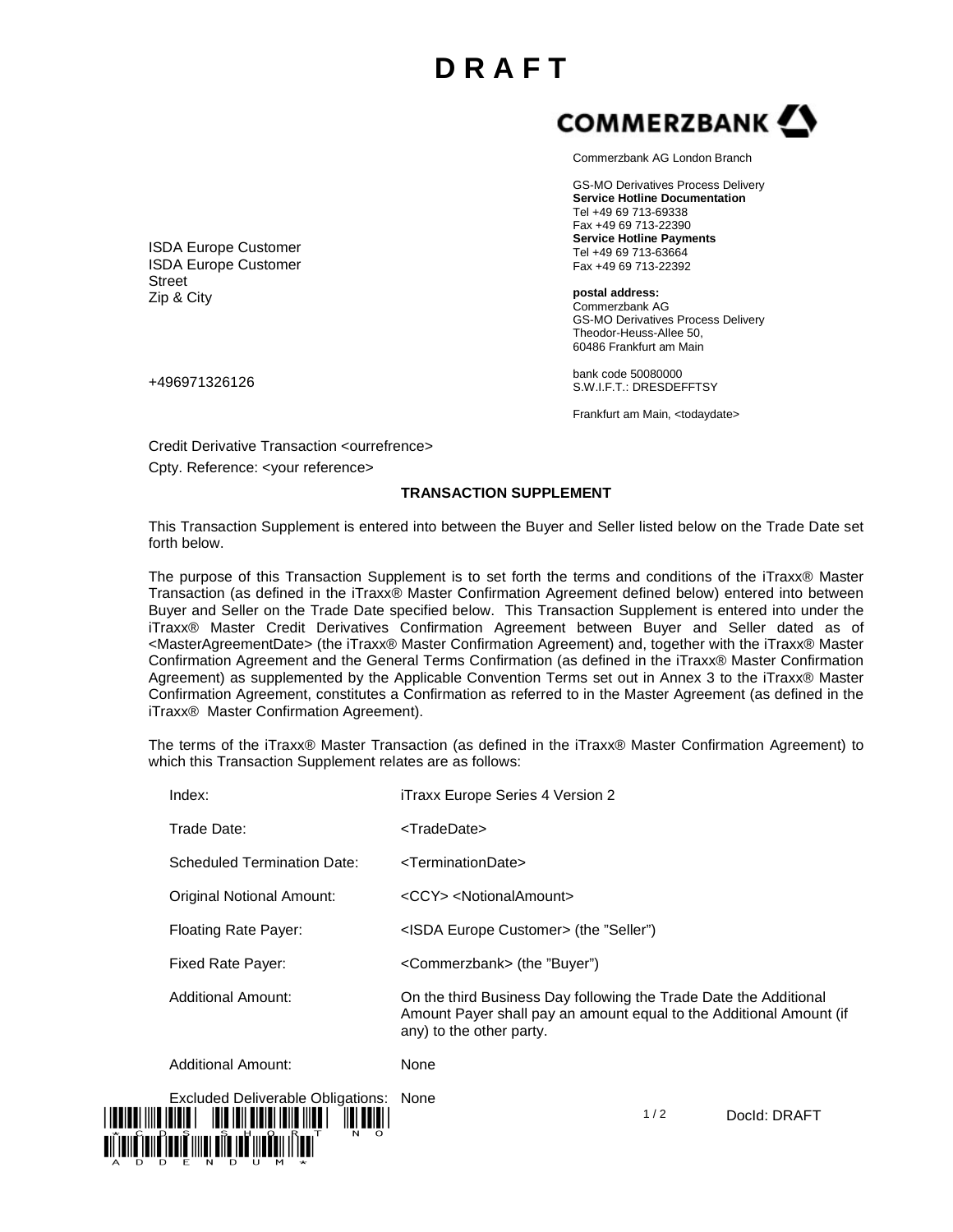#### Excluded Reference Entities: None

Additional Terms: In the case of any Component Transaction where:

(i) STMicroelectronics NV is the Reference Entity; (ii) the Notice of Physical Settlement with respect to such Reference Entity specifies the USD 1,217,000,000 Zero Coupon Senior Convertible Bond due 2013 issued by STMicroelectronics NV as a Deliverable Obligation; and (iii) such Deliverable Obligation is not immediately due and payable as of the Delivery Date,

the outstanding principal balance of such Deliverable Obligation shall be deemed to be the amount payable on the scheduled maturity date of such Deliverable Obligation.

Please confirm your agreement to be bound by the terms of the foregoing by executing a copy of this Transaction Supplement and returning it to us at the contact information listed above.

Yours sincerely, Confirmed as of the date first above written:

**<Commerzbank> <ISDA Europe Customer>** 

iTraxx® is a registered trade mark of International Index Company Limited.

iTraxx® is a trade mark of International Index Company Limited and has been licensed for the use by Commerzbank AG London Branch, London Branch. International Index Company Limited does not approve, endorse or recommend Commerzbank AG London Branch, London Branch or iTraxx® derivatives products.

iTraxx® derivatives products are derived from a source considered reliable, but neither International Index Company Limited nor any of its employees, suppliers, subcontractors and agents (together **iTraxx Associates**) guarantees the veracity, completeness or accuracy of iTraxx® derivatives products or other information furnished in connection with iTraxx® derivatives products. No representation, warranty or condition, express or implied, statutory or otherwise, as to condition, satisfactory quality, performance, or fitness for purpose are given or assumed by International Index Company Limited or any of the iTraxx Associates in respect of iTraxx® derivatives products or any data included in such iTraxx® derivatives products or the use by any person or entity of iTraxx® derivatives products or that data and all those representations, warranties and conditions are excluded save to the extent that such exclusion is prohibited by law.

None of International Index Company Limited nor any of the iTraxx Associates shall have any liability or responsibility to any person or entity for any loss, damages, costs, charges, expenses or other liabilities whether caused by the negligence of International Index Company Limited or any of the iTraxx Associates or otherwise, arising in connection with the use of iTraxx® derivatives products or the iTraxx® indices.

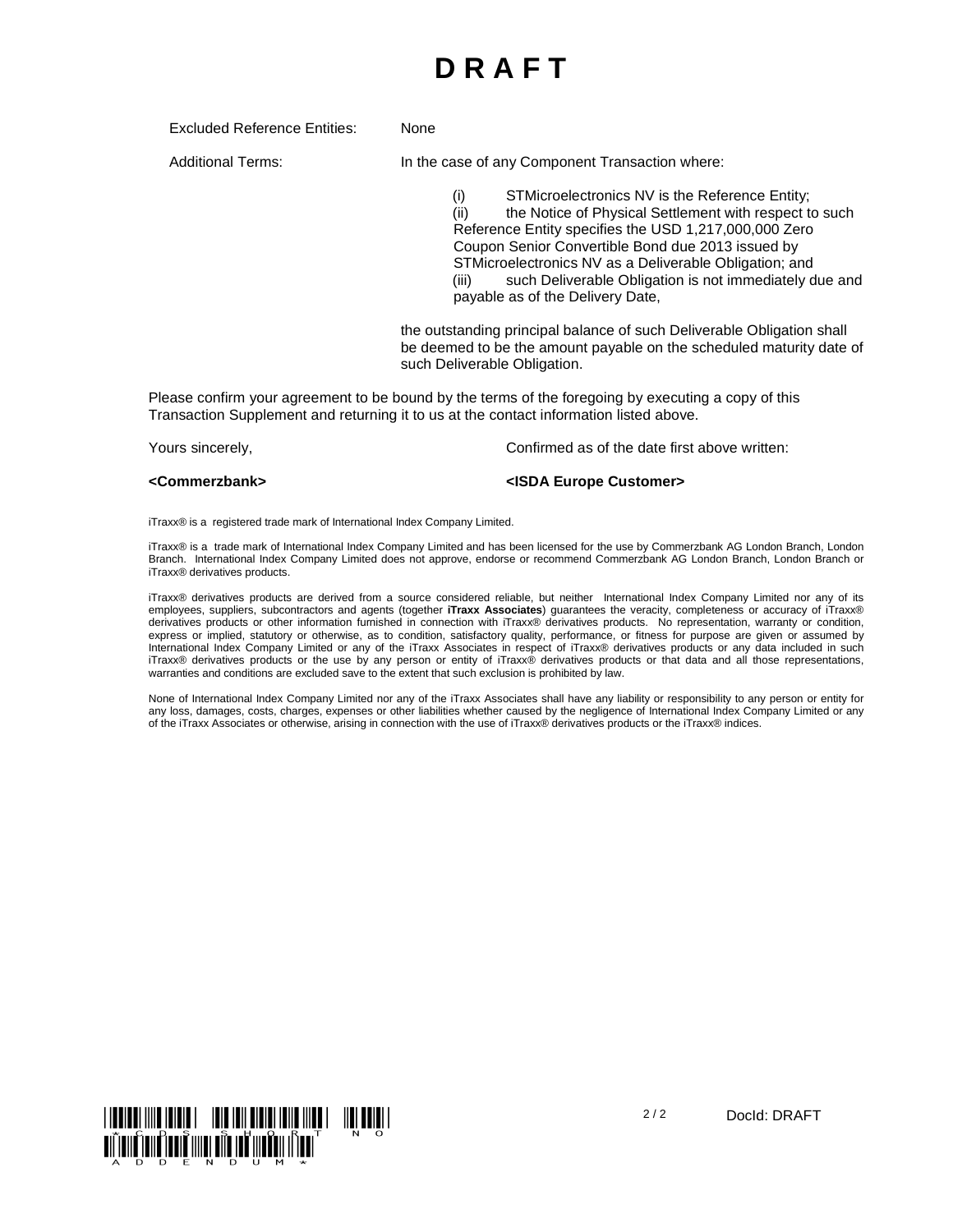

Commerzbank AG London Branch

GS-MO Derivatives Process Delivery **Service Hotline Documentation**  Tel +49 69 713-69338 Fax +49 69 713-22390 **Service Hotline Payments**  Tel +49 69 713-63664 Fax +49 69 713-22392

**postal address:**  Commerzbank AG GS-MO Derivatives Process Delivery Theodor-Heuss-Allee 50,

60486 Frankfurt am Main bank code 50080000 S.W.I.F.T.: DRESDEFFTSY

Frankfurt am Main, <todaydate>

ISDA Europe Customer ISDA Europe Customer **Street** Zip & City

+496971326126

Credit Derivative Transaction DRAFT01 Cpty. Reference: Please advise

#### **TRANSACTION SUPPLEMENT**

This Transaction Supplement is entered into between the Buyer and Seller listed below on the Trade Date set forth below.

The purpose of this communication is to confirm the terms and conditions of the Credit Derivative Transaction entered into between us on the Trade Date specified below (the "Transaction"). This Transaction Supplement is entered into under the 2003 Master Credit Derivatives Confirmation Agreement dated as of <MasterAgreementDate> <(originally executed with Dresdner Bank AG)>, and, together with the 2003 Master Credit Derivatives Confirmation Agreement and the General Terms Confirmation attached thereto, constitutes a "Confirmation" as referred to in the Master Agreement between the parties, as amended and supplemented from time to time.

The terms of the Transaction to which this Transaction Supplement relates are as follows:

| Trade Date:                     | <tradedate></tradedate>                                                                           |
|---------------------------------|---------------------------------------------------------------------------------------------------|
| Effective Date:                 | <effectivedate></effectivedate>                                                                   |
| Scheduled Termination Date:     | <terminationdate></terminationdate>                                                               |
| Floating Rate Payer:            | <isda customer="" europe=""> (the "Seller")</isda>                                                |
| Fixed Rate Payer:               | Commerzbank AG (the "Buyer")                                                                      |
| Fixed Rate Payer Payment Dates: | 20-month-year and each 20-June, 20-September, 20-December, 20-<br>March in every year thereafter. |
| Fixed Rate:                     | <fixedrate> % p.a.</fixedrate>                                                                    |
| Restructuring Credit Event:     | Applicable                                                                                        |

Please confirm your agreement to be bound by the terms of the foregoing by executing a copy of this Transaction Supplement and returning it to us at the contact information listed above.

Yours sincerely, The Confirmed as of the date first above written:

**Commerzbank AG <ISDA Europe Customer>** 

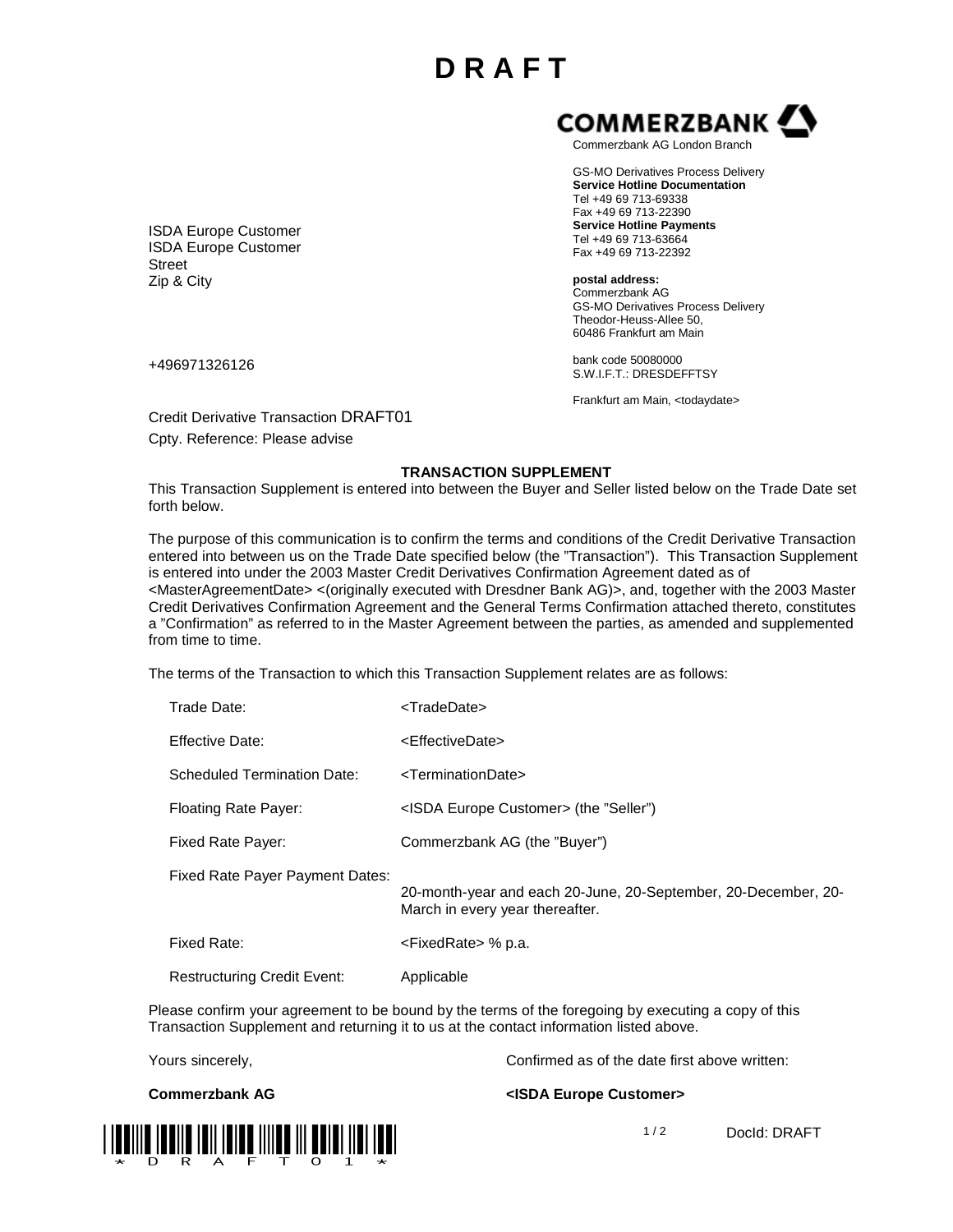

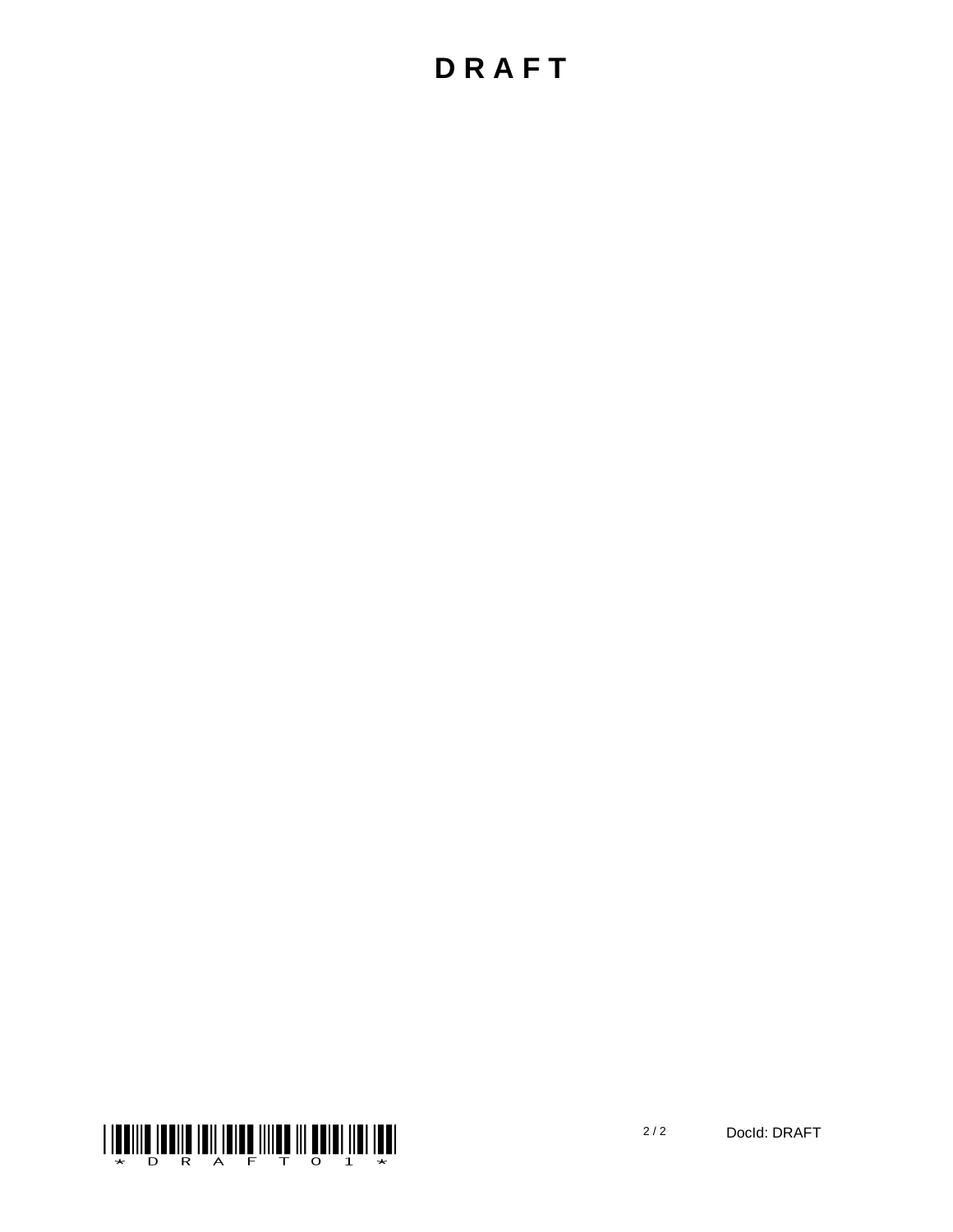

Commerzbank AG London Branch

GS-MO Derivatives Process Delivery **Service Hotline Documentation**  Tel +49 69 713-69338 Fax +49 69 713-22390 **Service Hotline Payments**  Tel +49 69 713-63664 Fax +49 69 713-22392

#### **postal address:**  Commerzbank AG GS-MO Derivatives Process Delivery Theodor-Heuss-Allee 50, 60486 Frankfurt am Main

bank code 50080000 S.W.I.F.T.: DRESDEFFTSY

Frankfurt am Main, <todaydate>

ISDA Europe Customer ISDA Europe Customer **Street** Zip & City

+496971326126

Credit Derivative Transaction DRAFT01 Cpty. Reference: Please advise

Dear Sirs,

The purpose of this letter (this "Confirmation") is to confirm the terms and conditions of the Credit Derivative Transaction entered into between us on the Trade Date specified below (the "Transaction"). This Confirmation constitutes a "Confirmation" as referred to in the ISDA Master Agreement specified below.

The definitions and provisions contained in the 2003 ISDA Credit Derivatives Definitions as supplemented by the May 2003 Supplement to the 2003 ISDA Credit Derivatives Definitions (together the "Credit Derivatives Definitions"), each as published by the International Swaps and Derivatives Association, Inc., and the ISDA Standard Terms Supplement for use with Credit Derivative Transactions on Leveraged Loans, as published by ISDA on **03-October-2008** (the "CDS on Leveraged Loans Terms") are incorporated into this Confirmation. In the event of any inconsistency between the Credit Derivatives Definitions or the CDS on Leveraged Loans Terms and this Confirmation, this Confirmation will govern. In the event of any inconsistency between the Standard Terms Supplement and the Credit Derivatives Definitions, the Standard Terms Supplement will govern.

This Confirmation supplements, forms a part of, and is subject to, the ISDA Master Agreement dated as of <MasterAgreementDate> <(originally executed with Dresdner Bank AG)>, as amended and supplemented from time to time (the "Agreement"), between the parties. All provisions contained in the Agreement govern this Confirmation except as expressly modified below. In the event of any inconsistency between the Credit Derivatives Definitions or the Agreement and this Confirmation, this Confirmation will govern.

The terms of the Transaction to which this Confirmation relates are as follows:

#### **General Terms:**

| Trade Date:     | <tradedate></tradedate>         |
|-----------------|---------------------------------|
| Effective Date: | <effectivedate></effectivedate> |

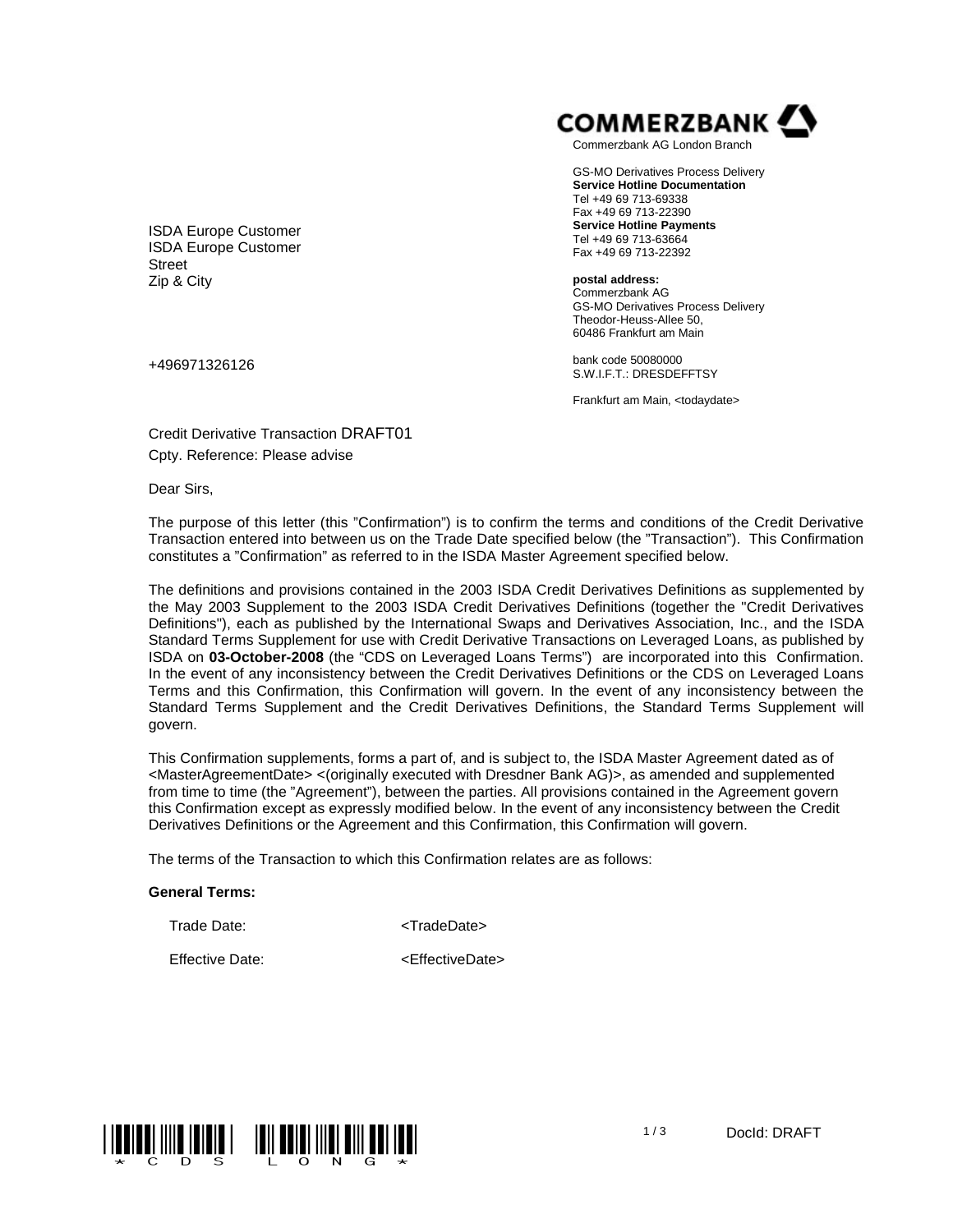| <b>Scheduled Termination Date:</b>     | <terminationdate></terminationdate>                                                                                                                                                                      |  |  |
|----------------------------------------|----------------------------------------------------------------------------------------------------------------------------------------------------------------------------------------------------------|--|--|
| <b>Floating Rate Payer:</b>            | <isda customer="" europe=""> (the "Seller")</isda>                                                                                                                                                       |  |  |
| Fixed Rate Payer:                      | Commerzbank AG (the "Buyer")                                                                                                                                                                             |  |  |
| <b>Calculation Agent:</b>              | Seller                                                                                                                                                                                                   |  |  |
| <b>Business Days:</b>                  | <businessdays></businessdays>                                                                                                                                                                            |  |  |
| <b>Business Day Convention:</b>        | Following (which, subject to Sections 1.4 and 1.6 of the Credit<br>Derivatives Definitions, shall apply to any date referred to in this<br>Confirmation that falls on a day that is not a Business Day). |  |  |
| Fixed Rate Payer Payment Dates:        | 20-month-year and each 20-June, 20-September, 20-December, 20-<br>March in every year thereafter.                                                                                                        |  |  |
| <b>Fixed Rate:</b>                     | <fixedrate> % p.a.</fixedrate>                                                                                                                                                                           |  |  |
| <b>Conditions to Settlement:</b>       | <b>Credit Event Notice</b><br><b>Buyer or Seller</b><br>Notifying Party:                                                                                                                                 |  |  |
|                                        | Notice of Publicly Available Information: Not Applicable                                                                                                                                                 |  |  |
| <b>Credit Events:</b>                  | The following Credit Events shall apply to this Transaction:                                                                                                                                             |  |  |
|                                        | Bankruptcy                                                                                                                                                                                               |  |  |
|                                        | Failure to Pay                                                                                                                                                                                           |  |  |
|                                        | Grace Period Extension Not Applicable                                                                                                                                                                    |  |  |
|                                        | Restructuring                                                                                                                                                                                            |  |  |
|                                        | Restructuring Maturity Limitation and Fully Transferable<br>Obligation: Not Applicable                                                                                                                   |  |  |
|                                        | Modified Restructuring Maturity Limitation and Conditionally<br>Transferable Obligation: Applicable                                                                                                      |  |  |
| Obligation(s):                         | <b>Obligation Category:</b>                                                                                                                                                                              |  |  |
|                                        | Reference Obligations Only                                                                                                                                                                               |  |  |
|                                        | <b>Obligation Characteristics:</b><br>None Specified                                                                                                                                                     |  |  |
| <b>Excluded Obligations:</b>           | None                                                                                                                                                                                                     |  |  |
| <b>Settlement Terms:</b>               |                                                                                                                                                                                                          |  |  |
| Settlement Method:                     | <b>Physical Settlement</b>                                                                                                                                                                               |  |  |
| Terms Relating to Physical Settlement: |                                                                                                                                                                                                          |  |  |
| <b>Physical Settlement Period:</b>     | 30 Business Days                                                                                                                                                                                         |  |  |
| Deliverable Obligation(s):             | <b>Deliverable Obligation Category:</b>                                                                                                                                                                  |  |  |
|                                        | 2/3<br>Docld: DRAFT                                                                                                                                                                                      |  |  |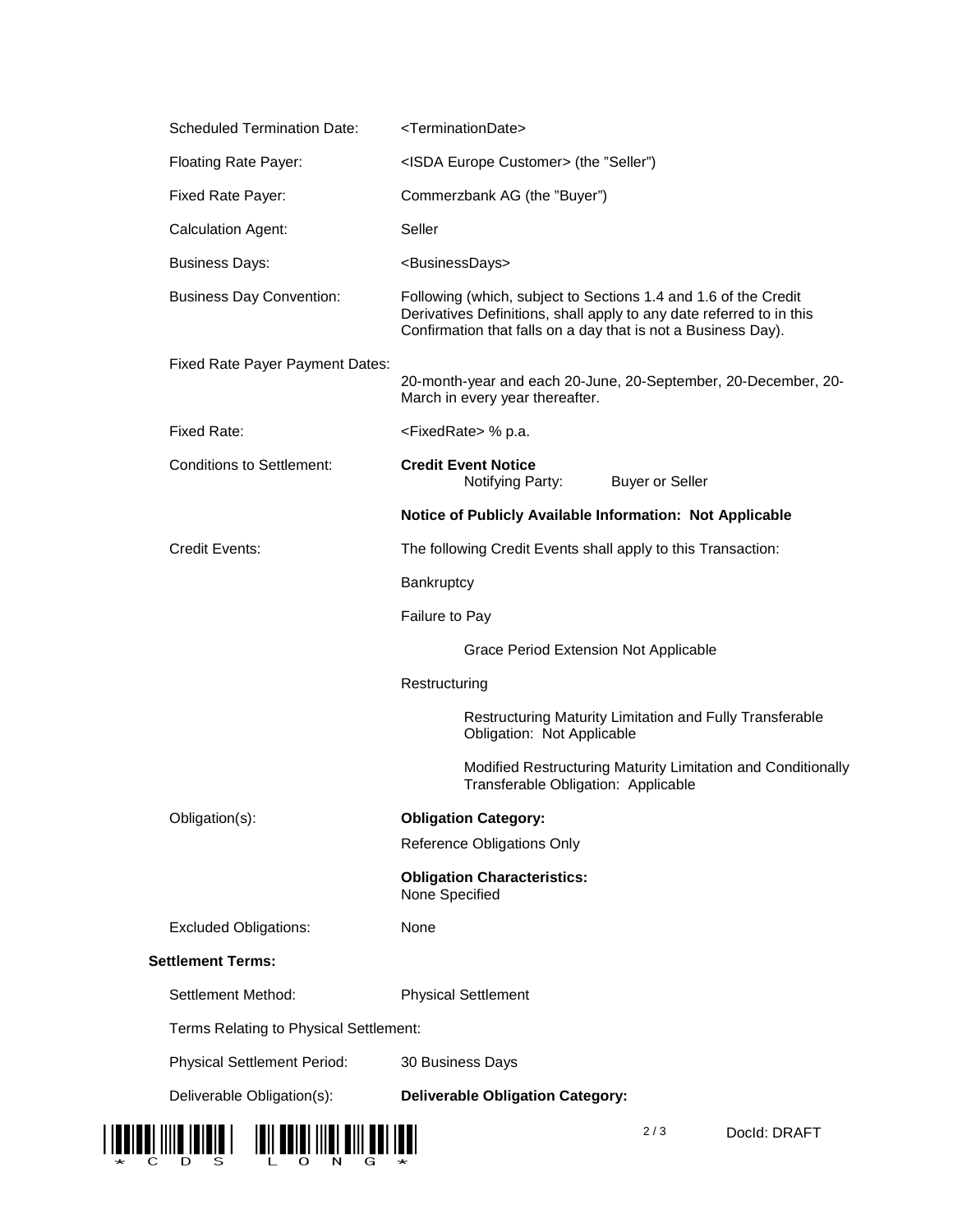#### Reference Obligations Only

#### **Deliverable Obligation Characteristics:**  None Specified

Excluded Deliverable Obligations: None

Escrow: Not Applicable

#### **Credit Event Notice and Account Details:**

Notice Details of Buyer:

 Commerzbank AG Theodor-Heuss-Allee 50 60301 Frankfurt am Main Derivatives Documentation Fax: +49 69 713 26980 Email: Credit.Events@commerzbank.com

Notice Details of Seller:

 <ISDA Europe Customer>  $\iff$   $\iff$   $\iff$   $\iff$  $Fax: <$ Tel:  $\lt$ >

Account Details of Seller for <CCY>:

Account Details of Buyer for <CCY>:

#### **Offices:**

| Seller: | <officeseller></officeseller> |
|---------|-------------------------------|
|         |                               |

Buyer: <OfficeBuyer>

#### **Additional Provisions:** None

Please confirm that the foregoing correctly sets forth the terms of our agreement by executing this Confirmation for that purpose and returning it to us or by sending to us a fax substantially similar to this fax, which sets forth the material terms of the Transaction to which this Confirmation relates and indicates your agreement to those terms.

Yours sincerely, The Confirmed as of the date first above written:

**Commerzbank AG <ISDA Europe Customer>** 

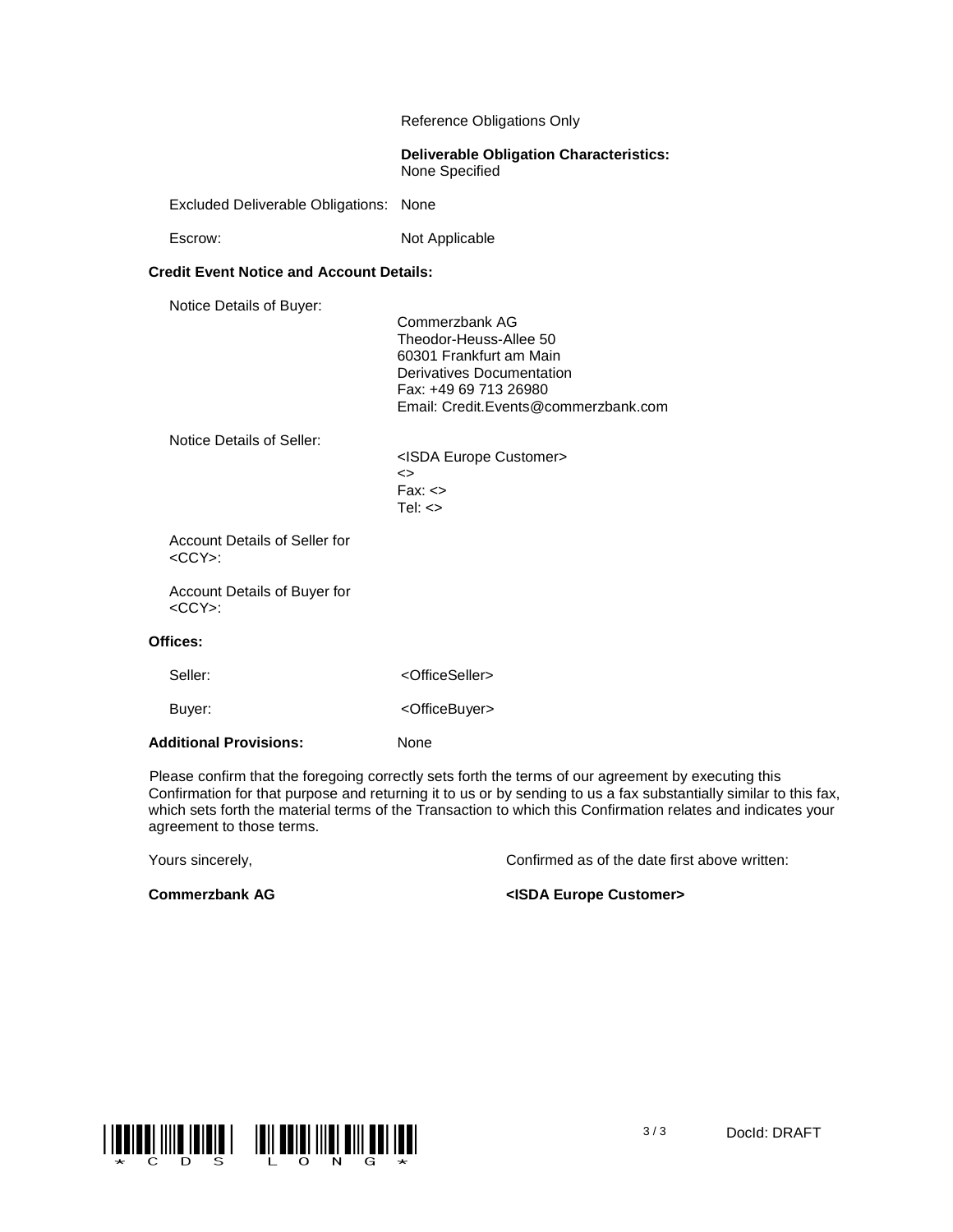

Commerzbank AG London Branch

GS-MO Derivatives Process Delivery **Service Hotline Documentation**  Tel +49 69 713-69338 Fax +49 69 713-22390 **Service Hotline Payments**  Tel +49 69 713-63664 Fax +49 69 713-22392

**postal address:** 

Commerzbank AG GS-MO Derivatives Process Delivery Theodor-Heuss-Allee 50, 60486 Frankfurt am Main

bank code 50080000 S.W.I.F.T.: DRESDEFFTSY

Frankfurt am Main, <todaydate>

ISDA Europe Customer ISDA Europe Customer Street Zip & City

Credit Derivative Transaction <ourrefrence>

Cpty. Reference: <your reference>

Dear Sirs,

+496971326126

The purpose of this letter (this "Confirmation") is to confirm the terms and conditions of the Credit Derivative Transaction entered into between us on the Trade Date specified below (the "Transaction"). This Confirmation constitutes a "Confirmation" as referred to in the ISDA Master Agreement specified below.

The definitions and provisions contained in the 2003 ISDA Credit Derivatives Definitions, as supplemented by the May 2003 Supplement to the 2003 ISDA Credit Derivatives Definitions (the "Credit Derivatives Definitions"), each as published by the International Swaps and Derivatives Association, Inc., are incorporated into this Confirmation. In the event of any inconsistency between the Credit Derivatives Definitions and this Confirmation, this Confirmation will govern.

This Confirmation supplements, forms a part of, and is subject to, the ISDA Master Agreement dated as of <MasterAgreementDate> <(originally executed with Dresdner Bank AG)>, as amended and supplemented from time to time (the "Agreement"), between the parties. All provisions contained in the Agreement govern this Confirmation except as expressly modified below. In the event of any inconsistency between the Credit Derivatives Definitions or the Agreement and this Confirmation, this Confirmation will govern.

The terms of the Transaction to which this Confirmation relates are as follows:

#### **General Terms:**

| Trade Date:                 | <tradedate></tradedate>                   |
|-----------------------------|-------------------------------------------|
| Effective Date:             | <effectivedate></effectivedate>           |
| Scheduled Termination Date: | <terminationdate></terminationdate>       |
| Floating Rate Payer:        | < ISDA Europe Customer> (the "Seller")    |
| Fixed Rate Payer:           | <commerzbank> (the "Buyer")</commerzbank> |
| Calculation Agent:          | Seller                                    |
| Calculation Agent City:     | London                                    |
| <b>Business Days:</b>       | <businessdays></businessdays>             |
|                             |                                           |

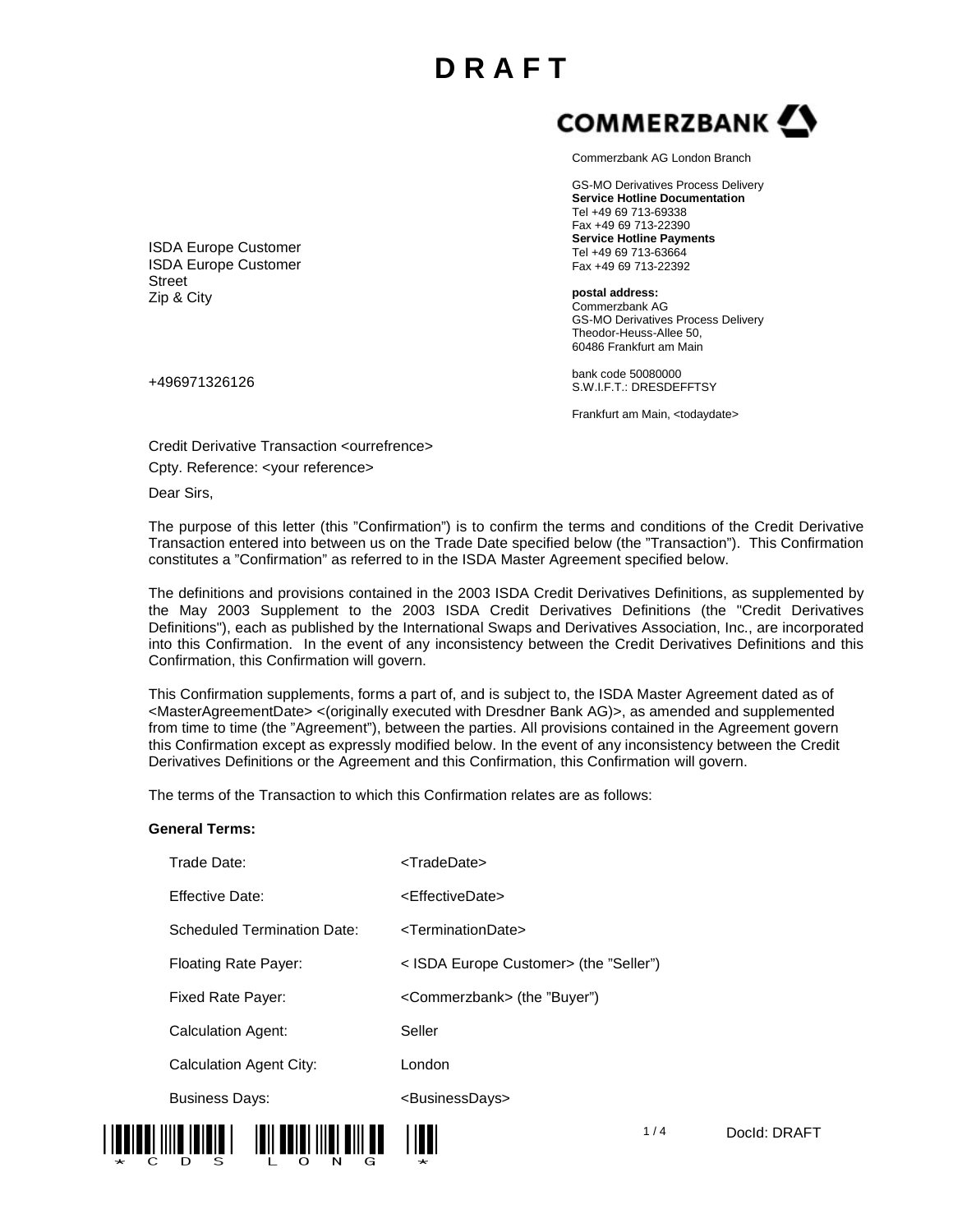| <b>Business Day Convention:</b>                   | Following (which, subject to Sections 1.4 and 1.6 of the Credit<br>Derivatives Definitions, shall apply to any date referred to in this<br>Confirmation that falls on a day that is not a Business Day). |                                     |              |                                                                                                      |
|---------------------------------------------------|----------------------------------------------------------------------------------------------------------------------------------------------------------------------------------------------------------|-------------------------------------|--------------|------------------------------------------------------------------------------------------------------|
| <b>Reference Entity:</b>                          | <referenceentitiy></referenceentitiy>                                                                                                                                                                    |                                     |              |                                                                                                      |
| Reference Obligation:                             | The obligation is identified as follows:                                                                                                                                                                 |                                     |              |                                                                                                      |
|                                                   | Primary Obligor:<br>Maturity:<br>Coupon:<br>ISIN:                                                                                                                                                        |                                     | $<$ ISIN $>$ | <referenceentitiy><br/><maturitydate><br/><coupon> % p.a.</coupon></maturitydate></referenceentitiy> |
| All Guarantees:                                   | Applicable                                                                                                                                                                                               |                                     |              |                                                                                                      |
| <b>Fixed Payments:</b>                            |                                                                                                                                                                                                          |                                     |              |                                                                                                      |
| Fixed Rate Payer Payment Dates:                   | 20-June-2010 and each 20-June, 20-September, 20-December, 20-<br>March in every year thereafter.<br><fixedrate>% p.a.</fixedrate>                                                                        |                                     |              |                                                                                                      |
| <b>Fixed Rate:</b>                                |                                                                                                                                                                                                          |                                     |              |                                                                                                      |
| Initial Payment Amount:                           | None                                                                                                                                                                                                     |                                     |              |                                                                                                      |
| <b>Floating Payments:</b>                         |                                                                                                                                                                                                          |                                     |              |                                                                                                      |
| <b>Floating Rate Payer Calculation</b><br>Amount: | <ccy> <floatingratepayercalculationamount><br/><b>Credit Event Notice</b><br/><b>Buyer or Seller</b><br/>Notifying Party:</floatingratepayercalculationamount></ccy>                                     |                                     |              |                                                                                                      |
| <b>Conditions to Settlement:</b>                  |                                                                                                                                                                                                          |                                     |              |                                                                                                      |
|                                                   | <b>Notice of Physical Settlement</b>                                                                                                                                                                     |                                     |              |                                                                                                      |
|                                                   |                                                                                                                                                                                                          |                                     |              | Notice of Publicly Available Information: Applicable                                                 |
| <b>Credit Events:</b>                             | The following Credit Events shall apply to this Transaction:                                                                                                                                             |                                     |              |                                                                                                      |
|                                                   | <b>Bankruptcy</b>                                                                                                                                                                                        |                                     |              |                                                                                                      |
|                                                   | <b>Failure to Pay</b>                                                                                                                                                                                    |                                     |              |                                                                                                      |
|                                                   |                                                                                                                                                                                                          |                                     |              | Grace Period Extension Not Applicable                                                                |
|                                                   | Restructuring                                                                                                                                                                                            |                                     |              |                                                                                                      |
|                                                   |                                                                                                                                                                                                          | Obligation: Not Applicable          |              | Restructuring Maturity Limitation and Fully Transferable                                             |
|                                                   |                                                                                                                                                                                                          | Transferable Obligation: Applicable |              | Modified Restructuring Maturity Limitation and Conditionally                                         |
| Obligation(s):                                    |                                                                                                                                                                                                          | <b>Obligation Category:</b>         |              |                                                                                                      |
|                                                   | <b>Borrowed Money</b>                                                                                                                                                                                    |                                     |              |                                                                                                      |
|                                                   | None Specified                                                                                                                                                                                           | <b>Obligation Characteristics:</b>  |              |                                                                                                      |
|                                                   |                                                                                                                                                                                                          |                                     |              |                                                                                                      |

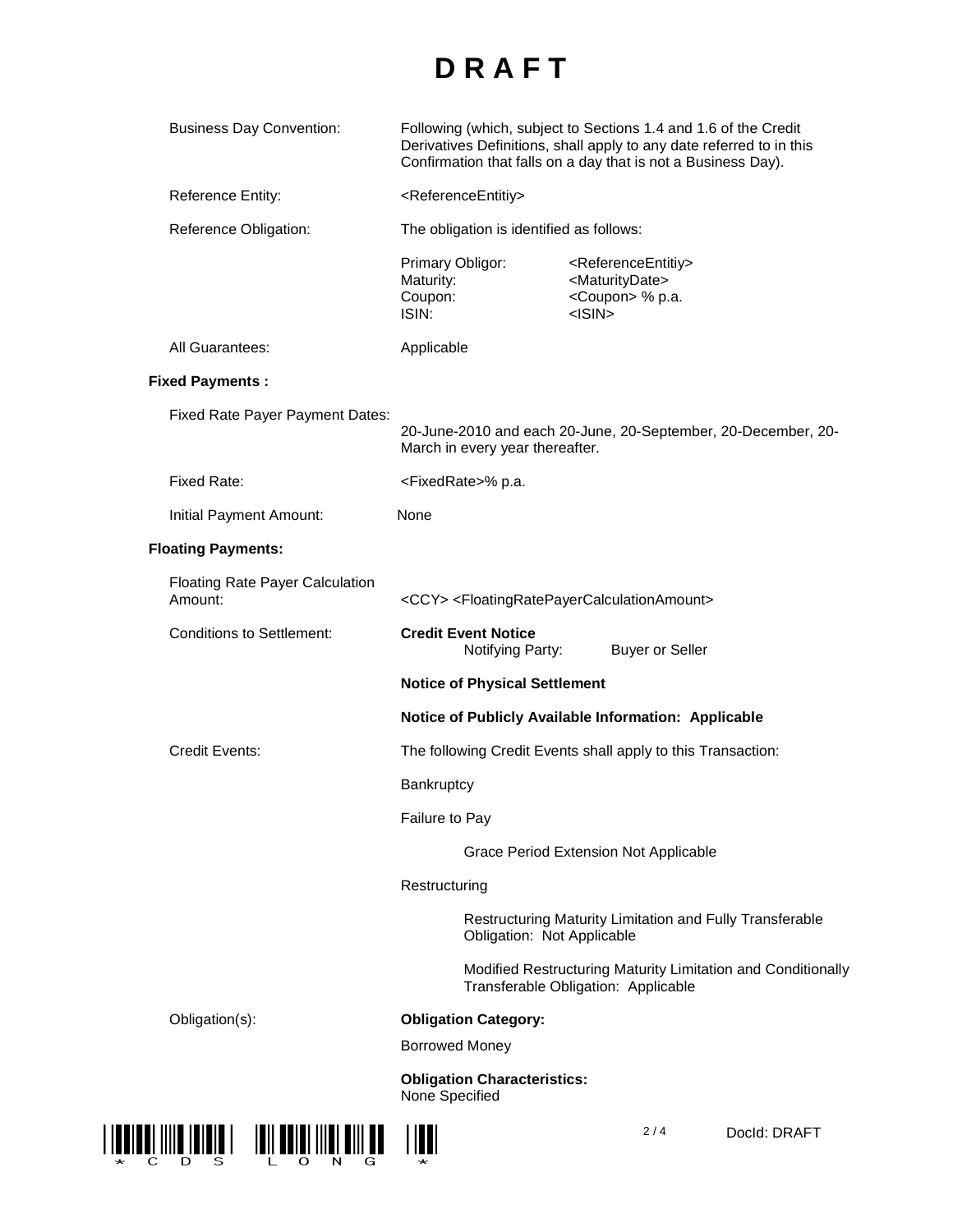Excluded Obligations: None

#### **Settlement Terms:**

Settlement Method: Physical Settlement

Terms Relating to Physical Settlement:

Physical Settlement Period: 30 Business Days

Notwithstanding Section 1.7 or any provisions of Sections 9.9 or 9.10 to the contrary, but without prejudice to Section 9.3 and (where applicable) Sections 9.4, 9.5 and 9.6 if the Termination Date has not occurred on or prior to the date that is 60 Business Days following the Physical Settlement Date, such 60th Business Day shall be deemed to be the Termination Date with respect to this Transaction except in relation to any portion of the Transaction (an "Affected Portion") in respect of which:

(1) a valid notice of Buy-in Price has been delivered that is effective fewer than three Business Days prior to such 60th Business Day, in which case the Termination Date for that Affected Portion shall be the third Business Day following the date on which such notice is effective; or

(2) Buyer has purchased but not Delivered Deliverable Obligations validly specified by Seller pursuant to Section 9.10(b), in which case the Termination Date for that Affected Portion shall be the tenth Business Day following the date on which Seller validly specified such Deliverable Obligations to Buyer.

| Deliverable Obligation(s): | <b>Deliverable Obligation Category:</b> |
|----------------------------|-----------------------------------------|
|                            |                                         |

Bond or Loan

**Deliverable Obligation Characteristics:**  Not Subordinated Specified Currency: Standard Specified Currencies Not Contingent Assignable Loan Consent Required Loan **Transferable** Maximum Maturity 30 Years Not Bearer

Excluded Deliverable Obligations: None

Escrow: Applicable

#### **Credit Event Notice and Account Details:**

Notice Details of Buyer:

 Commerzbank AG Theodor-Heuss-Allee 50 60301 Frankfurt am Main Derivatives Documentation Fax: +49 69 713 26980 Email: Credit.Events@commerzbank.com

Notice Details of Seller:

 ISDA Europe Customer Attn.  $\leq$  Fax: <> Tel:<>

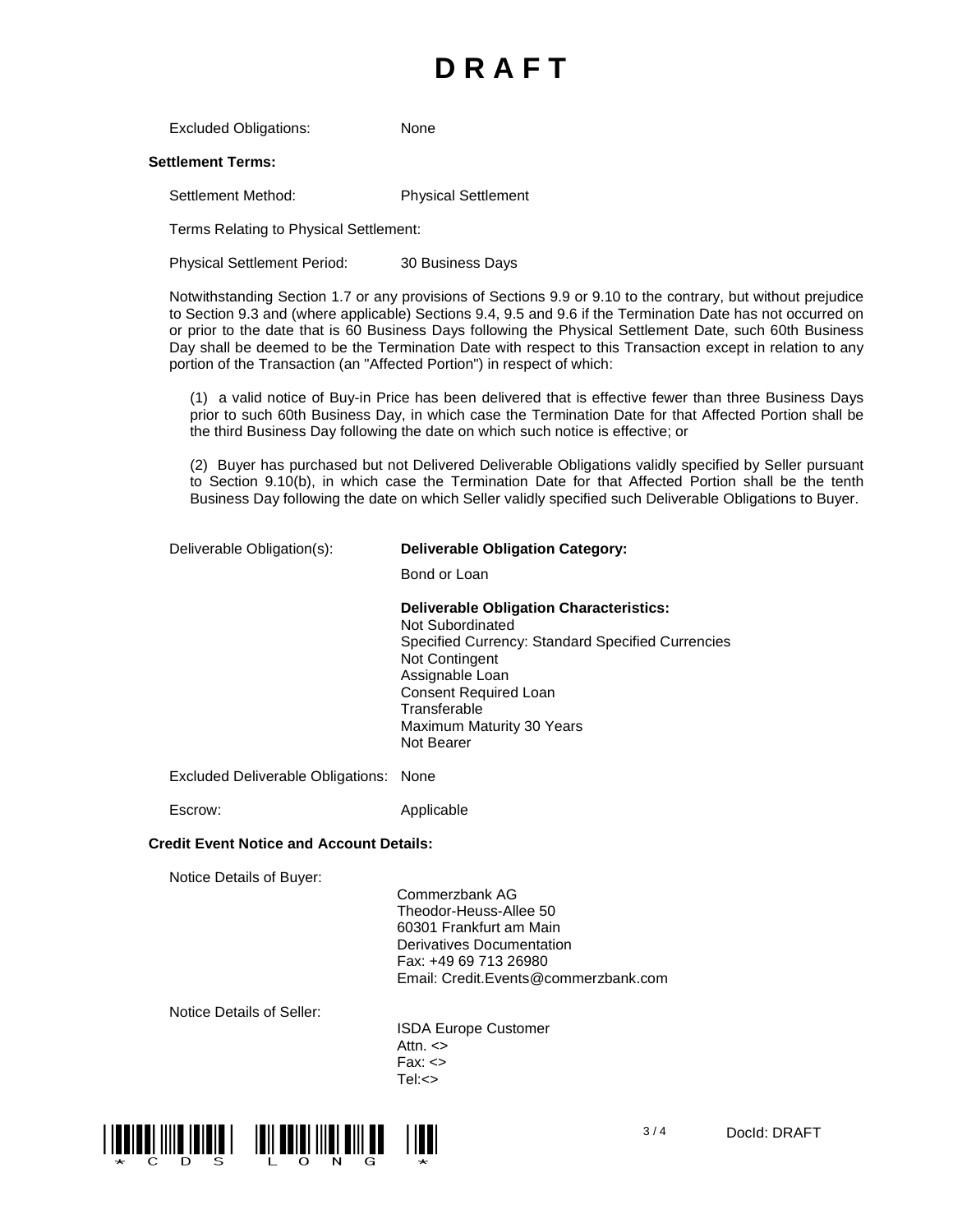All payments in EUR will be settled via the following account: <>

#### **Offices:**

| Seller: | London |
|---------|--------|
| Buyer:  | London |

**Additional Provisions:** None

Please confirm that the foregoing correctly sets forth the terms of our agreement by executing this Confirmation for that purpose and returning it to us or by sending to us a fax substantially similar to this fax, which sets forth the material terms of the Transaction to which this Confirmation relates and indicates your agreement to those terms.

Yours sincerely, Confirmed as of the date first above written:

**Commerzbank AG London Branch <ISDA Europe Customer>** 

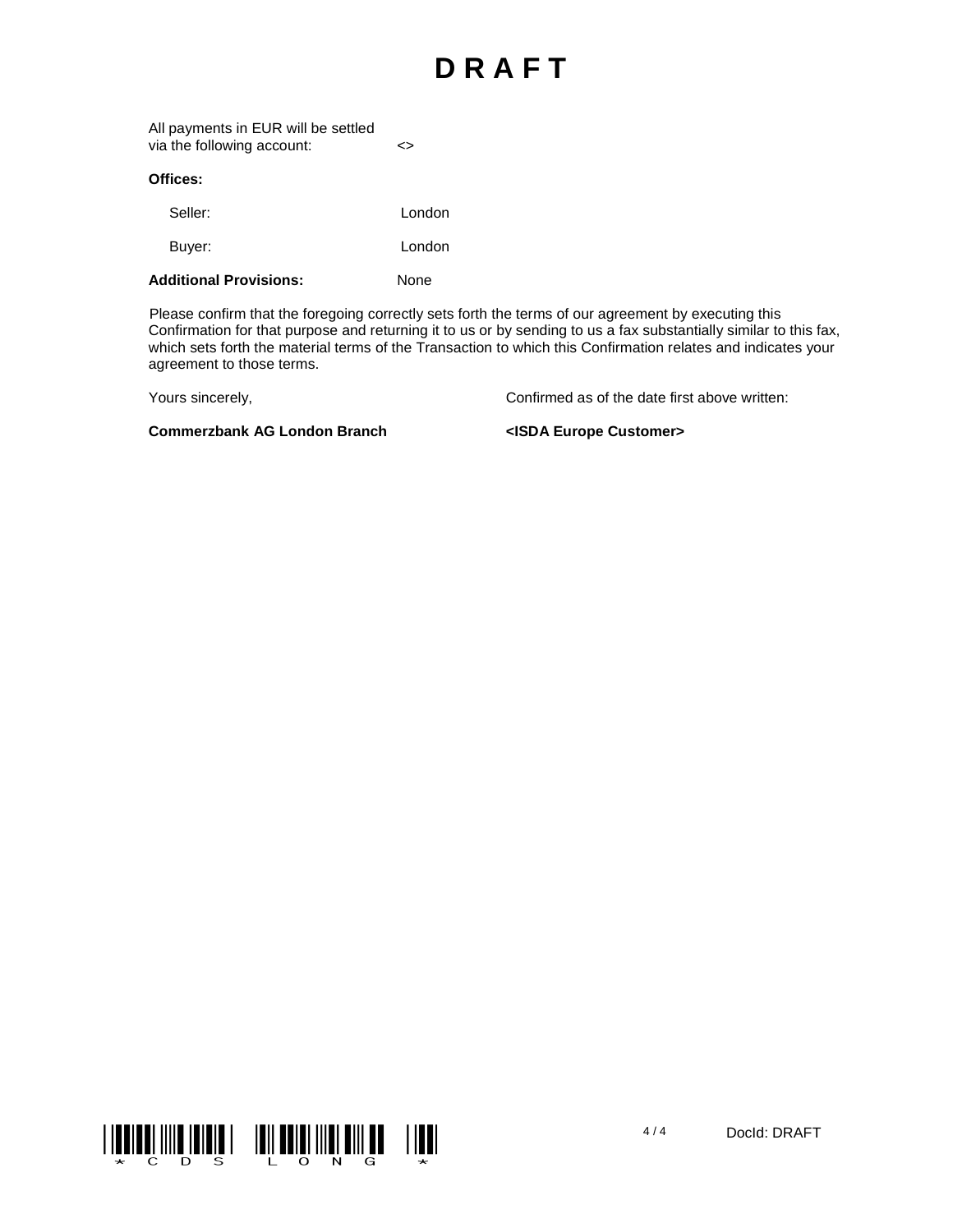

Commerzbank AG London Branch

GS-MO Derivatives Process Delivery **Service Hotline Documentation**  Tel +49 69 713-69338 Fax +49 69 713-22390 **Service Hotline Payments**  Tel +49 69 713-63664 Fax +49 69 713-22392

**postal address:** 

Commerzbank AG GS-MO Derivatives Process Delivery Theodor-Heuss-Allee 50, 60486 Frankfurt am Main

bank code 50080000 S.W.I.F.T.: DRESDEFFTSY

Frankfurt am Main, <todaydate>

ISDA Europe Customer ISDA Europe Customer Street Zip & City

+496971326126

Credit Derivative Transaction <ourrefrence> Cpty. Reference: <your reference>

#### **TRANSACTION SUPPLEMENT**

Transaction Type: European

This Transaction Supplement is entered into between the Buyer and Seller listed below on the Trade Date set forth below.

The purpose of this communication is to confirm the terms and conditions of the Credit Derivative Transaction entered into between us on the Trade Date specified below (the "Transaction"). This Transaction Supplement is entered into under the 2003 Master Credit Derivatives Confirmation Agreement dated as of <MasterAgreementDate> <(originally executed with Dresdner Bank AG)>, and, together with the 2003 Master Credit Derivatives Confirmation Agreement and the General Terms Confirmation attached thereto, constitutes a "Confirmation" as referred to in the Master Agreement between the parties, as amended and supplemented from time to time.

The terms of the Transaction to which this Transaction Supplement relates are as follows:

| Reference Entity:           | <referenceentitiy></referenceentitiy>              |                                                                                                                                                 |
|-----------------------------|----------------------------------------------------|-------------------------------------------------------------------------------------------------------------------------------------------------|
| Reference Obligation:       | The obligation is identified as follows:           |                                                                                                                                                 |
|                             | Primary Obligor:<br>Maturity:<br>Coupon:<br>ISIN:  | <referenceentitiy><br/><maturitydate><br/><coupon> % p.a.<br/><math>&lt;</math>ISIN<math>&gt;</math></coupon></maturitydate></referenceentitiy> |
| Trade Date:                 | <tradedate></tradedate>                            |                                                                                                                                                 |
| Effective Date:             | <effectivedate></effectivedate>                    |                                                                                                                                                 |
| Scheduled Termination Date: | <terminationdate></terminationdate>                |                                                                                                                                                 |
| <b>Floating Rate Payer:</b> | <isda customer="" europe=""> (the "Seller")</isda> |                                                                                                                                                 |
| Fixed Rate Payer:           | <commerzbank> (the "Buyer")</commerzbank>          |                                                                                                                                                 |

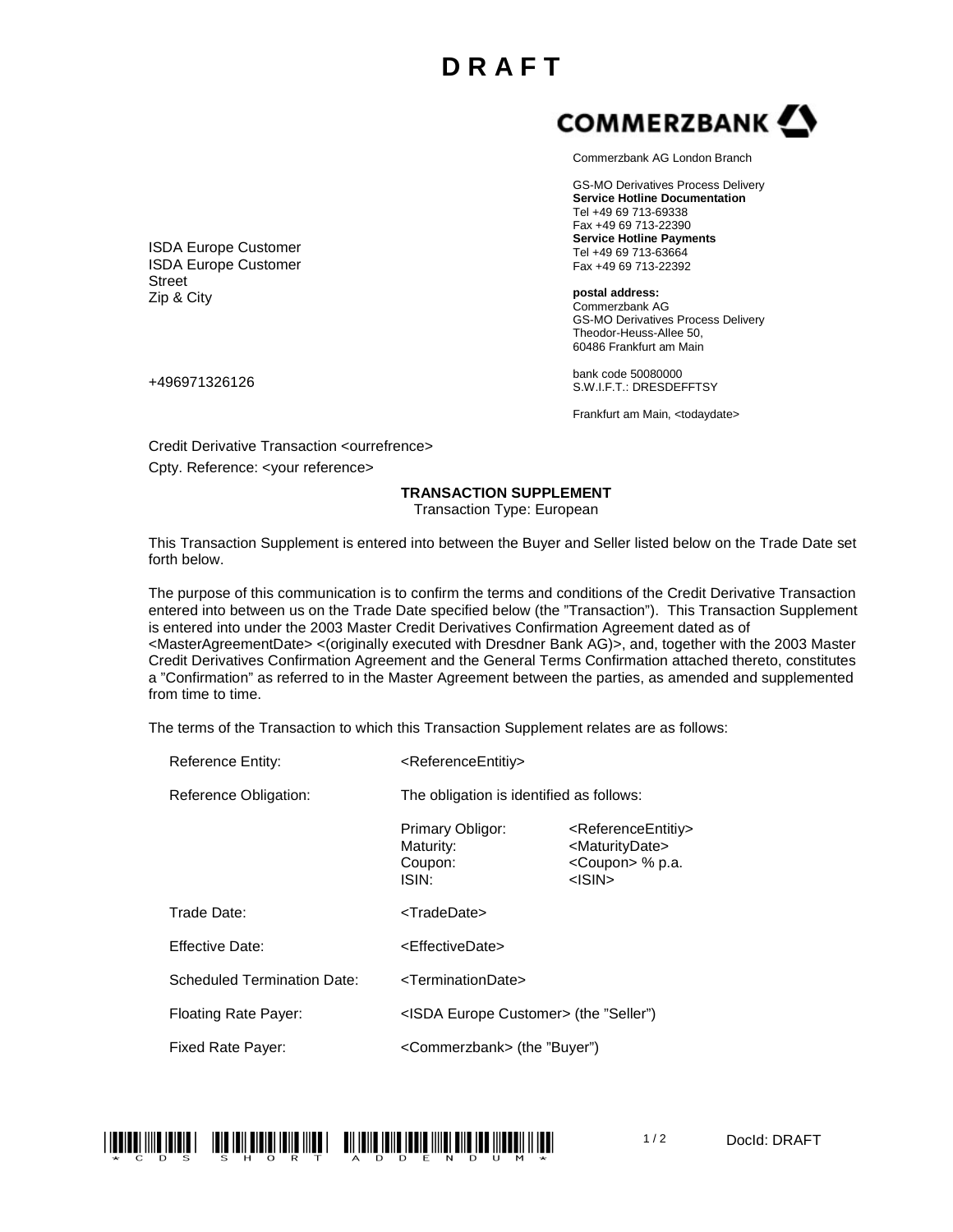| Fixed Rate Payer Payment Dates:                   | 20-June-2010 and each 20-June, 20-September, 20-December, 20-<br>March in every year thereafter. |
|---------------------------------------------------|--------------------------------------------------------------------------------------------------|
| Fixed Rate:                                       | <fixedrate>% p.a.</fixedrate>                                                                    |
| <b>Floating Rate Payer Calculation</b><br>Amount: | <ccy> <floatingratepayercalculationamount></floatingratepayercalculationamount></ccy>            |
| <b>Restructuring Credit Event:</b>                | Applicable                                                                                       |
|                                                   |                                                                                                  |

Please confirm your agreement to be bound by the terms of the foregoing by executing a copy of this Transaction Supplement and returning it to us at the contact information listed above.

Yours sincerely, The Confirmed as of the date first above written:

**<Commerzbank> <ISDA Europe Customer>** 

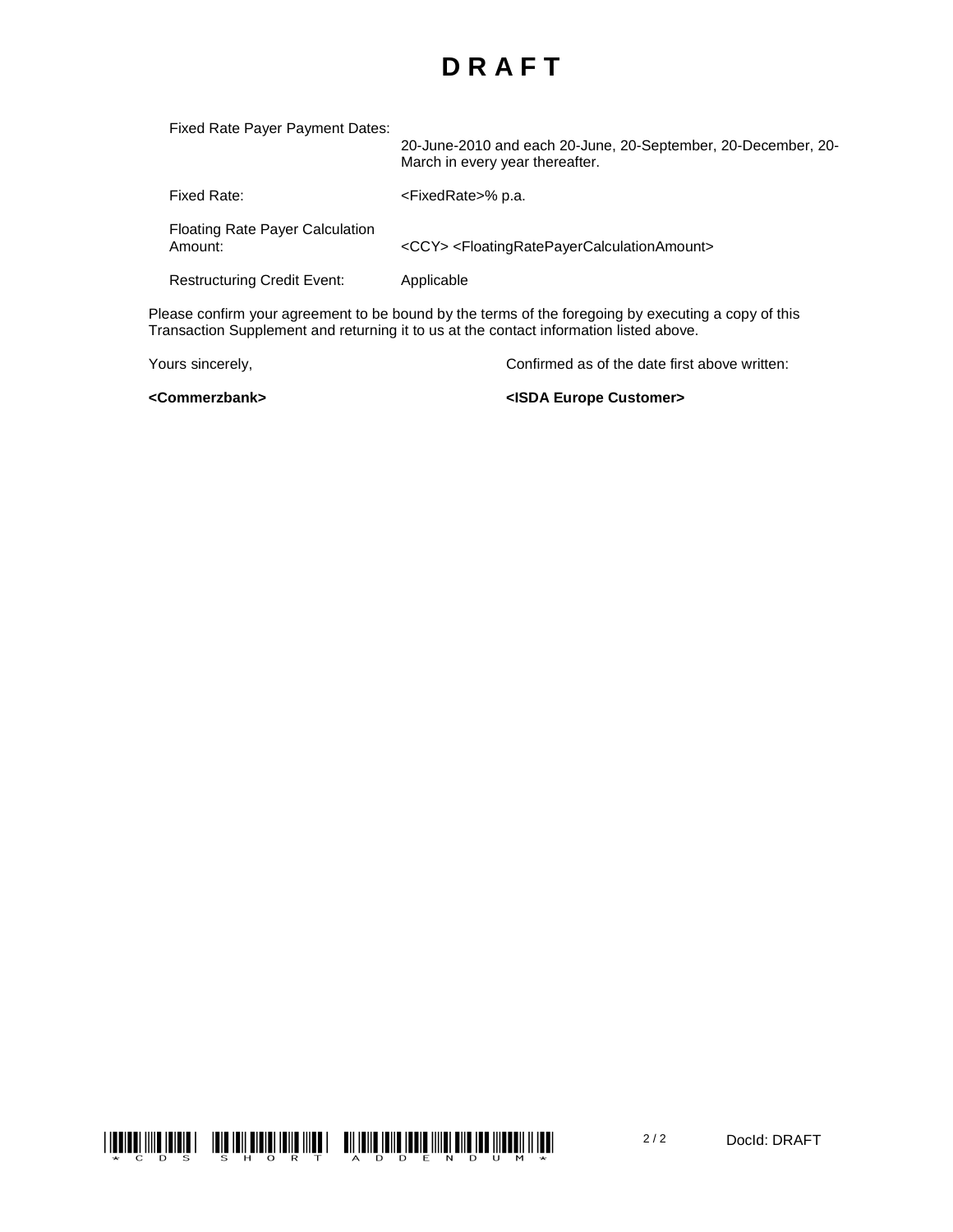

Commerzbank AG London Branch

GS-MO Derivatives Process Delivery **Service Hotline Documentation**  Tel +49 69 713-69338 Fax +49 69 713-22390 **Service Hotline Payments**  Tel +49 69 713-63664 Fax +49 69 713-22392

**postal address:**  Commerzbank AG GS-MO Derivatives Process Delivery Theodor-Heuss-Allee 50, 60486 Frankfurt am Main

bank code 50080000 S.W.I.F.T.: DRESDEFFTSY

Frankfurt am Main, <todaydate>

ISDA Europe Customer ISDA Europe Customer Street Zip & City

Credit Derivative Transaction <ourrefrence> Cpty. Reference: <your reference>

Dear Sirs,

+496971326126

The purpose of this letter (this "Confirmation") is to confirm the terms and conditions of the Credit Derivative Transaction entered into between us on the Trade Date specified below (the "Transaction"). This Confirmation constitutes a "Confirmation" as referred to in the ISDA Master Agreement specified below.

The definitions and provisions contained in the 2003 ISDA Credit Derivatives Definitions, as supplemented by the May 2003 Supplement and the 2005 Matrix Supplement to the 2003 ISDA Credit Derivatives Definitions (as so supplemented, the "2003 Definitions"), as published by the International Swaps and Derivatives Association, Inc. (" ISDA"), are incorporated into this Confirmation. In the event of any inconsistency between the 2003 Definitions and this Confirmation, this Confirmation will govern.

This Confirmation supplements, forms a part of, and is subject to, the ISDA Master Agreement dated as of <MasterAgreementDate> <(originally executed with Dresdner Bank AG)>, as amended and supplemented from time to time (the "Agreement"), between the parties. All provisions contained in the Agreement govern this Confirmation except as expressly modified below. In the event of any inconsistency between the Credit Derivatives Definitions or the Agreement and this Confirmation, this Confirmation will govern.

The terms of the Transaction to which this Confirmation relates are as follows:

#### **General Terms:**

| Transaction Type:                                                    | <transactiontype></transactiontype>                |     |     |
|----------------------------------------------------------------------|----------------------------------------------------|-----|-----|
| Trade Date:                                                          | <tradedate></tradedate>                            |     |     |
| <b>Effective Date:</b>                                               | <effectivedate></effectivedate>                    |     |     |
| <b>Scheduled Termination Date:</b>                                   | <terminationdate></terminationdate>                |     |     |
| <b>Floating Rate Payer:</b>                                          | <isda customer="" europe=""> (the "Seller")</isda> |     |     |
| Fixed Rate Payer:                                                    | Commerzbank AG London Branch (the "Buyer")         |     |     |
| <b>Calculation Agent:</b>                                            | Seller                                             |     |     |
| IIII I<br><u> 1010 1011 011101 11110 11101 1</u><br><u>HII IIIII</u> |                                                    | 1/3 | Doc |



Id: DRAFT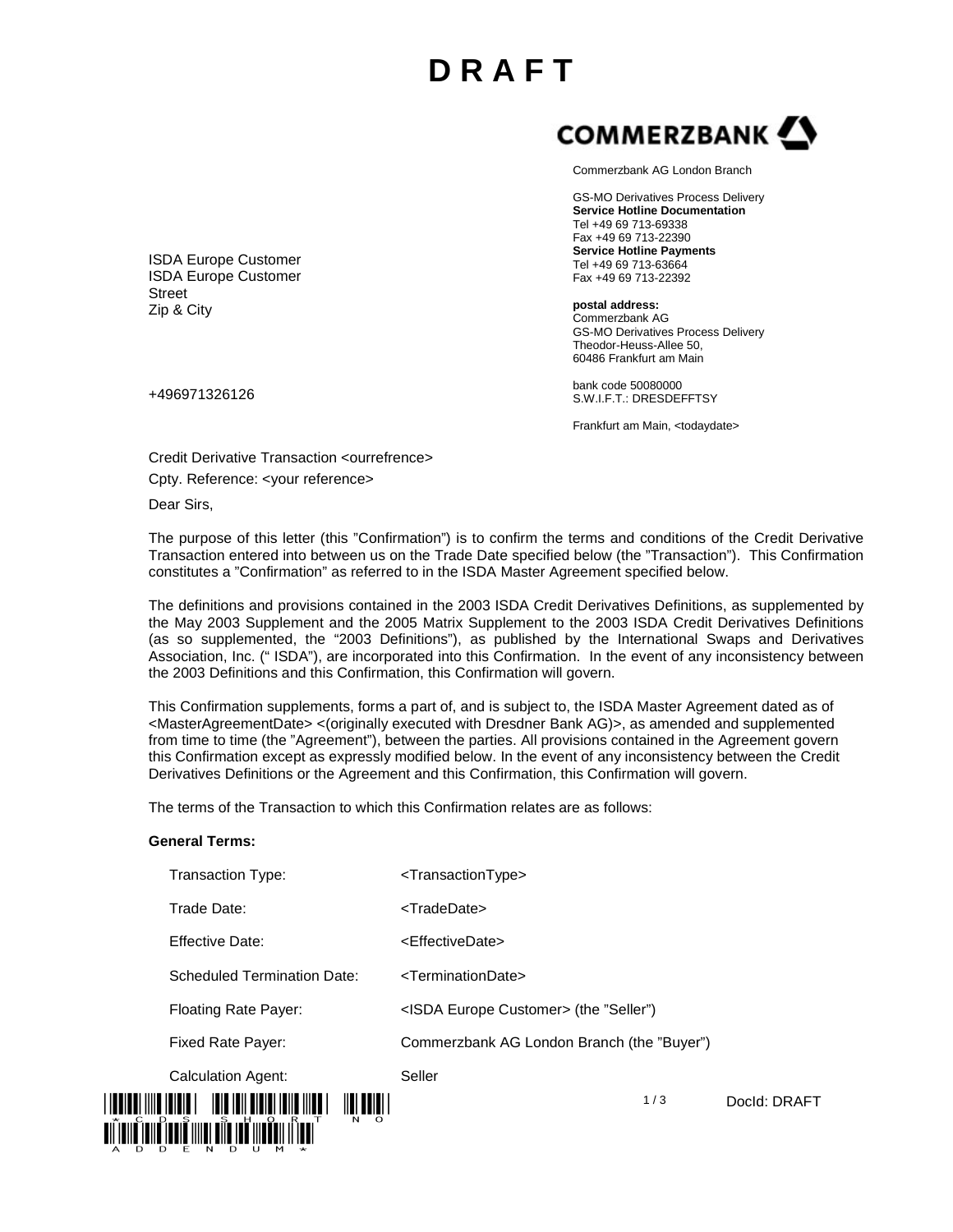| <b>Calculation Agent City:</b>                        | London                                                                                                                                                             |                                                                                                                                                 |
|-------------------------------------------------------|--------------------------------------------------------------------------------------------------------------------------------------------------------------------|-------------------------------------------------------------------------------------------------------------------------------------------------|
| Reference Entity:                                     | <referenceentitiy></referenceentitiy>                                                                                                                              |                                                                                                                                                 |
| Reference Obligation:                                 | The obligation is identified as follows:                                                                                                                           |                                                                                                                                                 |
|                                                       | Primary Obligor:<br>Maturity:<br>Coupon:<br>ISIN:                                                                                                                  | <referenceentitiy><br/><maturitydate><br/><coupon> % p.a.<br/><math>&lt;</math>ISIN<math>&gt;</math></coupon></maturitydate></referenceentitiy> |
| <b>Fixed Payments:</b>                                |                                                                                                                                                                    |                                                                                                                                                 |
| Fixed Rate Payer Payment Dates:                       | March in every year thereafter.                                                                                                                                    | 20-June-2010 and each 20-June, 20-September, 20-December, 20-                                                                                   |
| Fixed Rate:                                           | <fixedrate>% p.a.</fixedrate>                                                                                                                                      |                                                                                                                                                 |
| Initial Payment Amount:                               | None                                                                                                                                                               |                                                                                                                                                 |
| <b>Floating Payments:</b>                             |                                                                                                                                                                    |                                                                                                                                                 |
| <b>Floating Rate Payer Calculation</b><br>Amount:     | <ccy> <floatingratepayercalculationamount></floatingratepayercalculationamount></ccy>                                                                              |                                                                                                                                                 |
| <b>Credit Event Notice and Account Details:</b>       |                                                                                                                                                                    |                                                                                                                                                 |
| Notice Details of Buyer:<br>Notice Details of Seller: | Commerzbank AG<br>Theodor-Heuss-Allee 50<br>60301 Frankfurt am Main<br>Derivatives Documentation<br>Fax: +49 69 713 26980<br>Email: Credit. Events@commerzbank.com |                                                                                                                                                 |
|                                                       | <isda customer="" europe=""><br/>Attn. <math>\leq</math><br/><math>Fax: \leq</math><br/>Tel: <math>\lt</math></isda>                                               |                                                                                                                                                 |

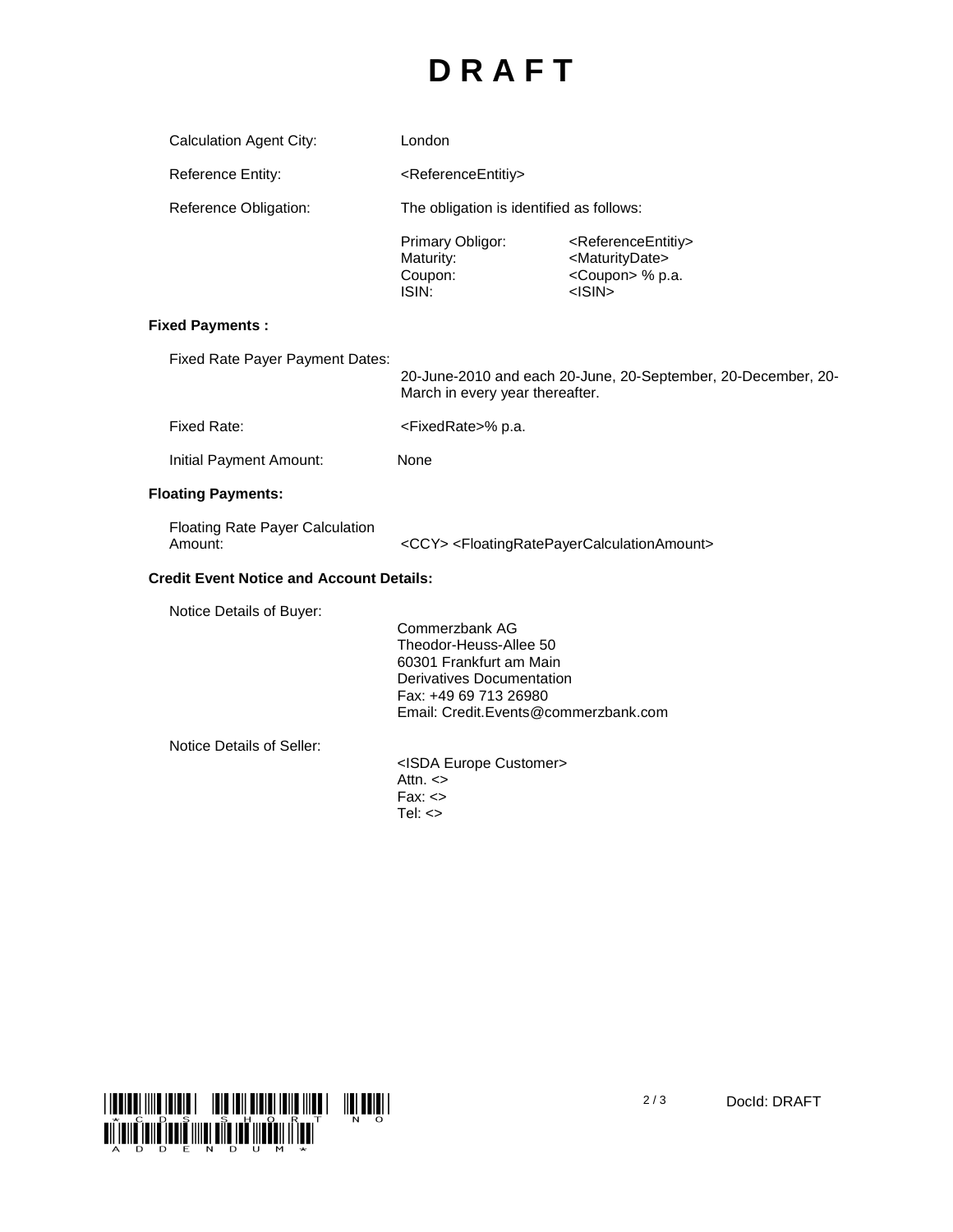| All payments in EUR will be settled |    |
|-------------------------------------|----|
| via the following account:          | <> |

#### **Offices:**

| Seller: | London |
|---------|--------|
| Buyer:  | London |

**Additional Provisions:** None

Please confirm that the foregoing correctly sets forth the terms of our agreement by executing this Confirmation for that purpose and returning it to us or by sending to us a fax substantially similar to this fax, which sets forth the material terms of the Transaction to which this Confirmation relates and indicates your agreement to those terms.

Yours sincerely, The state of the date first above written:

**Commerzbank AG London Branch <ISDA Europe Customer>** 

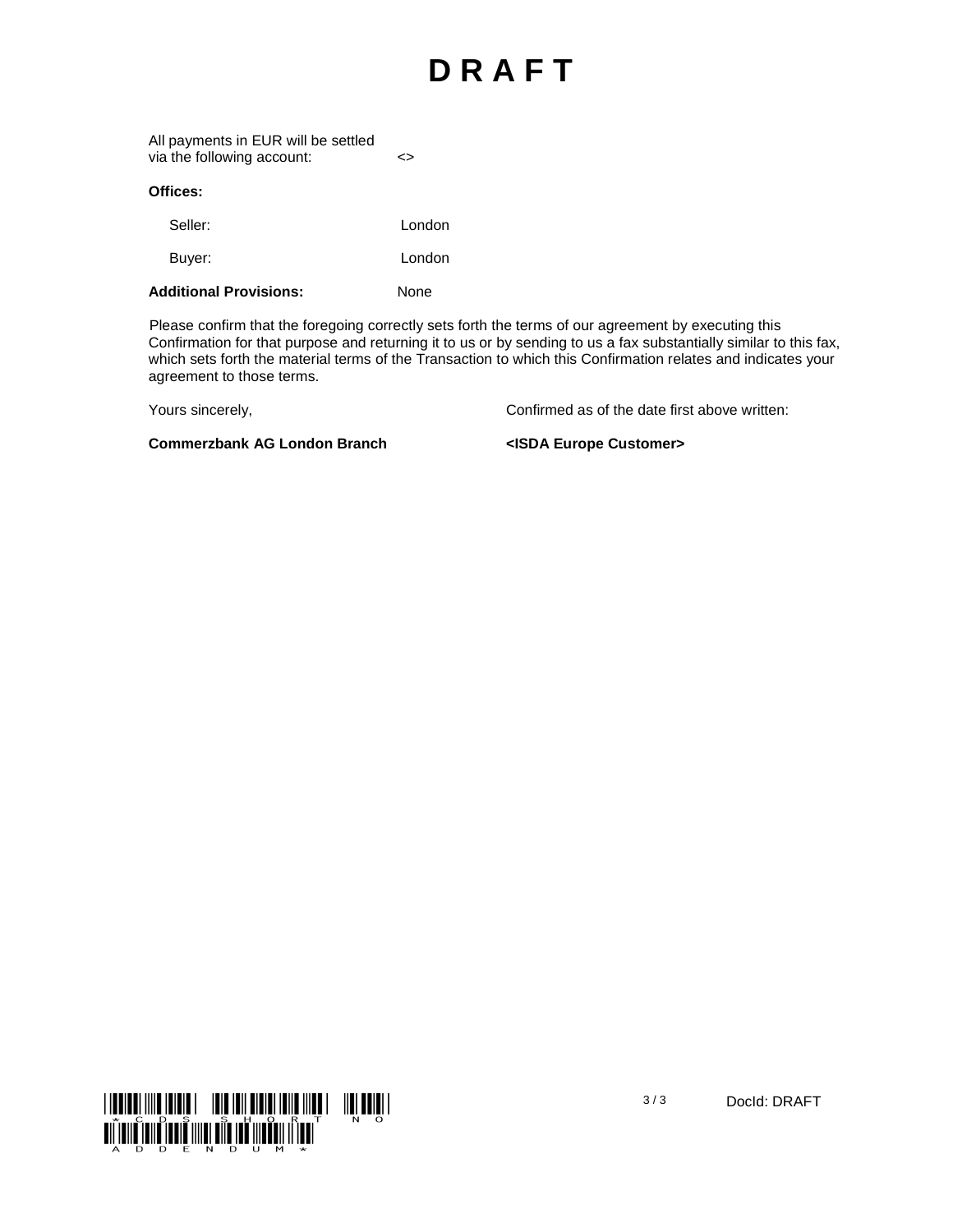

Commerzbank AG London Branch

GS-MO Derivatives Process Delivery **Service Hotline Documentation**  Tel +49 69 713-69338 Fax +49 69 713-22390 **Service Hotline Payments**  Tel +49 69 713-63664 Fax +49 69 713-22392

**postal address:** 

Commerzbank AG GS-MO Derivatives Process Delivery Theodor-Heuss-Allee 50, 60486 Frankfurt am Main

bank code 50080000 S.W.I.F.T.: DRESDEFFTSY

Frankfurt am Main, <todaydate>

ISDA Europe Customer ISDA Europe Customer Street Zip & City

Global Tranche Transaction DRAFT7 Cpty. Reference: Please advise

Dear Sirs,

+496971326126

The purpose of this letter (this "Confirmation") is to confirm the terms and conditions of the Global Tranche Transaction entered into between us on the Trade Date specified below (the "Transaction"). This Confirmation constitutes a "Confirmation" as referred to in the ISDA Master Agreement specified below.

The definitions and provisions contained in the 2003 ISDA Credit Derivatives Definitions, as supplemented by the May 2003 Supplement and the 2005 Matrix Supplement to the 2003 ISDA Credit Derivatives Definitions (the "Credit Derivatives Definitions") and the Global Tranched Transactions Standard Terms Supplement (**26- May-2006** version) (the **Standard Terms Supplement**), each as published by the International Swaps and Derivatives Association, Inc., are incorporated into this Confirmation. In the event of any inconsistency between the Credit Derivatives Definitions and the Standard Terms Supplement, the Standard Terms Supplement will govern.

This Confirmation supplements, forms a part of, and is subject to, the ISDA Master Agreement dated as of <MasterAgreementDate> <(originally executed with Dresdner Bank AG)>, as amended and supplemented from time to time (the "Agreement"), between the parties. All provisions contained in the Agreement govern this Confirmation except as expressly modified below. In the event of any inconsistency between the Credit Derivatives Definitions, the Agreement or the Standard Terms Supplement and this Confirmation, this Confirmation will govern.

The terms of the Transaction to which this Confirmation relates are as follows:

| Trade Date:                      | <tradedate></tradedate>                            |
|----------------------------------|----------------------------------------------------|
| Effective Date:                  | <effectivedate></effectivedate>                    |
| Scheduled Termination Date:      | <terminationdate></terminationdate>                |
| Calculation Agent:               | Seller                                             |
| <b>Original Notional Amount:</b> | <ccy> <notionalamount></notionalamount></ccy>      |
| Floating Rate Payer:             | <isda customer="" europe=""> (the "Seller")</isda> |

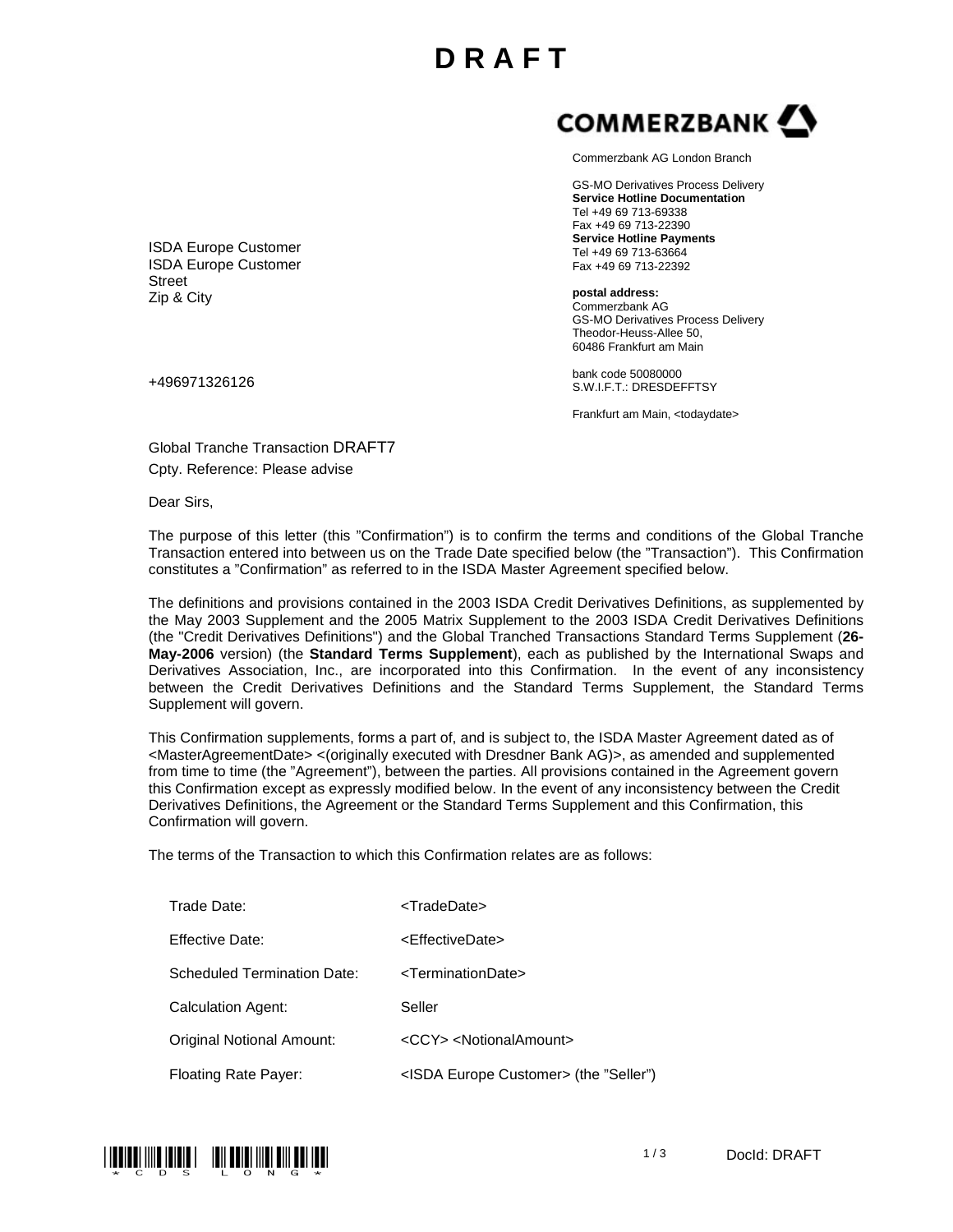| Fixed Rate Payer:                              | Commerzbank AG (the "Buyer")                                                                                                                                              |
|------------------------------------------------|---------------------------------------------------------------------------------------------------------------------------------------------------------------------------|
| <b>Attachment Point:</b>                       | <originalattachmentpoint>%</originalattachmentpoint>                                                                                                                      |
| <b>Exhaustion Point:</b>                       | <originalexhaustionpoint> %</originalexhaustionpoint>                                                                                                                     |
| Initial Payment Amount:                        | <currency><initialpaymentamount></initialpaymentamount></currency>                                                                                                        |
| Initial Payment Payer:                         | Commerzbank AG                                                                                                                                                            |
| <b>Fixed Rate:</b>                             | <fixedrate> % p.a.</fixedrate>                                                                                                                                            |
| Notice Details of Buyer:                       | Commerzbank AG<br>Theodor-Heuss-Allee 50<br>60301 Frankfurt am Main<br><b>Derivatives Documentation</b><br>Fax: +49 69 713 26980<br>Email: Credit. Events@commerzbank.com |
| <b>Notice Details of Seller:</b>               | <isda customer="" europe=""><br/><math>Fax: \leq</math><br/>Tel: &lt;</isda>                                                                                              |
| Account Details of Seller for<br>$<$ CCY $>$ : |                                                                                                                                                                           |
| Account Details of Buyer for<br>$<$ CCY $>$ :  |                                                                                                                                                                           |
| Offices:                                       |                                                                                                                                                                           |
| Seller:                                        | <officeseller></officeseller>                                                                                                                                             |
| Buyer:                                         | <officebuyer></officebuyer>                                                                                                                                               |
| <b>Additional Provisions:</b>                  | None                                                                                                                                                                      |
|                                                | Dlogge confirm that the foregoing correctly acts farth the terms of our egreement by executing thi                                                                        |

Please confirm that the foregoing correctly sets forth the terms of our agreement by executing this Confirmation for that purpose and returning it to us or by sending to us a fax substantially similar to this fax, which sets forth the material terms of the Transaction to which this Confirmation relates and indicates your agreement to those terms.

Yours sincerely, The continue of the date first above written:

**Commerzbank AG <ISDA Europe Customer>** 

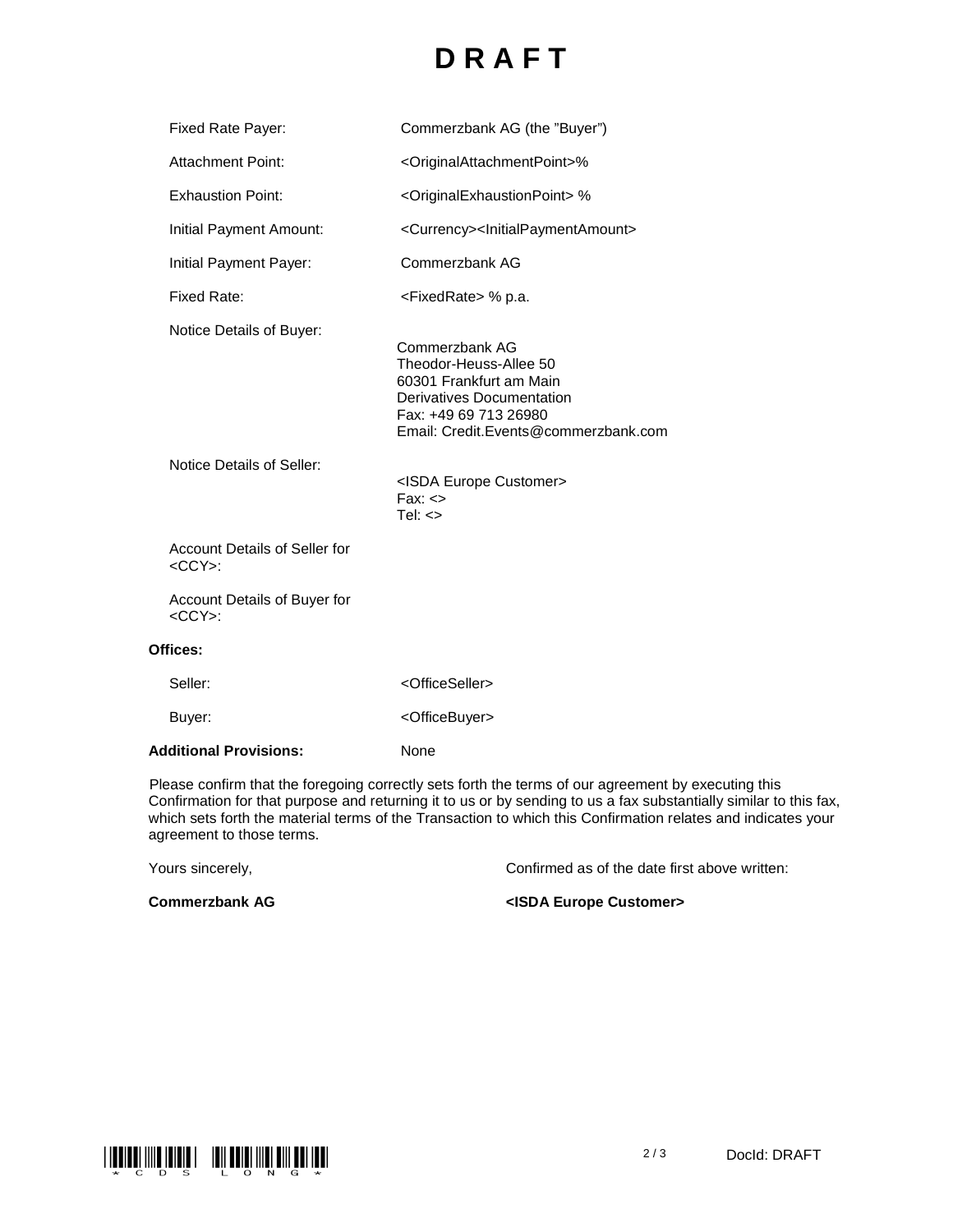#### **Schedule 1**

#### **Reference Portfolio**

| No. | <b>Reference Entity:</b> | Reference<br><b>Obligation:</b> | Reference<br><b>Entity Credit</b><br><b>Position</b> | <b>Transaction Type:</b> | Applicability of Applicability of<br><b>Monoline</b><br><b>Provisions:</b> | Restructuring<br>for North<br>American<br>Corporate only): |
|-----|--------------------------|---------------------------------|------------------------------------------------------|--------------------------|----------------------------------------------------------------------------|------------------------------------------------------------|
|-----|--------------------------|---------------------------------|------------------------------------------------------|--------------------------|----------------------------------------------------------------------------|------------------------------------------------------------|

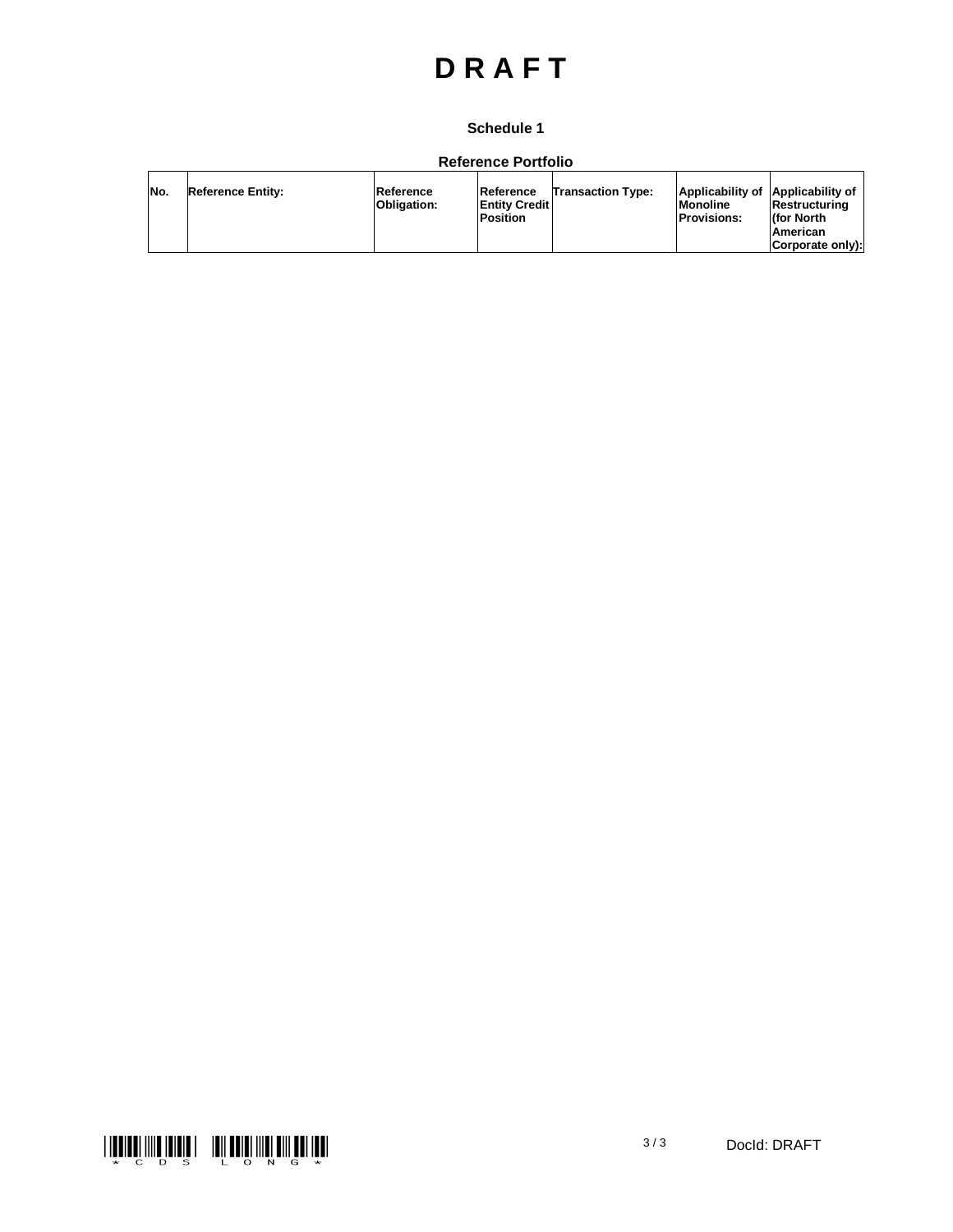

Commerzbank AG London Branch

GS-MO Derivatives Process Delivery **Service Hotline Documentation**  Tel +49 69 713-69338 Fax +49 69 713-22390 **Service Hotline Payments**  Tel +49 69 713-63664 Fax +49 69 713-22392

**postal address:** 

Commerzbank AG GS-MO Derivatives Process Delivery Theodor-Heuss-Allee 50, 60486 Frankfurt am Main

bank code 50080000 S.W.I.F.T.: DRESDEFFTSY

Frankfurt am Main, <todaydate>

ISDA Europe Customer ISDA Europe Customer Street Zip & City

Global Tranche Transaction DRAFT7 Cpty. Reference: Please advise

Dear Sirs,

+496971326126

The purpose of this letter (this "Confirmation") is to confirm the terms and conditions of the Global Tranche Transaction entered into between us on the Trade Date specified below (the "Transaction"). This Confirmation constitutes a "Confirmation" as referred to in the ISDA Master Agreement specified below.

The definitions and provisions contained in the 2003 ISDA Credit Derivatives Definitions, as supplemented by the May 2003 Supplement and the 2005 Matrix Supplement to the 2003 ISDA Credit Derivatives Definitions (the "Credit Derivatives Definitions") and the Global Tranched Transactions Standard Terms Supplement (**26- May-2006** version) (the **Standard Terms Supplement**), each as published by the International Swaps and Derivatives Association, Inc., are incorporated into this Confirmation. In the event of any inconsistency between the Credit Derivatives Definitions and the Standard Terms Supplement, the Standard Terms Supplement will govern.

This Confirmation supplements, forms a part of, and is subject to, the ISDA Master Agreement dated as of <MasterAgreementDate> <(originally executed with Dresdner Bank AG)>, as amended and supplemented from time to time (the "Agreement"), between the parties. All provisions contained in the Agreement govern this Confirmation except as expressly modified below. In the event of any inconsistency between the Credit Derivatives Definitions, the Agreement or the Standard Terms Supplement and this Confirmation, this Confirmation will govern.

The terms of the Transaction to which this Confirmation relates are as follows:

| Trade Date:                 | <tradedate></tradedate>                            |
|-----------------------------|----------------------------------------------------|
| Effective Date:             | <effectivedate></effectivedate>                    |
| Scheduled Termination Date: | <terminationdate></terminationdate>                |
| Calculation Agent:          | Seller                                             |
| Original Notional Amount:   | <ccy> <notionalamount></notionalamount></ccy>      |
| Floating Rate Payer:        | <isda customer="" europe=""> (the "Seller")</isda> |

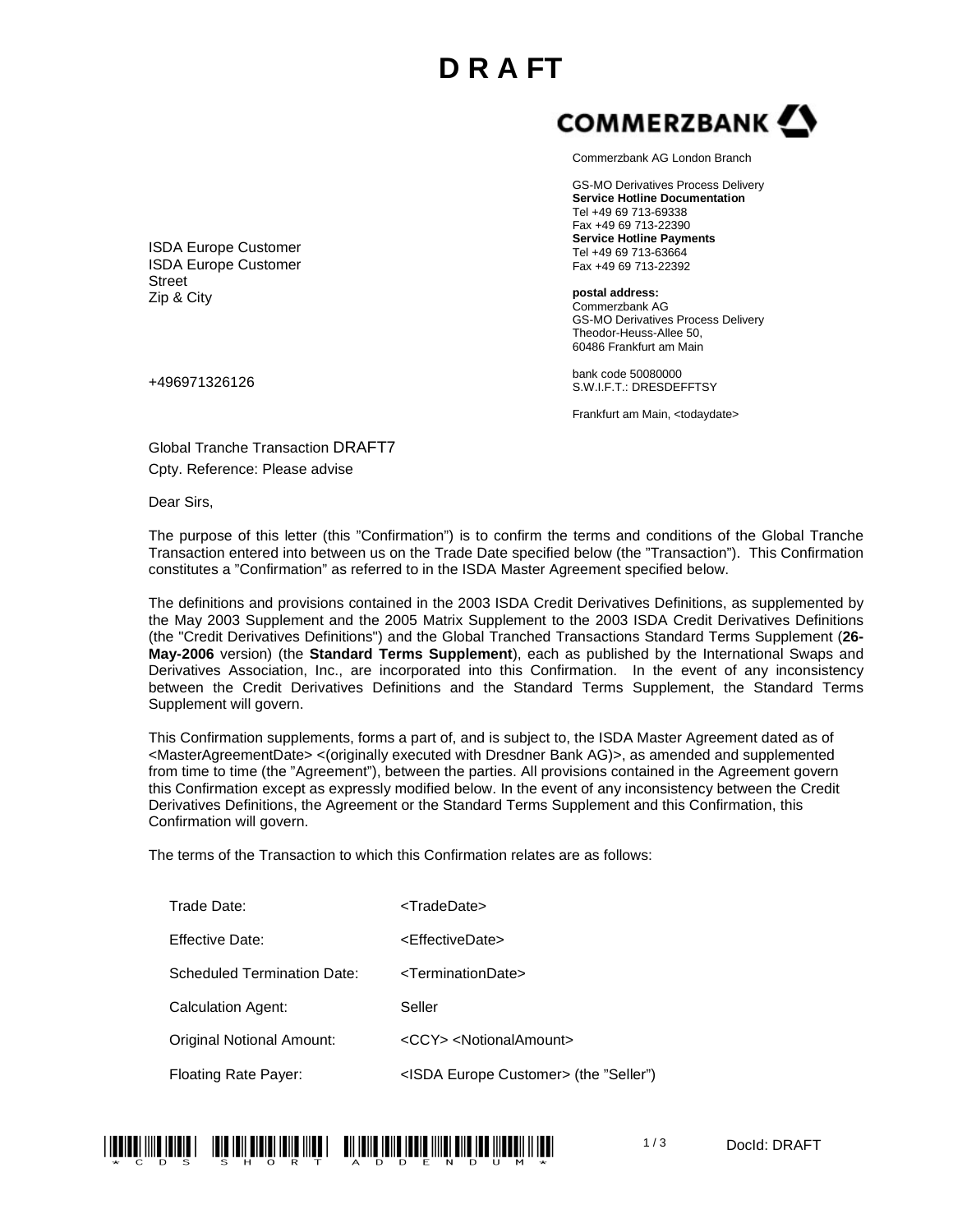| Fixed Rate Payer:       | Commerzbank AG (the "Buyer")                                       |
|-------------------------|--------------------------------------------------------------------|
| Attachment Point:       | <originalattachmentpoint>%</originalattachmentpoint>               |
| Exhaustion Point:       | <originalexhaustionpoint> %</originalexhaustionpoint>              |
| Initial Payment Amount: | <currency><initialpaymentamount></initialpaymentamount></currency> |
| Initial Payment Payer:  | Commerzbank AG                                                     |
| Fixed Rate:             | <fixedrate> % p.a.</fixedrate>                                     |

#### **Credit Event Notice and Account Details:**

Notice Details of Buyer:

| Commerzbank AG                       |
|--------------------------------------|
| Theodor-Heuss-Allee 50               |
| 60301 Frankfurt am Main              |
| Derivatives Documentation            |
| Fax: +49 69 713 26980                |
| Email: Credit.Events@commerzbank.com |
|                                      |

Notice Details of Seller:

 <ISDA Europe Customer>  $Fax: <$ Tel:  $\lt$ >

Account Details of Seller for <CCY>:

Account Details of Buyer for <CCY>:

#### **Offices:**

Seller: <OfficeSeller>

Buyer: <OfficeBuyer>

#### **Additional Provisions:** None

Please confirm that the foregoing correctly sets forth the terms of our agreement by executing this Confirmation for that purpose and returning it to us or by sending to us a fax substantially similar to this fax, which sets forth the material terms of the Transaction to which this Confirmation relates and indicates your agreement to those terms.

Yours sincerely, The Confirmed as of the date first above written:

**Commerzbank AG <ISDA Europe Customer>** 

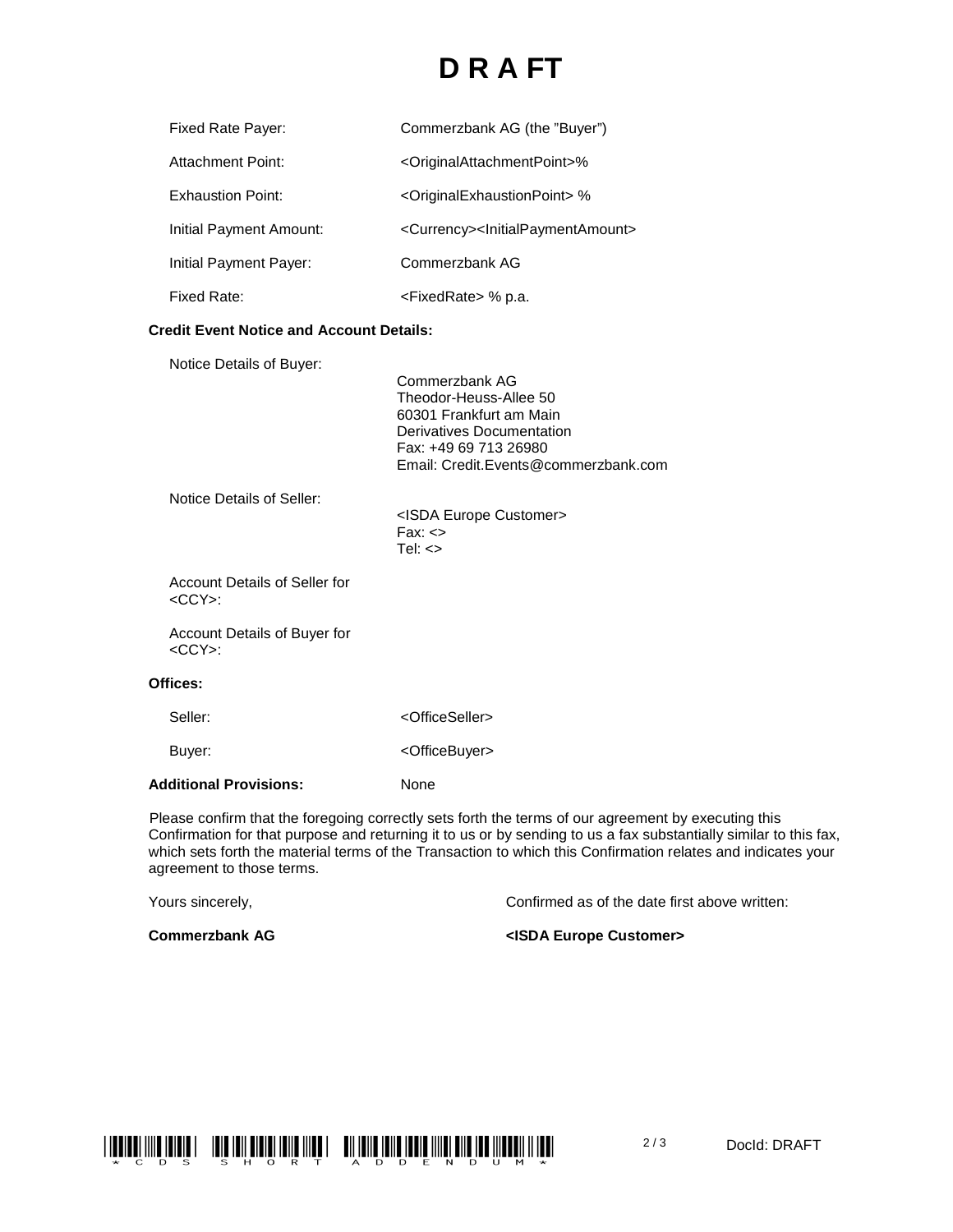#### **Schedule 1**

#### **Reference Portfolio**

| No. | <b>Reference Entity:</b> | Reference<br>Obligation: | Reference<br><b>Entity Credit</b><br>Position | <b>Transaction Type:</b> | Applicability of Applicability of<br><b>Monoline</b><br><b>Provisions:</b> | Restructuring<br>for North<br>American<br>Corporate only): |
|-----|--------------------------|--------------------------|-----------------------------------------------|--------------------------|----------------------------------------------------------------------------|------------------------------------------------------------|
|-----|--------------------------|--------------------------|-----------------------------------------------|--------------------------|----------------------------------------------------------------------------|------------------------------------------------------------|

\*CORAL TIME ADDENOTION AND ANNE ADDENING ADDENING ADDENING ADDENING AND SALE OF DOCID POST DOCAL DRAFT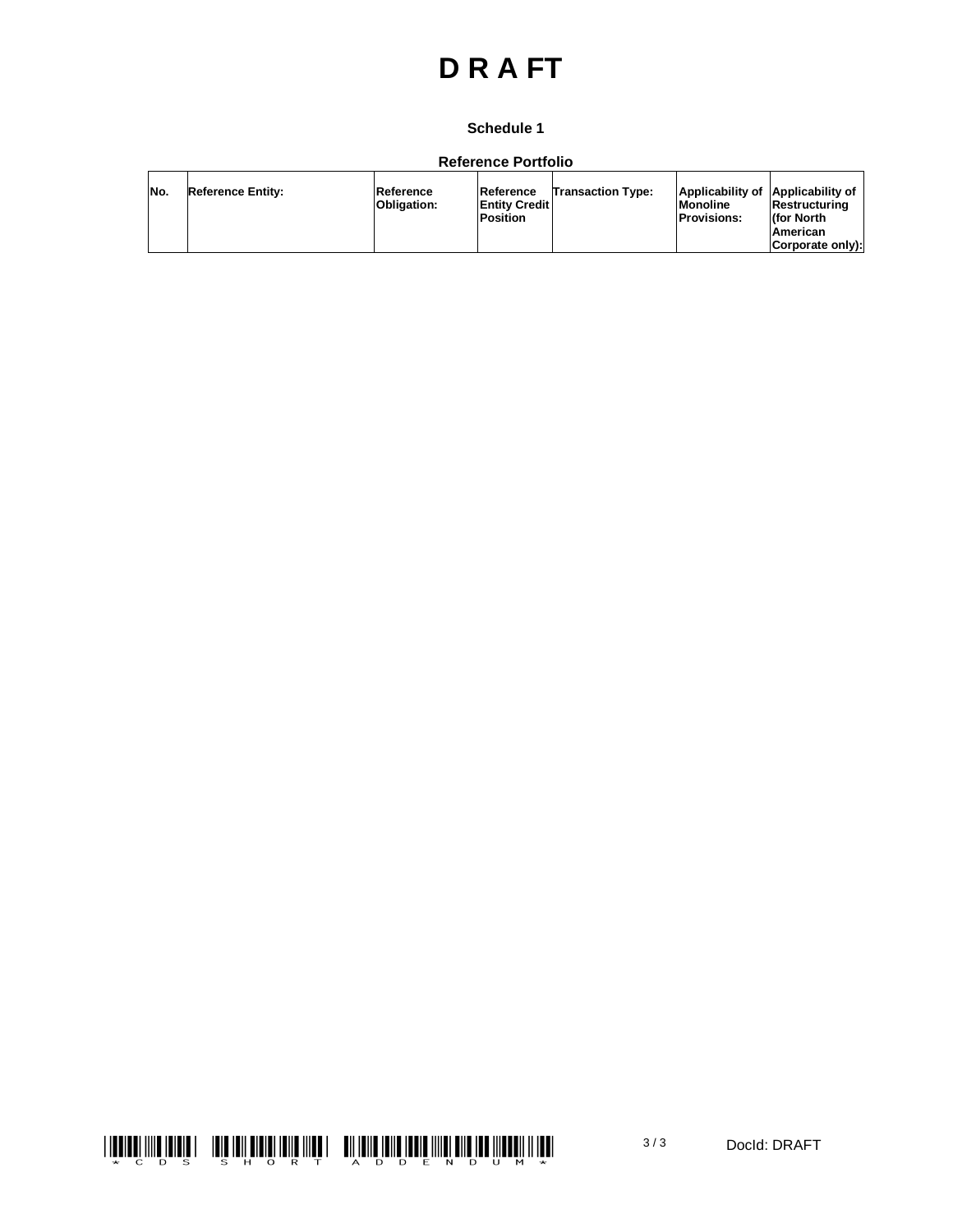

Commerzbank AG London Branch

GS-MO Derivatives Process Delivery **Service Hotline Documentation**  Tel +49 69 713-69338 Fax +49 69 713-22390 **Service Hotline Payments**  Tel +49 69 713-63664 Fax +49 69 713-22392

**postal address:** 

Commerzbank AG GS-MO Derivatives Process Delivery Theodor-Heuss-Allee 50, 60486 Frankfurt am Main

bank code 50080000 S.W.I.F.T.: DRESDEFFTSY

Frankfurt am Main, <todaydate>

ISDA Europe Customer ISDA Europe Customer **Street** Zip & City

Global Tranche Transaction DRAFT7 Cpty. Reference: Please advise

Dear Sirs,

+496971326126

The purpose of this letter (this "Confirmation") is to confirm the terms and conditions of the Global Tranche Transaction entered into between us on the Trade Date specified below (the "Transaction"). This Confirmation constitutes a "Confirmation" as referred to in the ISDA Master Agreement specified below.

The definitions and provisions contained in the 2003 ISDA Credit Derivatives Definitions, as supplemented by the May 2003 Supplement and the 2005 Matrix Supplement to the 2003 ISDA Credit Derivatives Definitions (the "Credit Derivatives Definitions") and the Global Tranched Transactions Standard Terms Supplement (**26- May-2006** version) (the **Standard Terms Supplement**), each as published by the International Swaps and Derivatives Association, Inc., are incorporated into this Confirmation. In the event of any inconsistency between the Credit Derivatives Definitions and the Standard Terms Supplement, the Standard Terms Supplement will govern.

This Confirmation supplements, forms a part of, and is subject to, the ISDA Master Agreement dated as of <MasterAgreementDate> <(originally executed with Dresdner Bank AG)>, as amended and supplemented from time to time (the "Agreement"), between the parties. All provisions contained in the Agreement govern this Confirmation except as expressly modified below. In the event of any inconsistency between the Credit Derivatives Definitions, the Agreement or the Standard Terms Supplement and this Confirmation, this Confirmation will govern.

The terms of the Transaction to which this Confirmation relates are as follows:

| <isda customer="" europe=""> (the "Seller")</isda> |
|----------------------------------------------------|
|                                                    |



1/3 Docld: DRAFT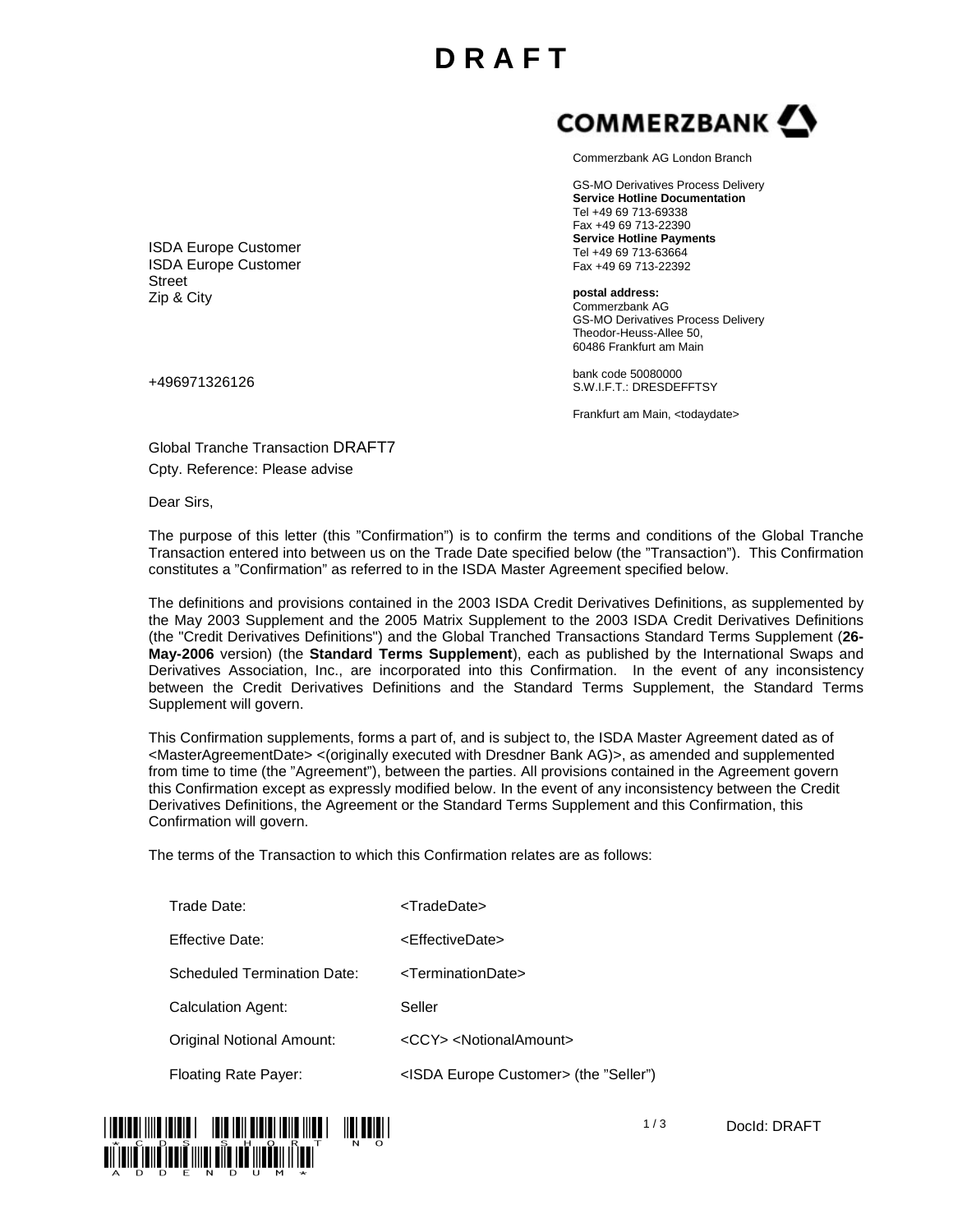| Fixed Rate Payer:                              | Commerzbank AG (the "Buyer")                                                                                                                                       |
|------------------------------------------------|--------------------------------------------------------------------------------------------------------------------------------------------------------------------|
| <b>Attachment Point:</b>                       | <originalattachmentpoint>%</originalattachmentpoint>                                                                                                               |
| <b>Exhaustion Point:</b>                       | <originalexhaustionpoint> %</originalexhaustionpoint>                                                                                                              |
| Initial Payment Amount:                        | <currency><initialpaymentamount></initialpaymentamount></currency>                                                                                                 |
| Initial Payment Payer:                         | Commerzbank AG                                                                                                                                                     |
| <b>Fixed Rate:</b>                             | <fixedrate> % p.a.</fixedrate>                                                                                                                                     |
| Notice Details of Buyer:                       | Commerzbank AG<br>Theodor-Heuss-Allee 50<br>60301 Frankfurt am Main<br>Derivatives Documentation<br>Fax: +49 69 713 26980<br>Email: Credit. Events@commerzbank.com |
| <b>Notice Details of Seller:</b>               | <isda customer="" europe=""><br/><math>Fax: \leq</math><br/>Tel: &lt;</isda>                                                                                       |
| Account Details of Seller for<br>$<$ CCY $>$ : |                                                                                                                                                                    |
| Account Details of Buyer for<br>$<$ CCY $>$ :  |                                                                                                                                                                    |
| Offices:                                       |                                                                                                                                                                    |
| Seller:                                        | <officeseller></officeseller>                                                                                                                                      |
| Buyer:                                         | <officebuyer></officebuyer>                                                                                                                                        |
| <b>Additional Provisions:</b>                  | None                                                                                                                                                               |
|                                                |                                                                                                                                                                    |

Please confirm that the foregoing correctly sets forth the terms of our agreement by executing this Confirmation for that purpose and returning it to us or by sending to us a fax substantially similar to this fax, which sets forth the material terms of the Transaction to which this Confirmation relates and indicates your agreement to those terms.

Yours sincerely, The continue of the date first above written:

**Commerzbank AG <ISDA Europe Customer>** 

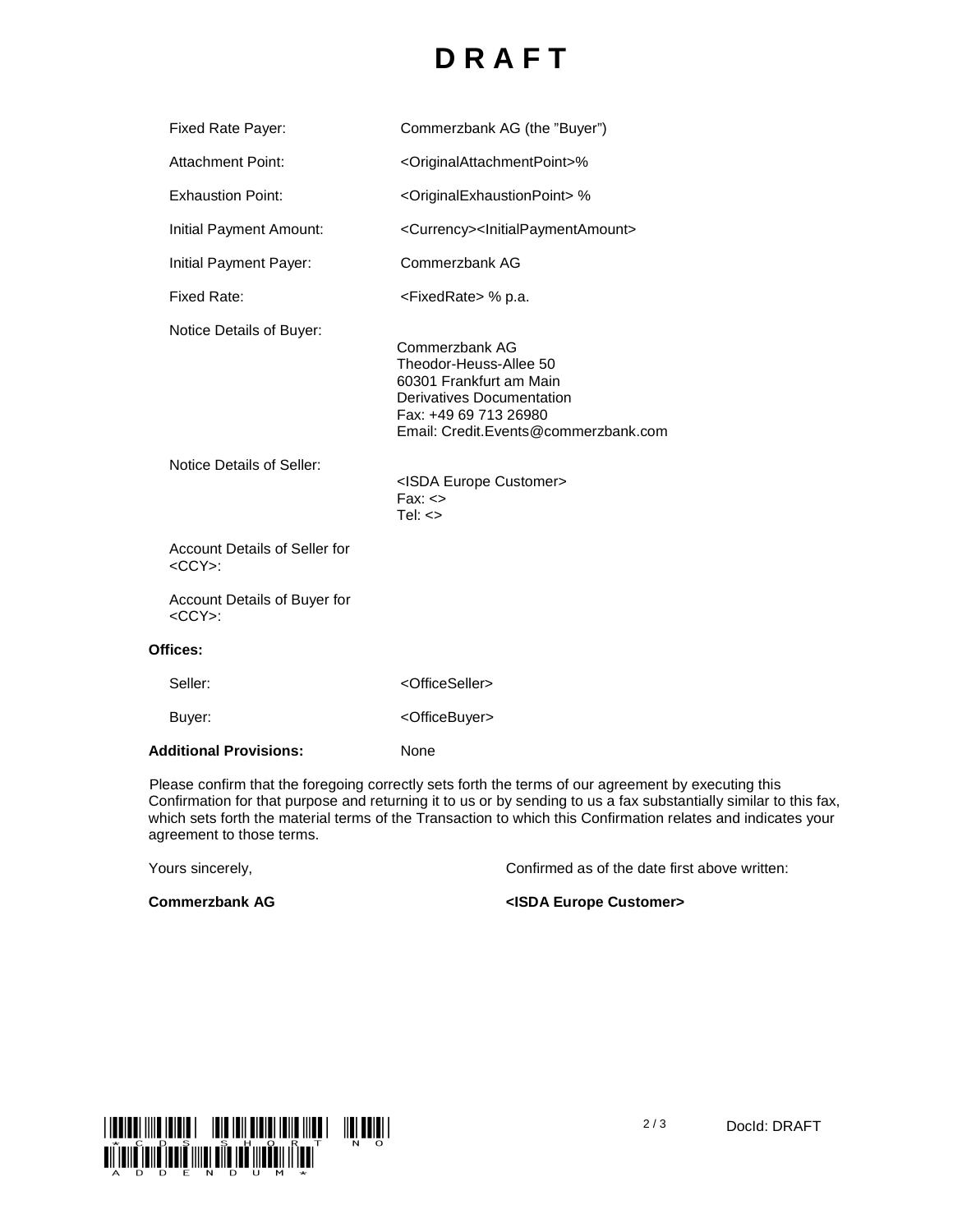#### **Schedule 1**

#### **Reference Portfolio**

| No. | <b>Reference Entity:</b> | <b>Reference</b><br><b>Obligation:</b> | <b>Reference</b><br><b>Entity Credit</b><br>Position | <b>Transaction Type:</b> | Applicability of Applicability of<br><b>Monoline</b><br><b>Provisions:</b> | <b>Restructuring</b><br>for North<br>American<br>Corporate only): |
|-----|--------------------------|----------------------------------------|------------------------------------------------------|--------------------------|----------------------------------------------------------------------------|-------------------------------------------------------------------|
|-----|--------------------------|----------------------------------------|------------------------------------------------------|--------------------------|----------------------------------------------------------------------------|-------------------------------------------------------------------|

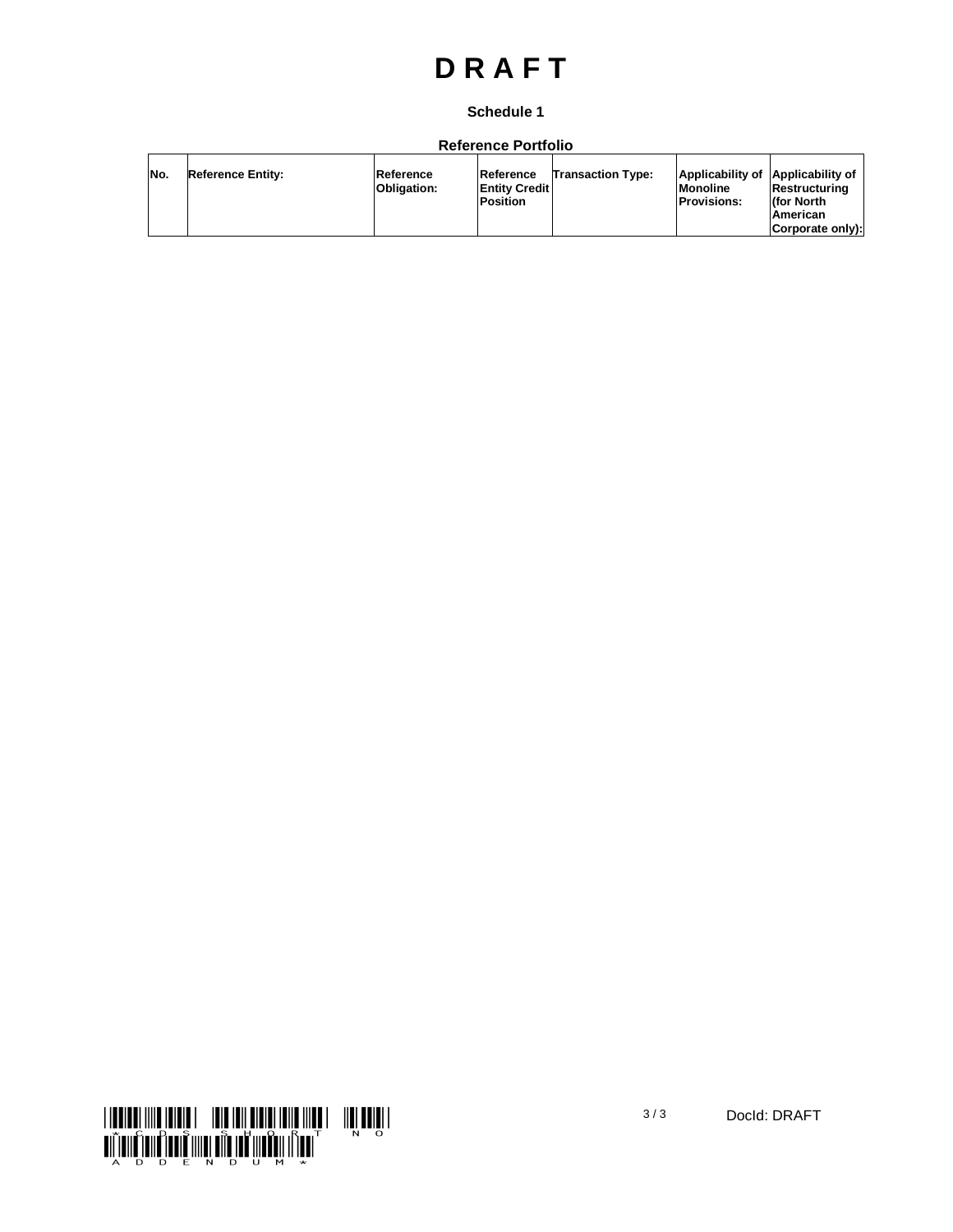

Commerzbank AG London Branch

GS-MO Derivatives Process Delivery **Service Hotline Documentation**  Tel +49 69 713-69338 Fax +49 69 713-22390 **Service Hotline Payments**  Tel +49 69 713-63664 Fax +49 69 713-22392

#### **postal address:**

Commerzbank AG GS-MO Derivatives Process Delivery Theodor-Heuss-Allee 50, 60486 Frankfurt am Main

bank code 50080000 S.W.I.F.T.: DRESDEFFTSY

Frankfurt am Main, <todaydate>

ISDA Europe Customer ISDA Europe Customer Street Zip & City

+496971326126

Single Tranche Transaction <ourrefrence> Cpty. Reference: <your reference>

The definitions and provisions contained in the 2003 ISDA Credit Derivatives Definitions, as supplemented by the May 2003 Supplement to the 2003 ISDA Credit Derivatives Definitions (the "Credit Derivatives Definitions"), each as published by the International Swaps and Derivatives Association, Inc. and the iTraxx® Europe Tranched Transactions Standard Terms Supplement, as published by International Index Company Ltd. On **23-November-2009** (the "Standard Terms Supplement"), are incorporated into this Confirmation. In the event of any inconsistency between the Credit Derivatives Definitions or the Standard Terms Supplement and this Confirmation, this Confirmation will govern. In the event of any inconsistency between the Standard Terms Supplement and the Credit Derivatives Definitions, the Standard Terms Supplement will govern.

This Confirmation supplements, forms a part of, and is subject to, the ISDA Master Agreement dated as of <MasterAgreementDate> <(originally executed with Dresdner Bank AG)>, as amended and supplemented from time to time (the "Agreement"), between the parties. All provisions contained in the Agreement govern this Confirmation except as expressly modified below. In the event of any inconsistency between the Credit Derivatives Definitions, the Agreement or the Standard Terms Supplement and this Confirmation, this Confirmation will govern.

The terms of the Transaction to which this Confirmation relates are as follows:

| Index:                             | <b>iTraxx Europe Series 9 Version 1</b>                                |
|------------------------------------|------------------------------------------------------------------------|
| Source of Relevant Annex:          | Publisher                                                              |
| Trade Date:                        | <tradedate></tradedate>                                                |
| <b>Effective Date:</b>             | The Roll Date in respect of the Index as set out in the Relevant Annex |
| <b>Scheduled Termination Date:</b> | <terminationdate></terminationdate>                                    |
| Original Notional Amount:          | <ccy> <notionalamount></notionalamount></ccy>                          |
| <b>Floating Rate Payer:</b>        | <commerzbank> (the "Seller")</commerzbank>                             |
| Fixed Rate Payer:                  | <isda customer="" europe=""> (the "Buyer")</isda>                      |
| <b>Attachment Point:</b>           | $\ll$ %                                                                |

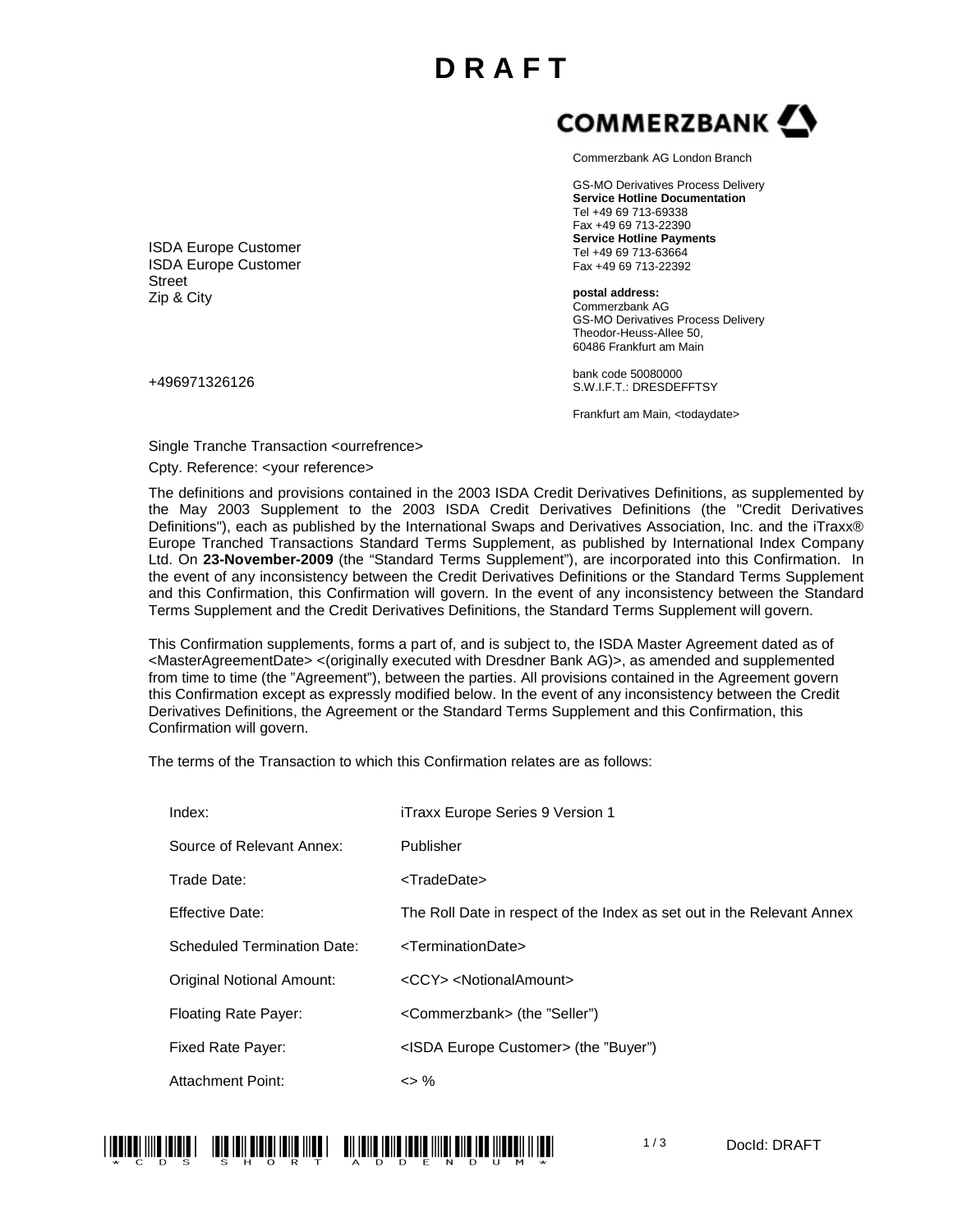| <b>Exhaustion Point:</b>                  | $>> \%$                                                 |
|-------------------------------------------|---------------------------------------------------------|
| Initial Payment Payer:                    | Not Applicable                                          |
| Initial Payment Amount:                   | Not Applicable                                          |
| Initial Fixed Rate Payer Payment<br>Date: | <fixedratepayerpaymentdate></fixedratepayerpaymentdate> |
| Fixed Rate:                               | <fixedrate> % p.a.</fixedrate>                          |
| Excluded Reference Entities:              | <b>None</b>                                             |

#### **Credit Event Notice and Account Details:**

Notice Details of Seller:

 Commerzbank AG Theodor-Heuss-Allee 50 60301 Frankfurt am Main Derivatives Documentation Fax: +49 69 713 26980 Email: Credit.Events@commerzbank.com

Notice Details of Buyer:

 <ISDA Europe Customer> Credit Derivative Operations  $\iff$   $\iff$   $\iff$   $\iff$  $\iff$   $\iff$   $\iff$   $\iff$  Attn.: <> Tel:  $\lt$ Fax: <>

Account Details of Buyer for <CCY>:

Account Details of Seller for <CCY>::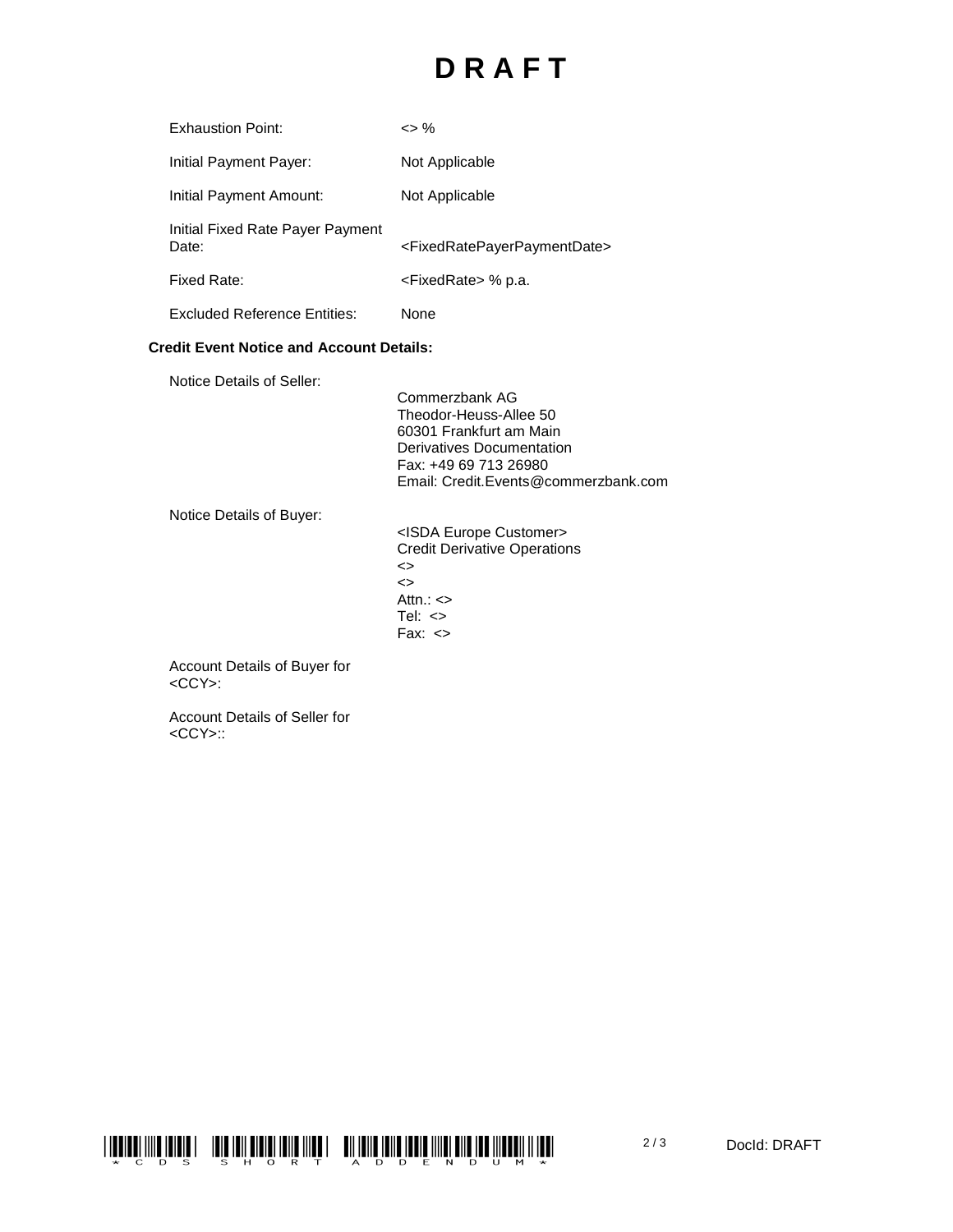#### **Offices:**

| Seller: | <officeseller></officeseller> |
|---------|-------------------------------|
| Buyer:  | <officebuyer></officebuyer>   |

Please confirm that the foregoing correctly sets forth the terms of our agreement by executing this Confirmation for that purpose and returning it to us or by sending to us a fax substantially similar to this fax, which sets forth the material terms of the Transaction to which this Confirmation relates and indicates your agreement to those terms.

Yours sincerely, The Confirmed as of the date first above written:

### **Commerzbank AG <ISDA Europe Customer>**

iTraxx® is a registered trade mark of International Index Company Limited.

iTraxx® is a trade mark of International Index Company Limited and has been licensed for the use by Commerzbank AG, London Branch. International Index Company Limited does not approve, endorse or recommend Commerzbank AG, London Branch or iTraxx® derivatives products.

iTraxx® derivatives products are derived from a source considered reliable, but neither International Index Company Limited nor any of its employees, suppliers, subcontractors and agents (together **iTraxx Associates**) guarantees the veracity, completeness or accuracy of iTraxx® derivatives products or other information furnished in connection with iTraxx® derivatives products. No representation, warranty or condition, express or implied, statutory or otherwise, as to condition, satisfactory quality, performance, or fitness for purpose are given or assumed by International Index Company Limited or any of the iTraxx Associates in respect of iTraxx® derivatives products or any data included in such iTraxx® derivatives products or the use by any person or entity of iTraxx® derivatives products or that data and all those representations, warranties and conditions are excluded save to the extent that such exclusion is prohibited by law.

None of International Index Company Limited nor any of the iTraxx Associates shall have any liability or responsibility to any person or entity for any loss, damages, costs, charges, expenses or other liabilities whether caused by the negligence of International Index Company Limited or any of the iTraxx Associates or otherwise, arising in connection with the use of iTraxx® derivatives products or the iTraxx® indices.

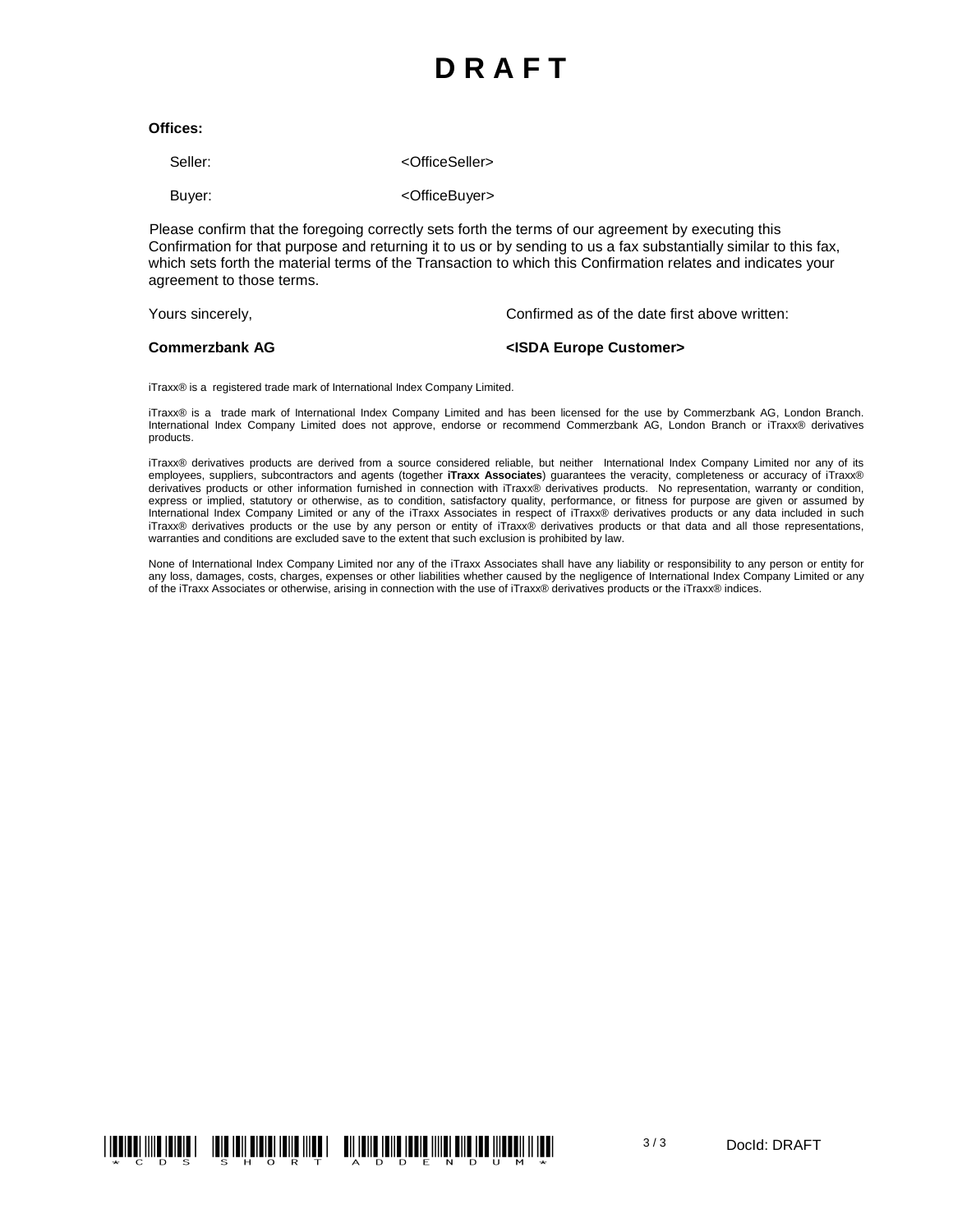

Commerzbank AG London Branch

GS-MO Derivatives Process Delivery **Service Hotline Documentation**  Tel +49 69 713-69338 Fax +49 69 713-22390 **Service Hotline Payments**  Tel +49 69 713-63664 Fax +49 69 713-22392

#### **postal address:**

Commerzbank AG GS-MO Derivatives Process Delivery Theodor-Heuss-Allee 50, 60486 Frankfurt am Main

bank code 50080000 S.W.I.F.T.: DRESDEFFTSY

Frankfurt am Main, <todaydate>

ISDA Europe Customer ISDA Europe Customer Street Zip & City

+496971326126

Single Tranche Transaction <ourrefrence> Cpty. Reference: <your reference>

The definitions and provisions contained in the 2003 ISDA Credit Derivatives Definitions, as supplemented by the May 2003 Supplement to the 2003 ISDA Credit Derivatives Definitions (the "Credit Derivatives Definitions"), each as published by the International Swaps and Derivatives Association, Inc. and the iTraxx® Europe Tranched Transactions Standard Terms Supplement, as published by International Index Company Ltd. On **23-November-2009** (the "Standard Terms Supplement"), are incorporated into this Confirmation. In the event of any inconsistency between the Credit Derivatives Definitions or the Standard Terms Supplement and this Confirmation, this Confirmation will govern. In the event of any inconsistency between the Standard Terms Supplement and the Credit Derivatives Definitions, the Standard Terms Supplement will govern.

This Confirmation supplements, forms a part of, and is subject to, the ISDA Master Agreement dated as of <MasterAgreementDate> <(originally executed with Dresdner Bank AG)>, as amended and supplemented from time to time (the "Agreement"), between the parties. All provisions contained in the Agreement govern this Confirmation except as expressly modified below. In the event of any inconsistency between the Credit Derivatives Definitions, the Agreement or the Standard Terms Supplement and this Confirmation, this Confirmation will govern.

The terms of the Transaction to which this Confirmation relates are as follows:

| Index:                             | iTraxx Europe Series 9 Version 1                                       |
|------------------------------------|------------------------------------------------------------------------|
| Source of Relevant Annex:          | Publisher                                                              |
| Annex Date:                        | <annexdate></annexdate>                                                |
| Trade Date:                        | <tradedate></tradedate>                                                |
| <b>Effective Date:</b>             | The Roll Date in respect of the Index as set out in the Relevant Annex |
| <b>Scheduled Termination Date:</b> | <terminationdate></terminationdate>                                    |
| Original Notional Amount:          | <ccy> <notionalamount></notionalamount></ccy>                          |
| Floating Rate Payer:               | <commerzbank> (the "Seller")</commerzbank>                             |
| <b>Fixed Rate Payer:</b>           | <isda customer="" europe=""> (the "Buyer")</isda>                      |



1/3 Docld: DRAFT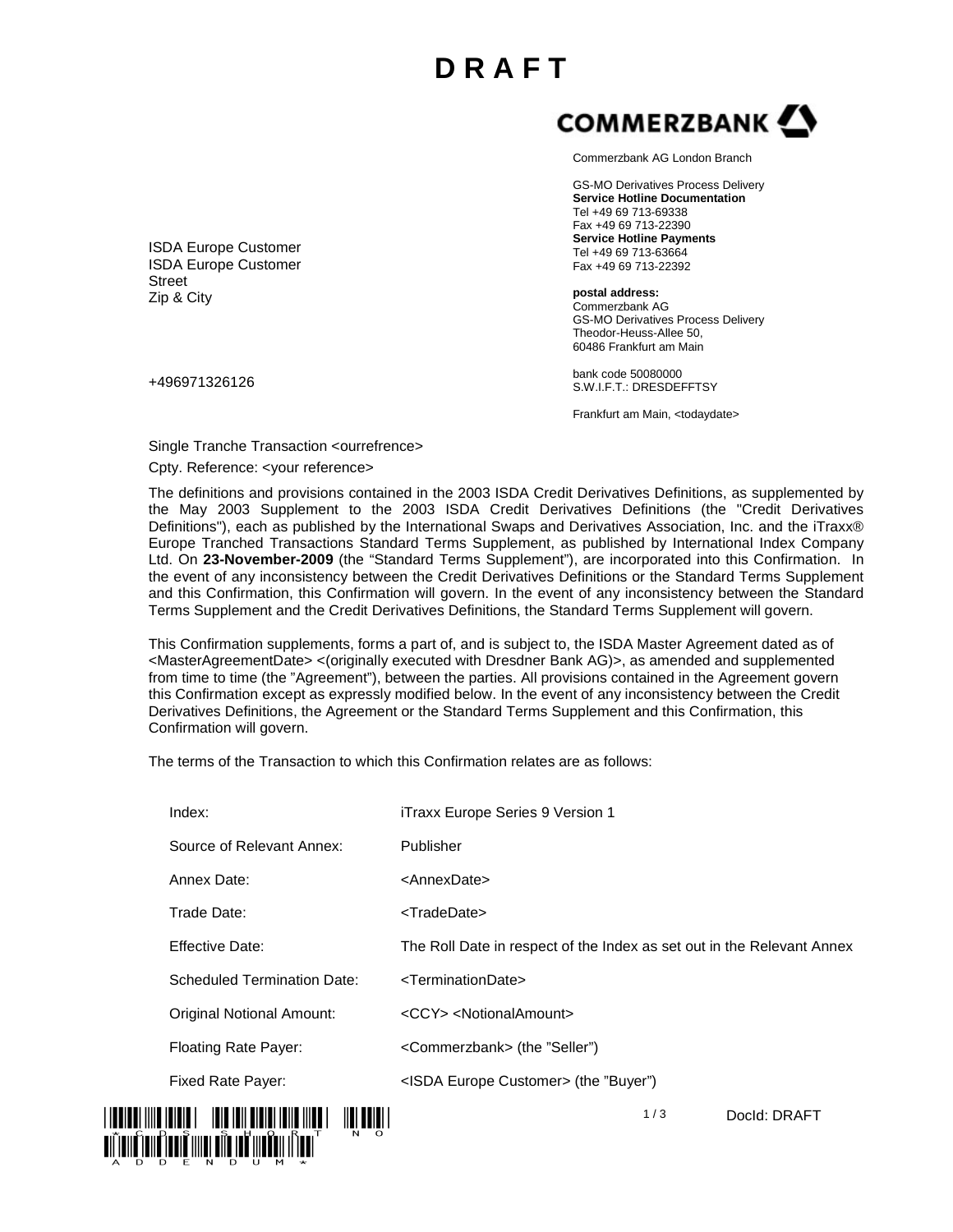| Attachment Point:                         | $>> \%$                                                 |
|-------------------------------------------|---------------------------------------------------------|
| Exhaustion Point:                         | $\ll$ %                                                 |
| Initial Payment Payer:                    | Not Applicable                                          |
| Initial Payment Amount:                   | Not Applicable                                          |
| Initial Fixed Rate Payer Payment<br>Date: | <fixedratepayerpaymentdate></fixedratepayerpaymentdate> |
| Fixed Rate:                               | <fixedrate> % p.a.</fixedrate>                          |
| Excluded Reference Entities:              | None                                                    |
|                                           |                                                         |

#### **Credit Event Notice and Account Details:**

Notice Details of Seller:

 Commerzbank AG Theodor-Heuss-Allee 50 60301 Frankfurt am Main Derivatives Documentation Fax: +49 69 713 26980 Email: Credit.Events@commerzbank.com

Notice Details of Buyer:

 <ISDA Europe Customer> Credit Derivative Operations  $\begin{picture}(20,20) \put(0,0){\line(1,0){10}} \put(15,0){\line(1,0){10}} \put(15,0){\line(1,0){10}} \put(15,0){\line(1,0){10}} \put(15,0){\line(1,0){10}} \put(15,0){\line(1,0){10}} \put(15,0){\line(1,0){10}} \put(15,0){\line(1,0){10}} \put(15,0){\line(1,0){10}} \put(15,0){\line(1,0){10}} \put(15,0){\line(1,0){10}} \put(15,0){\line(1$  $\iff$   $\iff$   $\iff$   $\iff$  Attn.: <> Tel:  $\lt$ Fax: <>

Account Details of Buyer for <CCY>:

Account Details of Seller for <CCY>::

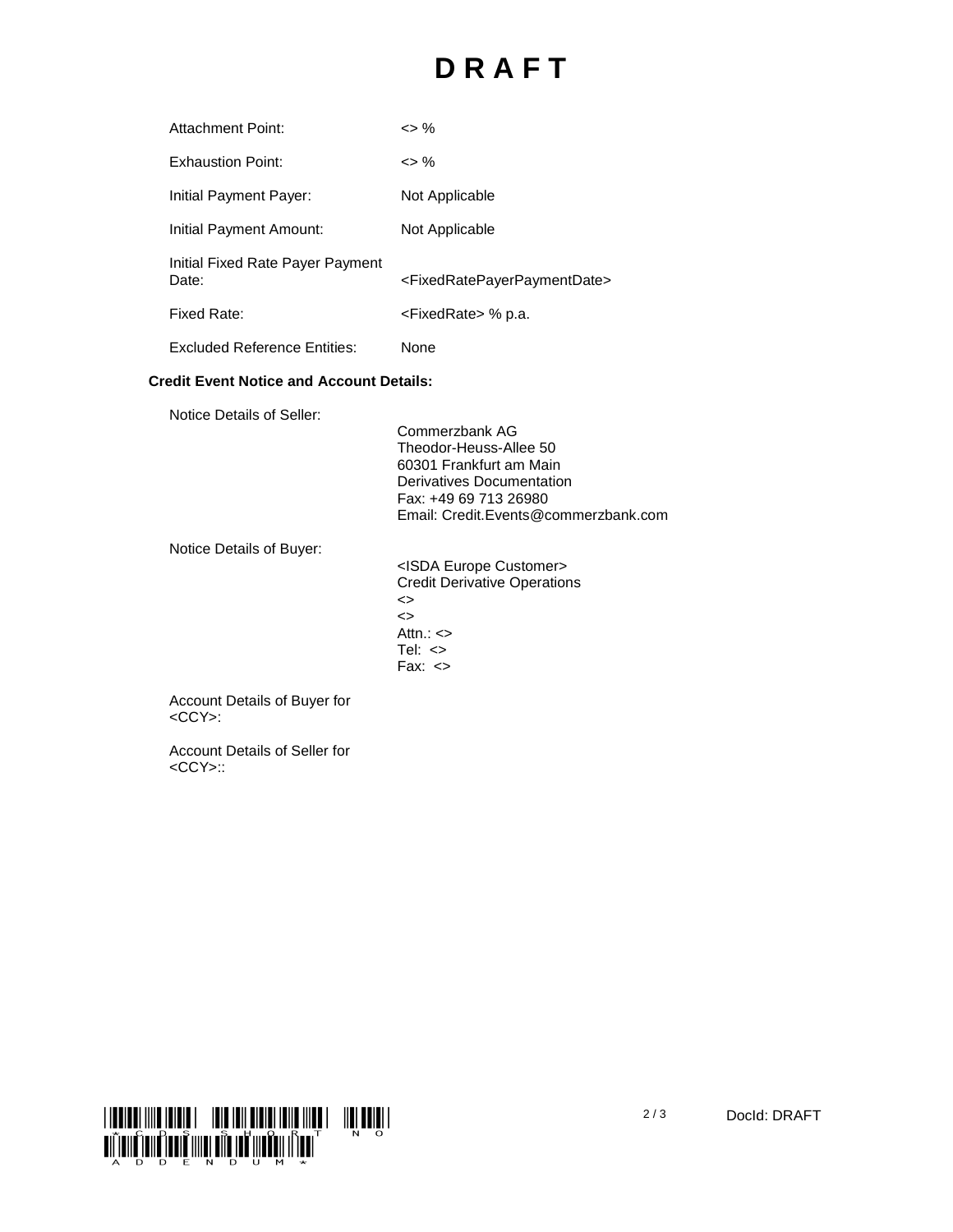#### **Offices:**

| Seller: | <officeseller></officeseller> |
|---------|-------------------------------|
| Buyer:  | <officebuyer></officebuyer>   |

Please confirm that the foregoing correctly sets forth the terms of our agreement by executing this Confirmation for that purpose and returning it to us or by sending to us a fax substantially similar to this fax, which sets forth the material terms of the Transaction to which this Confirmation relates and indicates your agreement to those terms.

Yours sincerely, The Confirmed as of the date first above written:

### **Commerzbank AG <ISDA Europe Customer>**

iTraxx® is a registered trade mark of International Index Company Limited.

iTraxx® is a trade mark of International Index Company Limited and has been licensed for the use by Commerzbank AG, London Branch. International Index Company Limited does not approve, endorse or recommend Commerzbank AG, London Branch or iTraxx® derivatives products.

iTraxx® derivatives products are derived from a source considered reliable, but neither International Index Company Limited nor any of its employees, suppliers, subcontractors and agents (together **iTraxx Associates**) guarantees the veracity, completeness or accuracy of iTraxx® derivatives products or other information furnished in connection with iTraxx® derivatives products. No representation, warranty or condition, express or implied, statutory or otherwise, as to condition, satisfactory quality, performance, or fitness for purpose are given or assumed by International Index Company Limited or any of the iTraxx Associates in respect of iTraxx® derivatives products or any data included in such iTraxx® derivatives products or the use by any person or entity of iTraxx® derivatives products or that data and all those representations, warranties and conditions are excluded save to the extent that such exclusion is prohibited by law.

None of International Index Company Limited nor any of the iTraxx Associates shall have any liability or responsibility to any person or entity for any loss, damages, costs, charges, expenses or other liabilities whether caused by the negligence of International Index Company Limited or any of the iTraxx Associates or otherwise, arising in connection with the use of iTraxx® derivatives products or the iTraxx® indices.

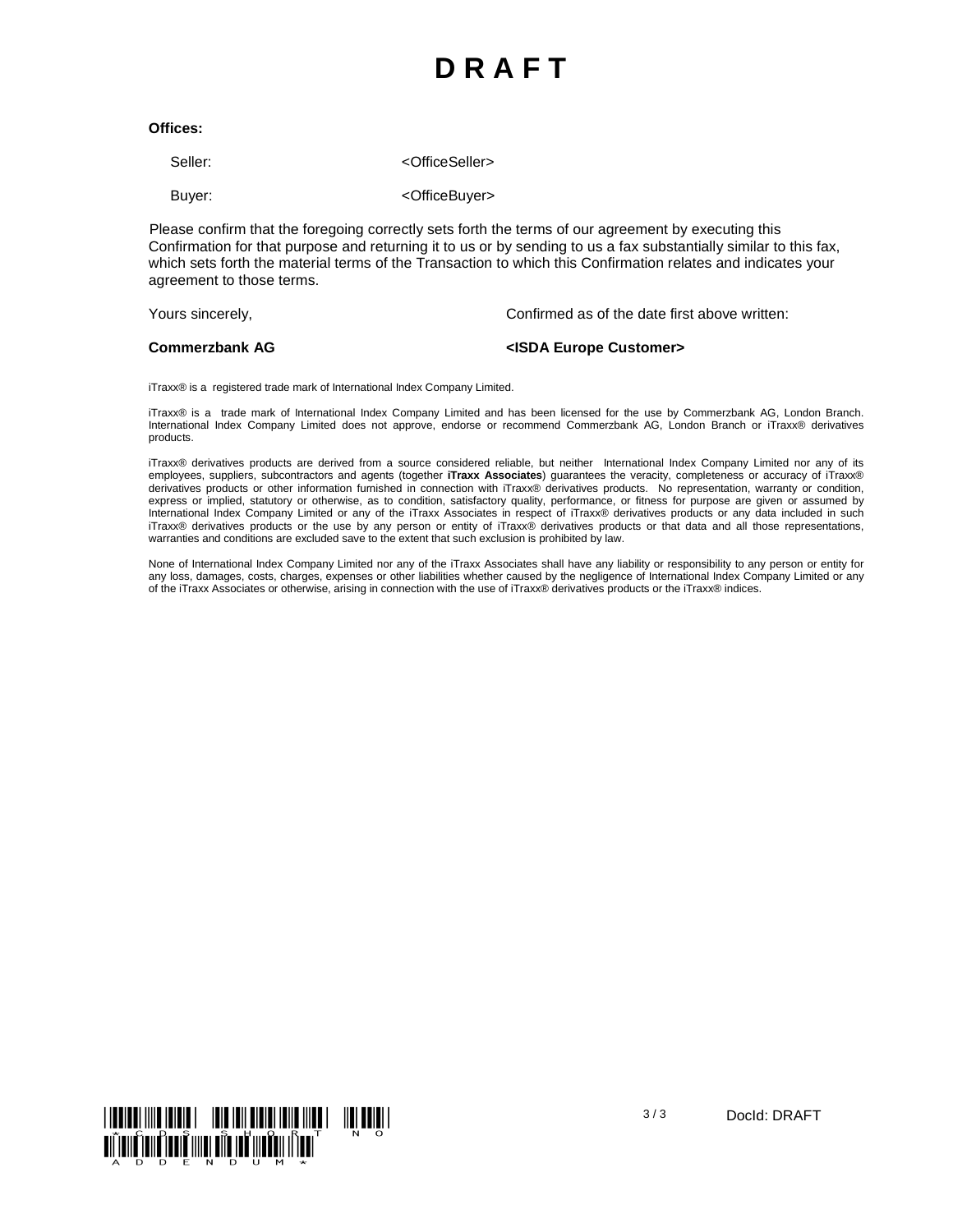

Commerzbank AG London Branch

GS-MO Derivatives Process Delivery **Service Hotline Documentation**  Tel +49 69 713-69338 Fax +49 69 713-22390 **Service Hotline Payments**  Tel +49 69 713-63664 Fax +49 69 713-22392

#### **postal address:**

Commerzbank AG GS-MO Derivatives Process Delivery Theodor-Heuss-Allee 50, 60486 Frankfurt am Main

bank code 50080000 S.W.I.F.T.: DRESDEFFTSY

Frankfurt am Main, <todaydate>

ISDA Europe Customer ISDA Europe Customer Street Zip & City

+496971326126

Single Tranche Transaction <ourrefrence> Cpty. Reference: <your reference>

The definitions and provisions contained in the 2003 ISDA Credit Derivatives Definitions, as supplemented by the May 2003 Supplement to the 2003 ISDA Credit Derivatives Definitions (the "Credit Derivatives Definitions"), each as published by the International Swaps and Derivatives Association, Inc. and the iTraxx® Europe Tranched Transactions Standard Terms Supplement, as published by International Index Company Ltd. On **23-November-2009** (the "Standard Terms Supplement"), are incorporated into this Confirmation. In the event of any inconsistency between the Credit Derivatives Definitions or the Standard Terms Supplement and this Confirmation, this Confirmation will govern. In the event of any inconsistency between the Standard Terms Supplement and the Credit Derivatives Definitions, the Standard Terms Supplement will govern.

This Confirmation supplements, forms a part of, and is subject to, the ISDA Master Agreement dated as of <MasterAgreementDate> <(originally executed with Dresdner Bank AG)>, as amended and supplemented from time to time (the "Agreement"), between the parties. All provisions contained in the Agreement govern this Confirmation except as expressly modified below. In the event of any inconsistency between the Credit Derivatives Definitions, the Agreement or the Standard Terms Supplement and this Confirmation, this Confirmation will govern.

The terms of the Transaction to which this Confirmation relates are as follows:

| Index:                             | iTraxx Europe Series 9 Version 1                                       |
|------------------------------------|------------------------------------------------------------------------|
| Source of Relevant Annex:          | Publisher                                                              |
| Annex Date:                        | <annexdate></annexdate>                                                |
| Trade Date:                        | <tradedate></tradedate>                                                |
| <b>Effective Date:</b>             | The Roll Date in respect of the Index as set out in the Relevant Annex |
| <b>Scheduled Termination Date:</b> | <terminationdate></terminationdate>                                    |
| Original Notional Amount:          | <ccy> <notionalamount></notionalamount></ccy>                          |
| <b>Floating Rate Payer:</b>        | <commerzbank> (the "Seller")</commerzbank>                             |
| <b>Fixed Rate Payer:</b>           | <isda customer="" europe=""> (the "Buyer")</isda>                      |

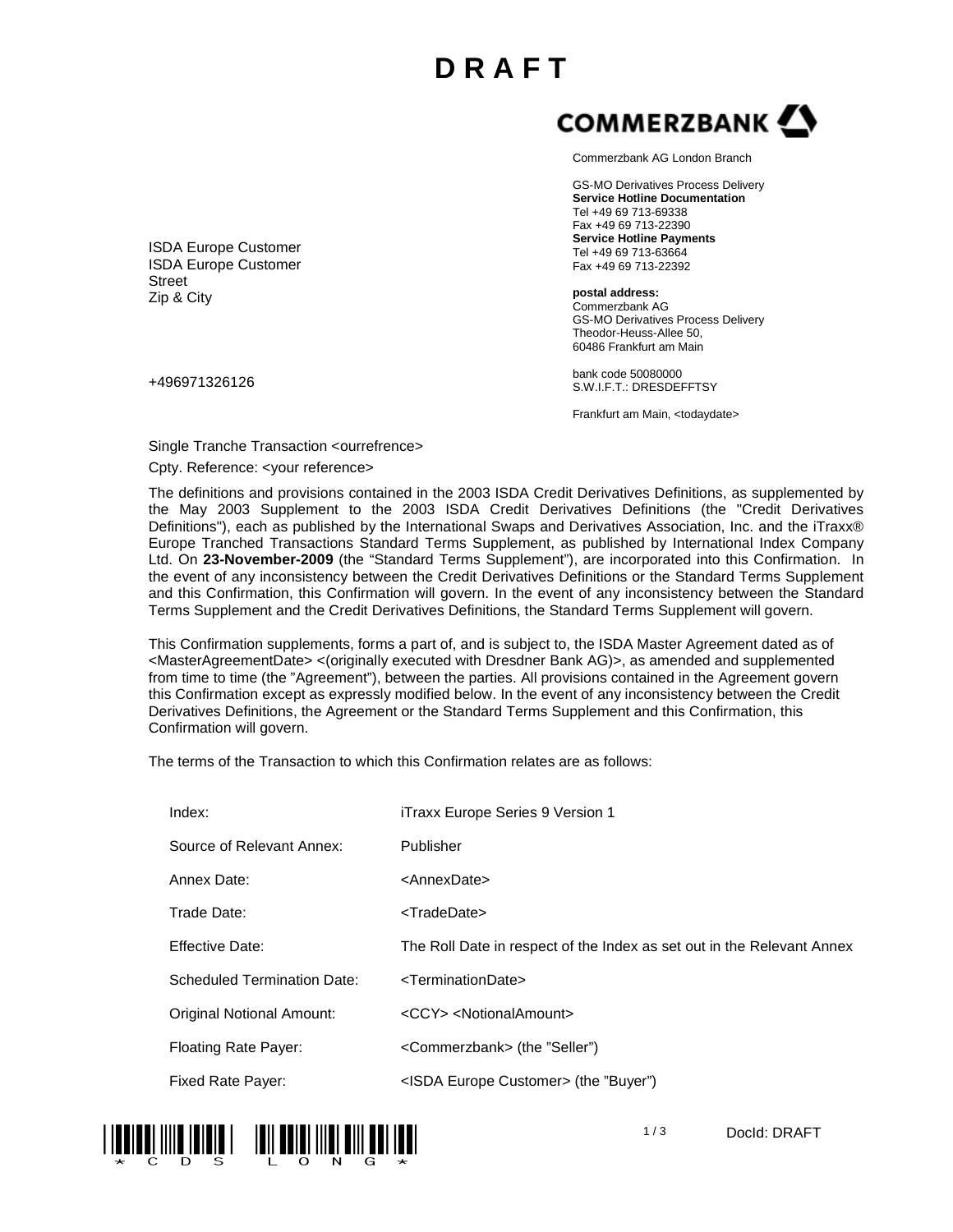| Attachment Point:                         | $>> \%$                                                 |
|-------------------------------------------|---------------------------------------------------------|
| Exhaustion Point:                         | $>>$ %                                                  |
| Initial Payment Payer:                    | Not Applicable                                          |
| Initial Payment Amount:                   | Not Applicable                                          |
| Initial Fixed Rate Payer Payment<br>Date: | <fixedratepayerpaymentdate></fixedratepayerpaymentdate> |
| Fixed Rate:                               | <fixedrate> % p.a.</fixedrate>                          |
| Excluded Reference Entities:              | None                                                    |
|                                           |                                                         |

#### **Credit Event Notice and Account Details:**

Notice Details of Seller:

 Commerzbank AG Theodor-Heuss-Allee 50 60301 Frankfurt am Main Derivatives Documentation Fax: +49 69 713 26980 Email: Credit.Events@commerzbank.com

Notice Details of Buyer:

 <ISDA Europe Customer> Credit Derivative Operations  $\langle \cdot \rangle$  and  $\langle \cdot \rangle$  and  $\langle \cdot \rangle$  $\iff$   $\iff$   $\iff$   $\iff$  Attn.: <> Tel:  $\langle \rangle$ Fax: <>

Account Details of Buyer for <CCY>:

Account Details of Seller for <CCY>: